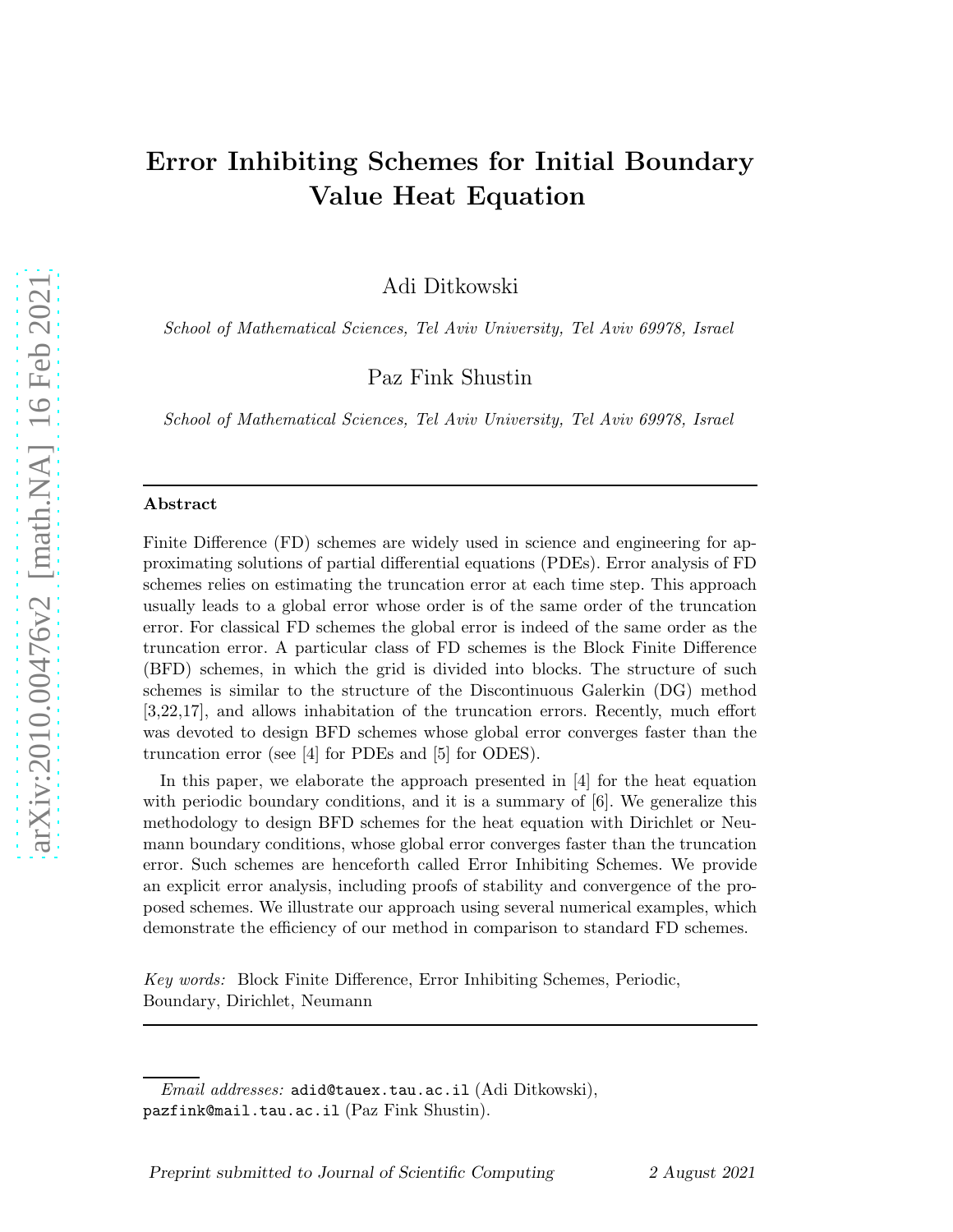#### 1 Introduction

<span id="page-1-0"></span>Consider a PDE of the form:

$$
\frac{\partial u}{\partial t} = P\left(\frac{\partial}{\partial x}\right)u, \quad x \in \Omega \subset \mathbb{R}^d, t \ge 0
$$
  
 
$$
u(x, 0) = f(x) .
$$
 (1)

Here  $P(\partial/\partial x)$  is a linear differential operator with appropriate boundary conditions. We assume that [\(1\)](#page-1-0) is well-posed, i.e. there exists  $K(t) < \infty$  such that  $||u(t)|| \le K(t) ||f||$ . Typically,  $K(t) = Ke^{\alpha t}$ .

The solution of [\(1\)](#page-1-0) is often approximated via semi-discretization of the spatial operator  $P(\partial/\partial x)$ , which will be denoted by Q. We assume the following:

- Assumption 1: The operator Q is induced by the grid points  $\{x_i\}, i =$  $1, \ldots, N$ .
- Assumption 2: There exists a matrix H satisfying  $H = H^*$ ,  $mI \leq H \leq$  $MI, 0 < m < M$  and a scalar product

<span id="page-1-2"></span>
$$
(\mathbf{u}, \mathbf{v})_H = (\mathbf{u}, H\mathbf{v})_h = h \sum_{j=1}^N \bar{u}_j w_j, \quad \mathbf{w} = H\mathbf{v}
$$
 (2)

such that Q is semi-bounded with respect to  $(\cdot, \cdot)_H$ , i.e.,

$$
(\mathbf{u}, Q\mathbf{u})_H \leq \alpha (\mathbf{u}, \mathbf{u})_H = \alpha ||\mathbf{u}||_H^2
$$

for some  $\alpha > 0$  and  $h > 0$  the maximal distance between two grid points. Note that  $(\cdot, \cdot)$ <sub>H</sub> is equivalent to the standard Euclidean inner product.

• Assumption 3: Let the local truncation error of  $Q$ , be defined as

$$
(\mathbf{T}_e)_j = (P w(x_j)) - (Q \mathbf{w})_j, \quad j = 1, \dots, N
$$

where  $w(x)$  is a smooth function and **w** is the projection of  $w(x)$  onto the grid. We assume that  $\|\mathbf{T}_e\|_H \xrightarrow{N \to \infty} 0$ .

<span id="page-1-1"></span>Consider the semi–discrete approximation:

$$
\frac{\partial \mathbf{v}}{\partial t} = Q\mathbf{v}, \quad t \ge 0
$$
  

$$
\mathbf{v}(0) = \mathbf{f}
$$
 (3)

Proposition 1 Under Assumptions 1-3 the semi-discrete approximation [\(3\)](#page-1-1) converges to the solution of [\(1\)](#page-1-0).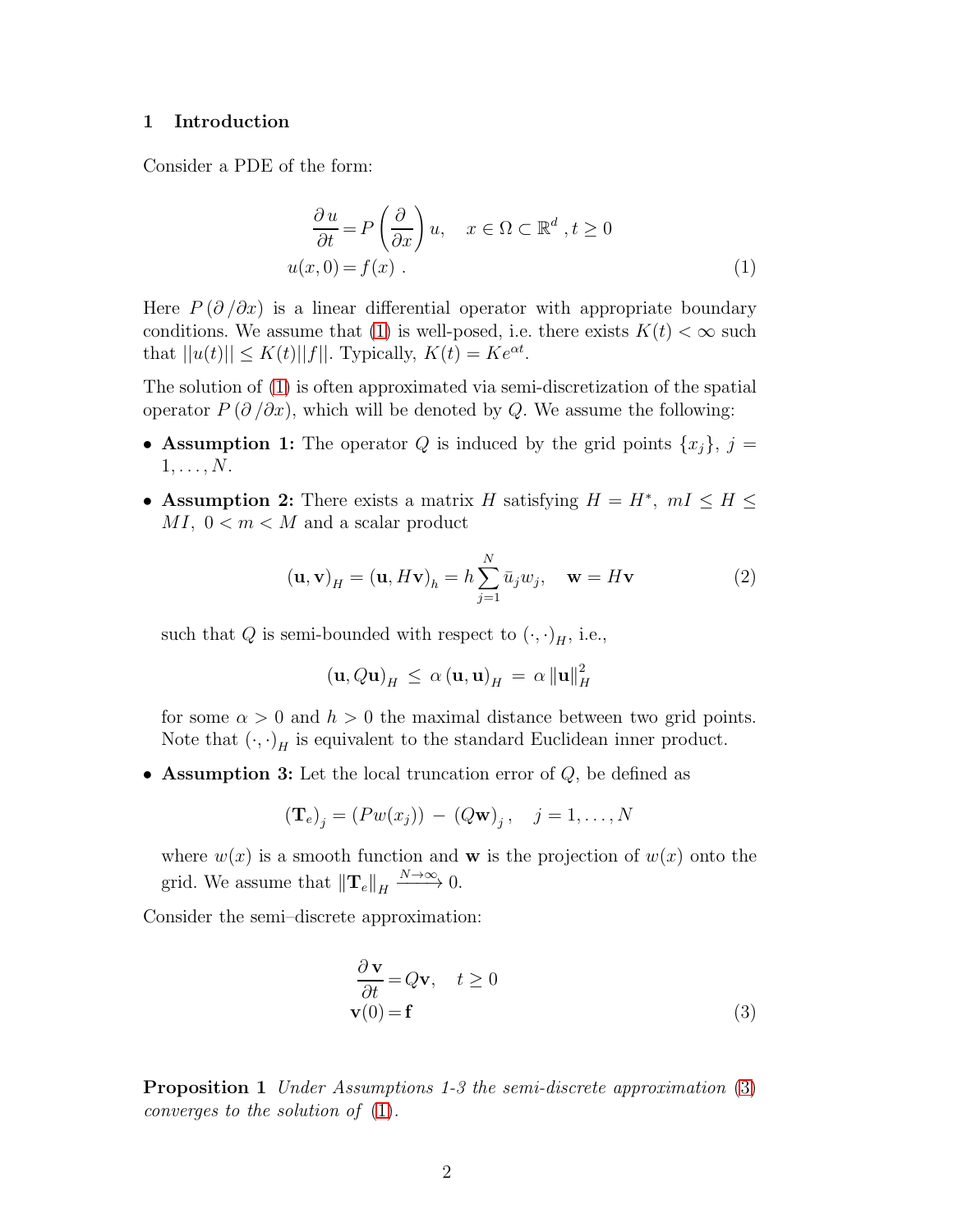**Proof:** Let **u** be the projection of  $u(x, t)$  onto the grid. From Assumption 3 we have

<span id="page-2-0"></span>
$$
\frac{\partial \mathbf{u}}{\partial t} = P\left(\frac{\partial}{\partial x}\right) \mathbf{u} = Q\mathbf{u} + \mathbf{T}_e \,. \tag{4}
$$

Denote the approximation error by  $\mathbf{E} = \mathbf{u} - \mathbf{v}$ . By subtracting [\(3\)](#page-1-1) from [\(4\)](#page-2-0), one obtains the error equation

<span id="page-2-1"></span>
$$
\frac{\partial \mathbf{E}}{\partial t} = Q\mathbf{E} + \mathbf{T}_e \,. \tag{5}
$$

By using Assumption 2 we have

$$
\frac{1}{2} \frac{\partial}{\partial t} (\mathbf{E}, \mathbf{E})_H = \left(\mathbf{E}, \frac{\partial \mathbf{E}}{\partial t}\right)_H \stackrel{(5)}{=} (\mathbf{E}, Q\mathbf{E})_H + (\mathbf{E}, \mathbf{T}_e)_H
$$
  
 
$$
\leq \alpha \|\mathbf{E}\|_H + \|\mathbf{E}\|_H \|\mathbf{T}_e\|_H
$$

implying

$$
\frac{\partial}{\partial t} \left\| \mathbf{E} \right\|_{H} \leq \alpha \left\| \mathbf{E} \right\|_{H} + \left\| \mathbf{T}_{e} \right\|_{H} . \tag{6}
$$

Therefore, by Assumption 3

<span id="page-2-2"></span>
$$
\|\mathbf{E}\|_{H}(t) \leq \|\mathbf{E}(0)\|_{H} e^{\alpha t} + \frac{e^{\alpha t} - 1}{\alpha} \max_{0 \leq \tau \leq t} \|\mathbf{T}_{e}\|_{H} \xrightarrow{N \to \infty} 0 \tag{7}
$$

Note that we assume  $\|\mathbf{E}(0)\|_{H}$  is either 0, or at least of the order of machine accuracy.

Equation [\(7\)](#page-2-2) shows that if the scheme is stable and consistent, the numerical approximation v converges to the projection of the exact solution onto the grid, u. Furthermore, [\(7\)](#page-2-2) guarantees that the global error is bounded by the truncation error  $\|\mathbf{T}_e\|_H$ . This is one part of the landmark Lax-Richtmyer equivalence theorem for semi-discrete approximations [\[14](#page-32-0)[,16](#page-32-1)[,9\]](#page-32-2). Typically the error and the truncation error are of the same order [\[9](#page-32-2)[,15](#page-32-3)[,18](#page-32-4)[,2](#page-31-0)[,12\]](#page-32-5). However, note that [\(5\)](#page-2-1) is an equality whereas [\(7\)](#page-2-2) is an upper bound on the error norm.

Our goal is to design BFD schemes whose global error is of higher order than the truncation error. We are motivated by [\[22\]](#page-33-0), where Nodal-basis DG schemes were presented and analyzed as BFD schemes. In this paper it was also pointed out that the increasing of accuracy may be related to a phenomenon called Supra–Convergence [\[13\]](#page-32-6). Although the truncation error is of first order, the resulting scheme is of second order. Such BFD schemes for the heat equation with periodic boundary conditions were presented in [\[4\]](#page-31-1).

Our main contribution lies in considering initial-boundary value problems (IB-VPs), where the main challenge for constructing high-order schemes is in the design of boundary stencils. Near the boundary, the internal stencils, which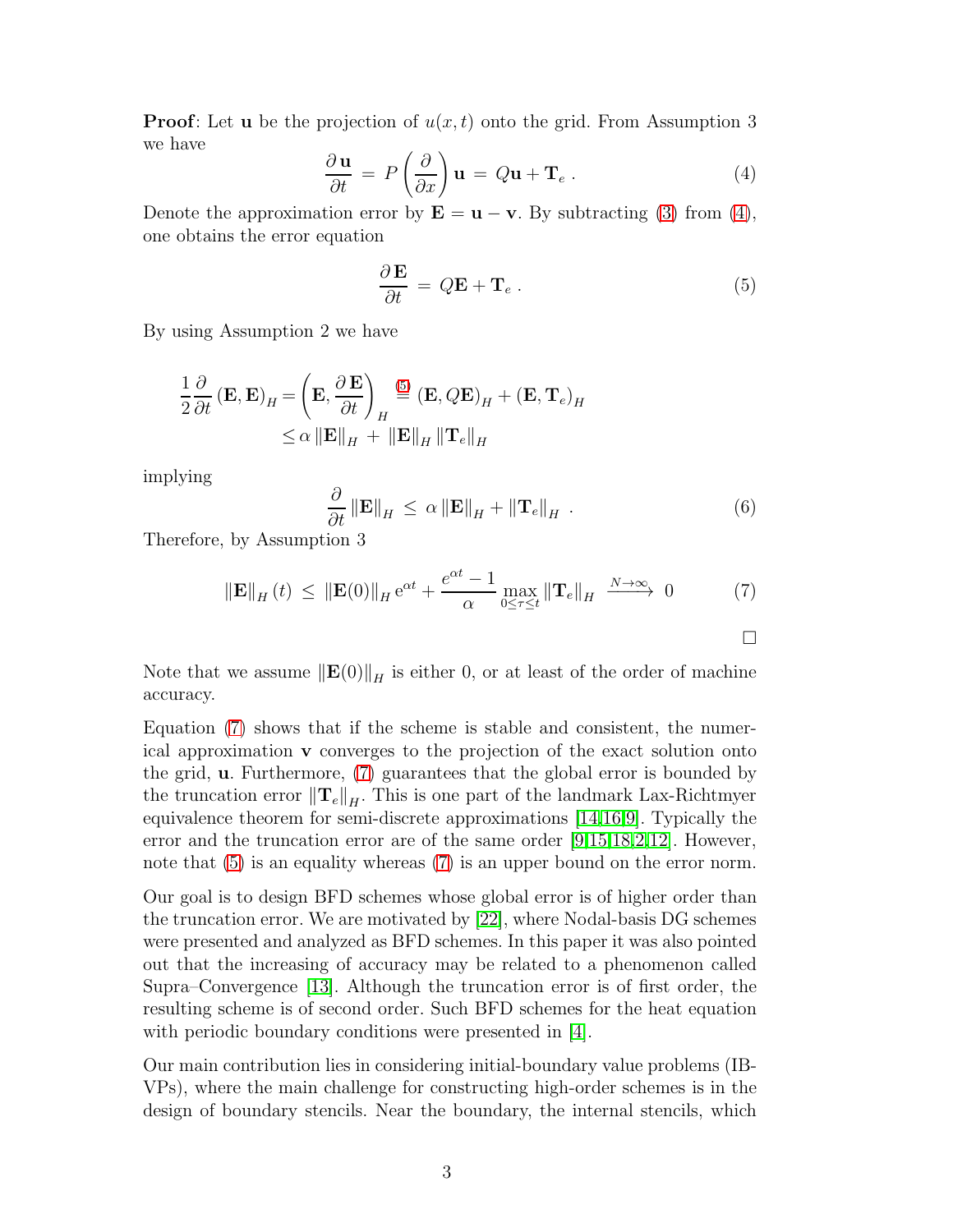are usually central, cannot be used. The boundary schemes should approximate the PDE and boundary conditions while maintaining stability. There are several approaches for constructing these boundary stencils, such as penalty methods [\[10,](#page-32-7)[11](#page-32-8)[,21\]](#page-32-9). An alternative approach is to use extrapolations and the boundary values to generate ghost points outside of the computational domain. An example of this implementation is the inverse Lax–Wendroff method [\[20\]](#page-32-10). However, it is well-known that the scheme next to the boundaries can be of a lower accuracy order and preserve accuracy [\[1,](#page-31-2)[7](#page-32-11)[,8,](#page-32-12)[19\]](#page-32-13). In particular, in [\[8](#page-32-12)[,19\]](#page-32-13) it was shown that the boundary conditions can be of two order less for parabolic, incompletely parabolic and second order hyperbolic equations. Here, however, we consider low order truncation errors in most or all of the grid points. We exploit the algebraic structure of BFD schemes to separate the subspaces in which the solution and the truncation error lie and construct numerical mechanisms that inhibit the accumulation of the truncation errors. We call them Error Inhibiting schemes (EIS).

This paper is organized as follows: description of the scheme for the heat equation under periodic boundary conditions and the corresponding proofs of convergence are presented in Section [2.](#page-3-0) In Section [3](#page-15-0) we describe how to impose boundary conditions for several IBVPs and develop BFD schemes of orders 3 and 5. We present numerical simulations which demonstrate the efficiency of our method and support the developed theory.

# <span id="page-3-0"></span>2 Two-Point Block Finite Difference Scheme for Heat Equation with Periodic Boundary Conditions

Consider the following heat equation

<span id="page-3-2"></span>
$$
\frac{\partial u}{\partial t} = \frac{\partial^2 u}{\partial x^2} + F(x, t), \quad x \in [0, 2\pi), \ t \ge 0
$$
  
 
$$
u(x, 0) = f(x)
$$
  
 
$$
F(x, t) = F(x + 2\pi, t), \ f(x) = f(x + 2\pi)
$$
 (8)

with periodic boundary conditions. This PDE was considered in [\[4\]](#page-31-1).

# 2.1 Third order Scheme for Heat Equation with Periodic Boundary Conditions

As in [\[4\]](#page-31-1), we introduce a two-point block grid of the following form

<span id="page-3-1"></span>
$$
x_j = jh, \ x_{j+\frac{1}{2}} = jh + \frac{h}{2}, \quad j = 0, \dots N, \quad h = \frac{2\pi}{N+1}.
$$
 (9)

For simplicity, we assume that  $N$  is even. See Figure [1.](#page-4-0)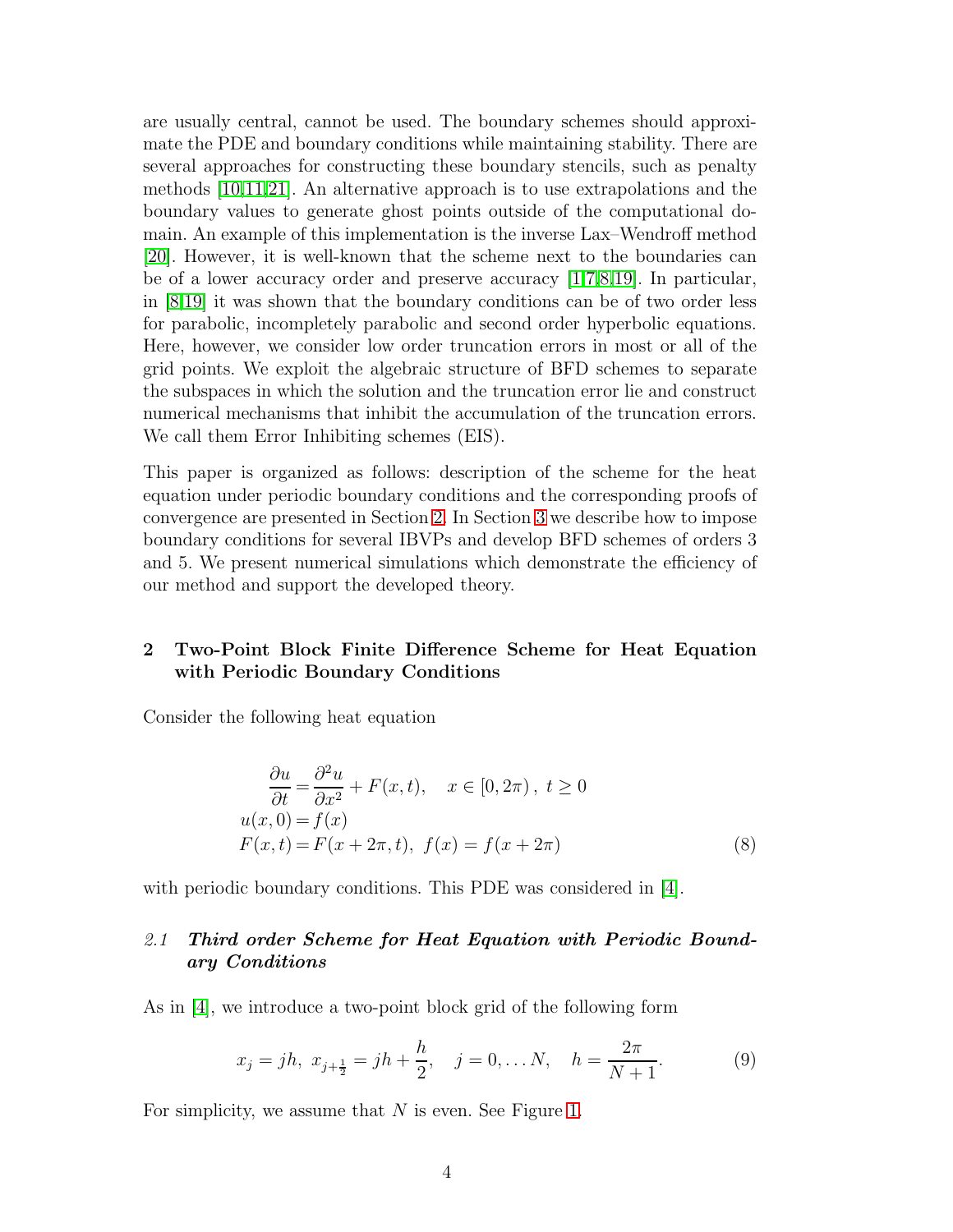<span id="page-4-0"></span>
$$
x_0 = 0
$$
  $x_1$   $x_2$   $x_{N-1}$   $x_N$   $2\pi$ 

Fig. 1. The grid [\(9\)](#page-3-1).

Thus, the interval  $[0, 2\pi]$  is divided into  $N + 1$  blocks of size h,  $[x_j, x_{j+1}]$  with a central node  $x_{j+1/2}$  where  $j = 0, ..., N$ . Each block contributes two nodes,  $x_j, x_{j+1/2}$ , to the following scheme:

<span id="page-4-1"></span>
$$
\frac{d^2u_j}{dx^2} \approx \frac{1}{(h/2)^2} \left[ \left( u_{j-1/2} - 2u_j + u_{j+1/2} \right) + c \left( -u_{j-1/2} + 3u_j - 3u_{j+1/2} + u_{j+1} \right) \right]
$$
  

$$
\frac{d^2u_{j+1/2}}{dx^2} \approx \frac{1}{(h/2)^2} \left[ \left( u_j - 2u_{j+1/2} + u_{j+1} \right) + c \left( u_{j-1/2} - 3u_j + 3u_{j+1/2} - u_{j+1} \right) \right]
$$
(10)

with local truncation errors

$$
(T_e)_j = \frac{1}{12} \left(\frac{h}{2}\right)^2 \frac{\partial^4 u_j}{\partial x^4} + c \left[ \left(\frac{h}{2}\right) \frac{\partial^3 u_j}{\partial x^3} + \frac{1}{2} \left(\frac{h}{2}\right)^2 \frac{\partial^4 u_j}{\partial x^4} + \frac{1}{4} \left(\frac{h}{2}\right)^3 \frac{\partial^5 u_j}{\partial x^5} \right] + O(h^4) (T_e)_{j+\frac{1}{2}} = \frac{1}{12} \left(\frac{h}{2}\right)^2 \frac{\partial^4 u_{j+\frac{1}{2}}}{\partial x^4} + c \left[ -\left(\frac{h}{2}\right) \frac{\partial^3 u_{j+\frac{1}{2}}}{\partial x^3} + \frac{1}{2} \left(\frac{h}{2}\right)^2 \frac{\partial^4 u_{j+\frac{1}{2}}}{\partial x^4} - \frac{1}{4} \left(\frac{h}{2}\right)^3 \frac{\partial^5 u_{j+\frac{1}{2}}}{\partial x^5} \right] O(h^4).
$$

Note that both truncation errors are of order  $O(h)$ . This scheme was first introduced in [\[4\]](#page-31-1) without an explicit error analysis. Here we present the complete analysis, for the first time.

<span id="page-4-2"></span>We present [\(10\)](#page-4-1) in matrix form with non-homogeneous term

$$
\frac{\partial \mathbf{v}}{\partial t} = Q\mathbf{v} + \mathbf{F}(t), \qquad t \ge 0
$$
  

$$
\mathbf{v}(0) = \mathbf{f}
$$
 (11)

where **v** approximates the solution of [\(8\)](#page-3-2) and  $F(t)$  and f are the projections of  $F(x, t)$  and  $f(x)$  onto the grid, respectively. We assume that the non-homogeneous term is bounded thus, by Duhamel's principle [\[9,](#page-32-2) Theorem 4.7.2], does not affect the stability of the scheme. Therefore, the analysis is done for the homogeneous problem only.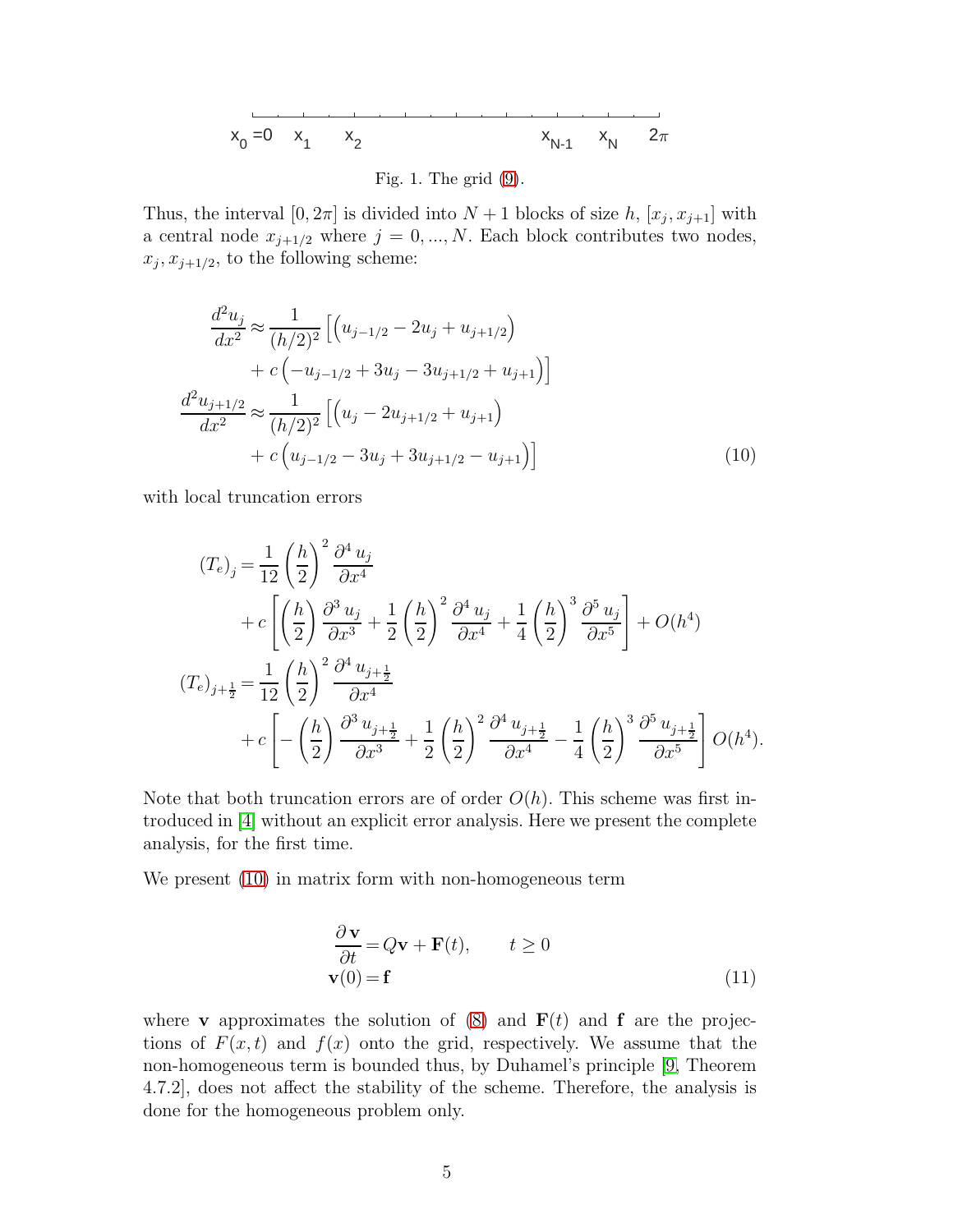In order to analyze the scheme  $(10)$ , it is necessary to diagonalize  $Q$ . However, Q is not a circulant matrix. Therefore it may not be diagonalized by a DFT matrix. To address this problem, we begin by separating the Fourier spectrum into low and high-frequency modes. Fix  $\omega \in \{-N/2, \ldots, N/2\}$  and let

$$
\nu = \nu(\omega) = \begin{cases} \omega - (N+1) & \omega > 0 \\ \omega + (N+1) & \omega \le 0 \end{cases} . \tag{12}
$$

Then, the following identities hold

<span id="page-5-0"></span>
$$
e^{i\omega x_j} = e^{i\nu x_j}, \qquad e^{i\omega x_{j+1/2}} = -e^{i\nu x_{j+1/2}}.
$$
 (13)

Denote

$$
e^{i\omega \mathbf{x}} = \begin{pmatrix} \vdots \\ e^{i\omega x_j} \\ e^{i\omega x_{j+1/2}} \\ \vdots \end{pmatrix}, e^{i\nu \mathbf{x}} = \begin{pmatrix} \vdots \\ e^{i\nu x_j} \\ e^{i\nu x_{j+1/2}} \\ \vdots \end{pmatrix}
$$

and

$$
M = diag(\mu_1, \mu_2), \ \Sigma = diag(\sigma_1, \sigma_2)
$$

with

$$
\mu_1 = -\frac{4 \sin^2\left(\frac{\omega h}{4}\right)}{(h/2)^2} - \frac{8 i c e^{\left(\frac{i \omega h}{4}\right)} \sin^3\left(\frac{\omega h}{4}\right)}{(h/2)^2},
$$
  
\n
$$
\mu_2 = -\frac{4 \sin^2\left(\frac{\omega h}{4}\right)}{(h/2)^2} + \frac{8 i c e^{\left(-\frac{i \omega h}{4}\right)} \sin^3\left(\frac{\omega h}{4}\right)}{(h/2)^2},
$$
  
\n
$$
\sigma_1 = -\frac{4 \sin^2\left(\frac{\nu h}{4}\right)}{(h/2)^2} - \frac{8 i c e^{\left(\frac{i \nu h}{4}\right)} \sin^3\left(\frac{\nu h}{4}\right)}{(h/2)^2},
$$
  
\n
$$
\sigma_2 = -\frac{4 \sin^2\left(\frac{\nu h}{4}\right)}{(h/2)^2} + \frac{8 i c e^{\left(-\frac{i \nu h}{4}\right)} \sin^3\left(\frac{\nu h}{4}\right)}{(h/2)^2}.
$$

By [\(13\)](#page-5-0), it can be easily verified that

<span id="page-5-2"></span>
$$
Qe^{i\omega \mathbf{x}} = \text{diag}(M, \dots, M) e^{i\omega \mathbf{x}}, \quad Qe^{i\nu \mathbf{x}} = \text{diag}(\Sigma, \dots, \Sigma) e^{i\nu \mathbf{x}} \tag{14}
$$

where  $Q$  is defined in [\(10\)](#page-4-1). We look for eigenvectors of the form:

<span id="page-5-1"></span>
$$
\psi_k(\omega) = \frac{\alpha_k}{\sqrt{2\pi}} e^{i\omega \mathbf{x}} + \frac{\beta_k}{\sqrt{2\pi}} e^{i\nu \mathbf{x}}
$$
\n(15)

with normalization

<span id="page-5-3"></span>
$$
|\alpha_k|^2 + |\beta_k|^2 = 1, \ k = 1, 2. \tag{16}
$$

Note that [\(15\)](#page-5-1) is valid for  $\omega \neq 0$ . For  $\omega = 0$ , we have  $\psi_1(0) = e^{i0x}/\sqrt{2\pi}, \psi_2(0) =$  $e^{i(N+1)x}/\sqrt{2\pi}$ .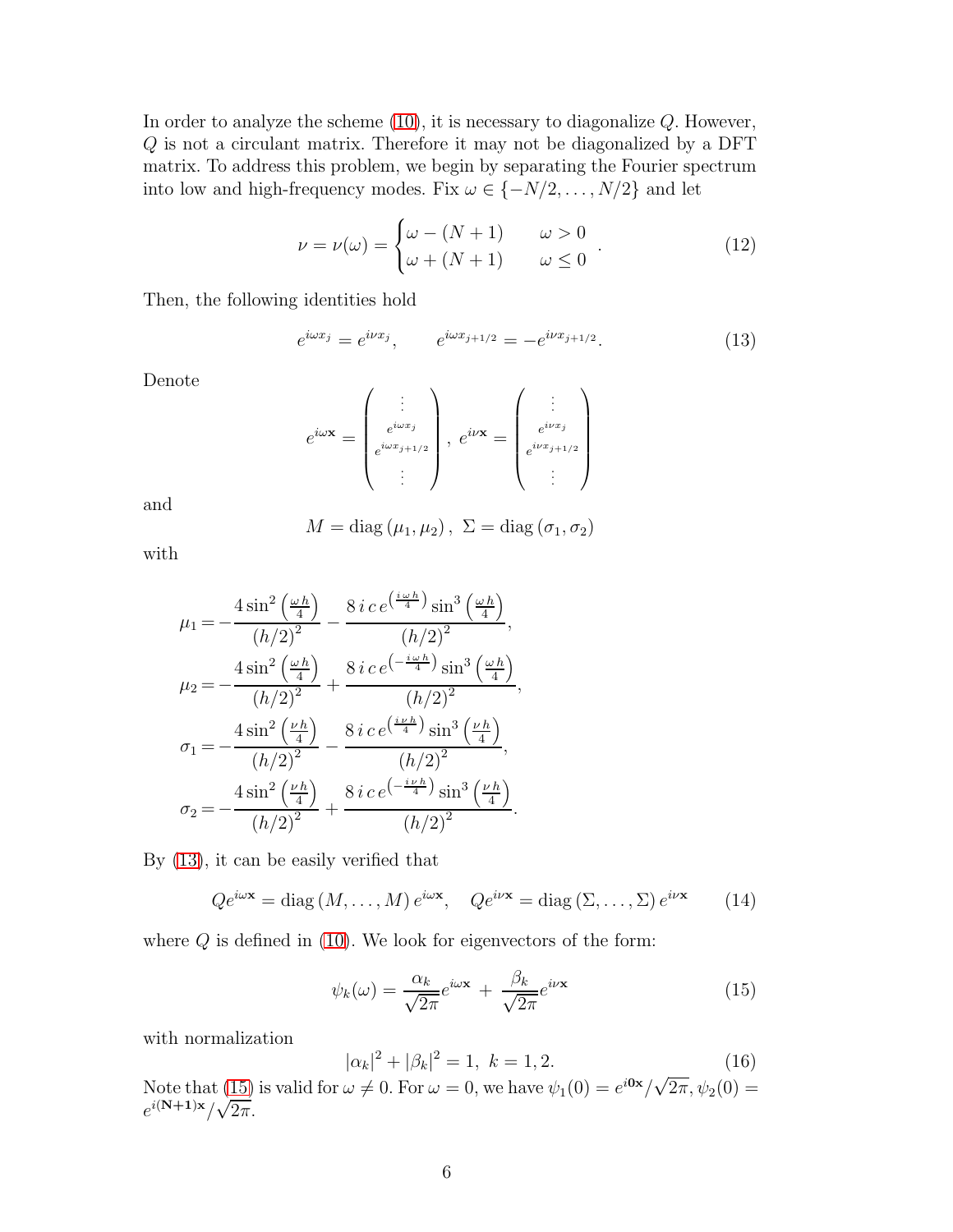For  $\omega \neq 0$ , we obtain the coefficients  $\alpha_k, \beta_k$  and eigenvalues (symbols)  $\hat{Q}_k$  by considering nodes  $x_j, x_{j+1/2}$  in [\(14\)](#page-5-2). This yields the following equations:

<span id="page-6-0"></span>
$$
\mu_1 \frac{\alpha_k}{\sqrt{2\pi}} e^{i\omega x_j} + \sigma_1 \frac{\beta_k}{\sqrt{2\pi}} e^{i\nu x_j} = \hat{Q}_k(\omega) \left( \frac{\alpha_k}{\sqrt{2\pi}} e^{i\omega x_j} + \frac{\beta_k}{\sqrt{2\pi}} e^{i\nu x_j} \right)
$$

$$
\mu_2 \frac{\alpha_k}{\sqrt{2\pi}} e^{i\omega x_{j+1/2}} + \sigma_2 \frac{\beta_k}{\sqrt{2\pi}} e^{i\nu x_{j+1/2}} = \hat{Q}_k(\omega) \left( \frac{\alpha_k}{\sqrt{2\pi}} e^{i\omega x_{j+1/2}} + \frac{\beta_k}{\sqrt{2\pi}} e^{i\nu x_{j+1/2}} \right).
$$
(17)

<span id="page-6-2"></span>Denoting  $r_k = \beta_k/\alpha_k$  and using the relations [\(13\)](#page-5-0) gives

$$
\mu_1 + \sigma_1 r_k = \hat{Q}_k(\omega)(1 + r_k) \n\mu_2 - \sigma_2 r_k = \hat{Q}_k(\omega)(1 - r_k).
$$
\n(18)

<span id="page-6-3"></span>Thus, for  $\omega \neq 0$  we obtain

$$
r_{1,2}(\omega) = \frac{(4 - 8c)\cos\left(\frac{\omega h}{2}\right) \pm \Delta}{2c\left(2\sin\left(\frac{\omega h}{2}\right) + \sin\left(\omega h\right)\right)}i
$$

$$
\hat{Q}_{1,2}(\omega) = \frac{-4 + 2c\left(\cos\left(\omega h\right) + 3\right) \pm \Delta}{2\left(\frac{h}{2}\right)^2} \tag{19}
$$

where

$$
\Delta = \sqrt{2c^2 \cos(2\omega h) + 38c^2 + 8(c-1)(3c-1)\cos(\omega h) - 32c + 8}.
$$

It can be verified that for all  $c < 1/2$ ,  $r_{1,2}$  are imaginary and  $\hat{Q}_{1,2}$  are real and negative. Therefore the scheme is von Neumann stable. Using the normalization  $|\alpha_k|^2 + |\beta_k|^2 = 1$  we choose  $\alpha_k$ ,  $\beta_k$  to be

<span id="page-6-1"></span>
$$
\alpha_1 = \frac{1}{\sqrt{1+|r_1|^2}}, \quad \beta_1 = \frac{r_1}{\sqrt{1+|r_1|^2}}, \quad \alpha_2 = \frac{|r_2|}{r_2\sqrt{1+|r_2|^2}}, \quad \beta_2 = \frac{|r_2|}{\sqrt{1+|r_2|^2}}
$$
(20)

Finally, for  $\omega = 0$  we have  $\mu_1 = \mu_2 = 0$  and  $\sigma_1 = \sigma_2 = \frac{(-4 + 8c)}{(h/2)^2}$ . Similarly to the case  $\omega \neq 0$ , we obtain the following equations:

$$
\mu_1 e^{i0x_j} = \hat{Q}_1(0) e^{i0x_j}
$$

$$
\mu_2 e^{i0x_{j+1/2}} = \hat{Q}_1(0) e^{i0x_{j+1/2}}
$$

which yields  $\hat{Q}_1(0) = 0$ , and

$$
\sigma_1 e^{i(N+1)x_j} = \hat{Q}_2(0) e^{i(N+1)x_j}
$$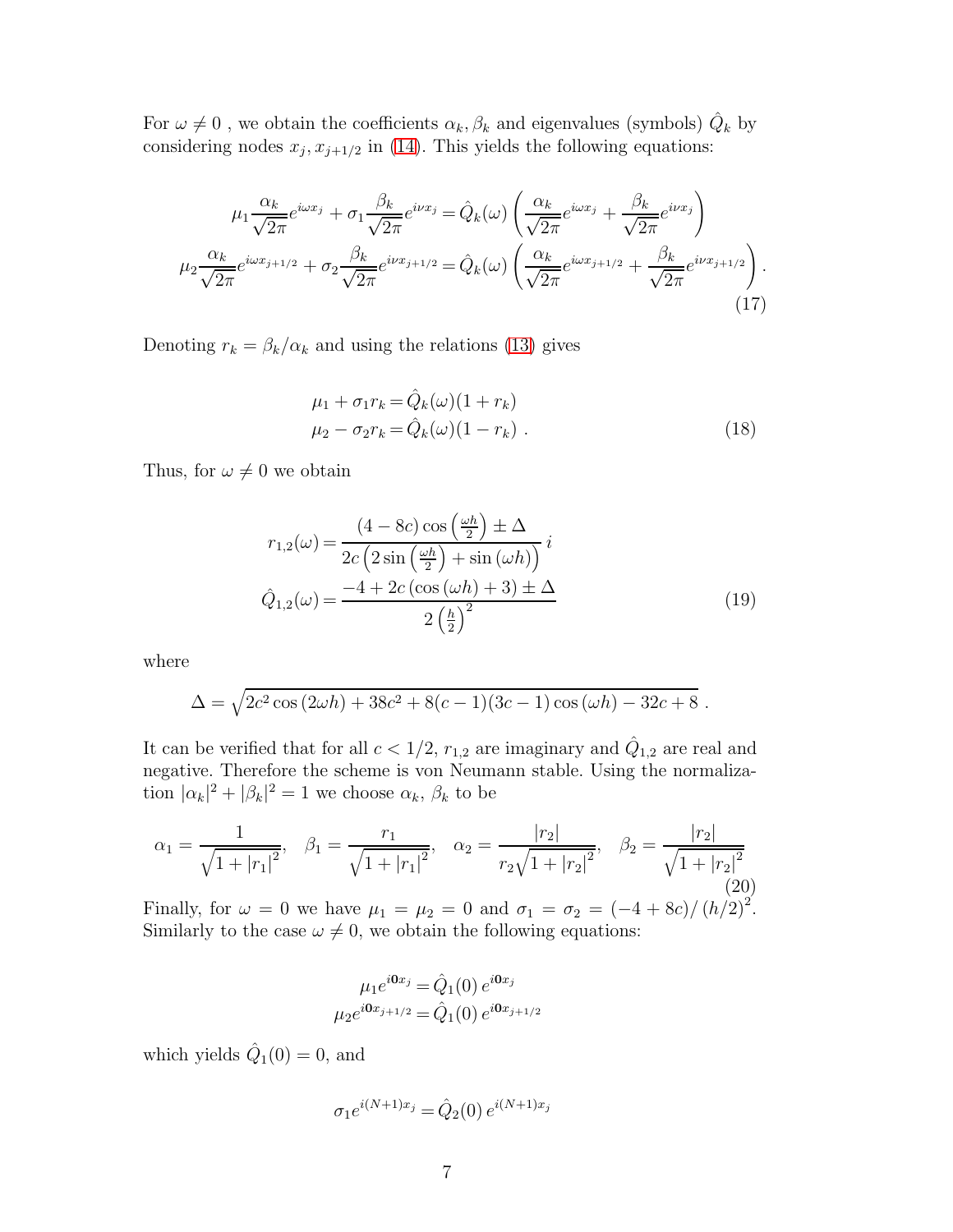$$
\sigma_2 e^{i(N+1)x_{j+1/2}} = \hat{Q}_2(0) e^{i(N+1)x_{j+1/2}}
$$

which yields  $\hat{Q}_2(0) = \frac{-4 + 8c}{(h/2)^2}$ .

# 2.1.1 Stability of The Scheme Let

<span id="page-7-1"></span>
$$
\Psi = \begin{pmatrix} \vdots & \vdots & \vdots & \vdots & \vdots & \vdots \\ \psi_1 \left( -\frac{N}{2} \right) \psi_2 \left( -\frac{N}{2} \right) \psi_1 \left( -\frac{N}{2} + 1 \right) \psi_2 \left( -\frac{N}{2} + 1 \right) \cdots \psi_1 \left( \frac{N}{2} \right) \psi_2 \left( \frac{N}{2} \right) \\ \vdots & \vdots & \vdots & \vdots & \vdots & \vdots \end{pmatrix} \tag{21}
$$

and note that  $\Psi$  is not unitary. By [\(17\)](#page-6-0), we can write  $Q = \Psi \hat{Q} \Psi^{-1}$ . In order to guarantee stability of the scheme, we show that  $\Psi$  is invertible and  $||\Psi||_{h/2}$ and  $||\Psi^{-1}||_{h/2}$  are uniformly bounded in N. Here  $||\cdot||_{h/2}$  is the operator norm corresponding to the scalar product  $(2)$  with h replaced by  $h/2$ .

Denote

$$
\mathcal{F}^{-1} = \begin{pmatrix} \vdots & \vdots & \vdots & \vdots & \vdots \\ \frac{e^{i\left(-\frac{N}{2}\right)x}}{\sqrt{2\pi}} & \frac{e^{i\left(-\frac{N}{2} + (N+1)\right)x}}{\sqrt{2\pi}} & \cdots & \frac{e^{i\left(\frac{N}{2}\right)x}}{\sqrt{2\pi}} & \frac{e^{i\left(\frac{N}{2} - (N+1)\right)x}}{\sqrt{2\pi}} \\ \vdots & \vdots & \vdots & \vdots & \vdots \end{pmatrix}
$$

.

It can be verified that the columns of  $\sqrt{\frac{h}{2}}\mathcal{F}^{-1}$  are orthonormal in the euclidean inner product, which equivalents to

<span id="page-7-2"></span>
$$
\left(\frac{e^{i\omega_m \mathbf{x}}}{\sqrt{2\pi}}, \frac{e^{i\nu_n \mathbf{x}}}{\sqrt{2\pi}}\right)_{h/2} = 0, \quad \left(\frac{e^{i\omega_m \mathbf{x}}}{\sqrt{2\pi}}, \frac{e^{i\omega_n \mathbf{x}}}{\sqrt{2\pi}}\right)_{h/2} = \left(\frac{e^{i\nu_m \mathbf{x}}}{\sqrt{2\pi}}, \frac{e^{i\nu_n \mathbf{x}}}{\sqrt{2\pi}}\right)_{h/2} = \delta_{n,m} \tag{22}
$$

for any  $n, m$ . For  $\omega = -\frac{N}{2}$  $\frac{N}{2}, \ldots, \frac{N}{2}$  we denote

<span id="page-7-0"></span>
$$
B_{\omega} = \begin{pmatrix} \alpha_1(\omega) & \alpha_2(\omega) \\ \beta_1(\omega) & \beta_2(\omega) \end{pmatrix}, \quad A = \text{diag}\left(B_{-N/2}, \dots, B_{N/2}\right). \tag{23}
$$

Then we can write  $\Psi = \mathcal{F}^{-1}A$ . Since  $\sqrt{\frac{h}{2}}\mathcal{F}^{-1}$  is unitary, we bound  $||\Psi||_{h/2}$  by bounding  $||A||$ . By definition,

$$
||B_{\omega}|| = \sup_{||y||=1} \left\| \begin{pmatrix} \alpha_1(\omega) & \alpha_2(\omega) \\ \beta_1(\omega) & \beta_2(\omega) \end{pmatrix} \cdot \begin{pmatrix} y_1 \\ y_2 \end{pmatrix} \right\|
$$
  
= 
$$
\sup_{||y||=1} \left\| \begin{pmatrix} ||\boldsymbol{\alpha}|| \cdot ||\boldsymbol{y}|| \cdot cos(\theta_1) \\ ||\boldsymbol{\beta}|| \cdot ||\boldsymbol{y}|| \cdot cos(\theta_2) \end{pmatrix} \right\| \le \left\| \begin{pmatrix} ||\boldsymbol{\alpha}|| \\ ||\boldsymbol{\beta}|| \end{pmatrix} \right\| = \sqrt{2}
$$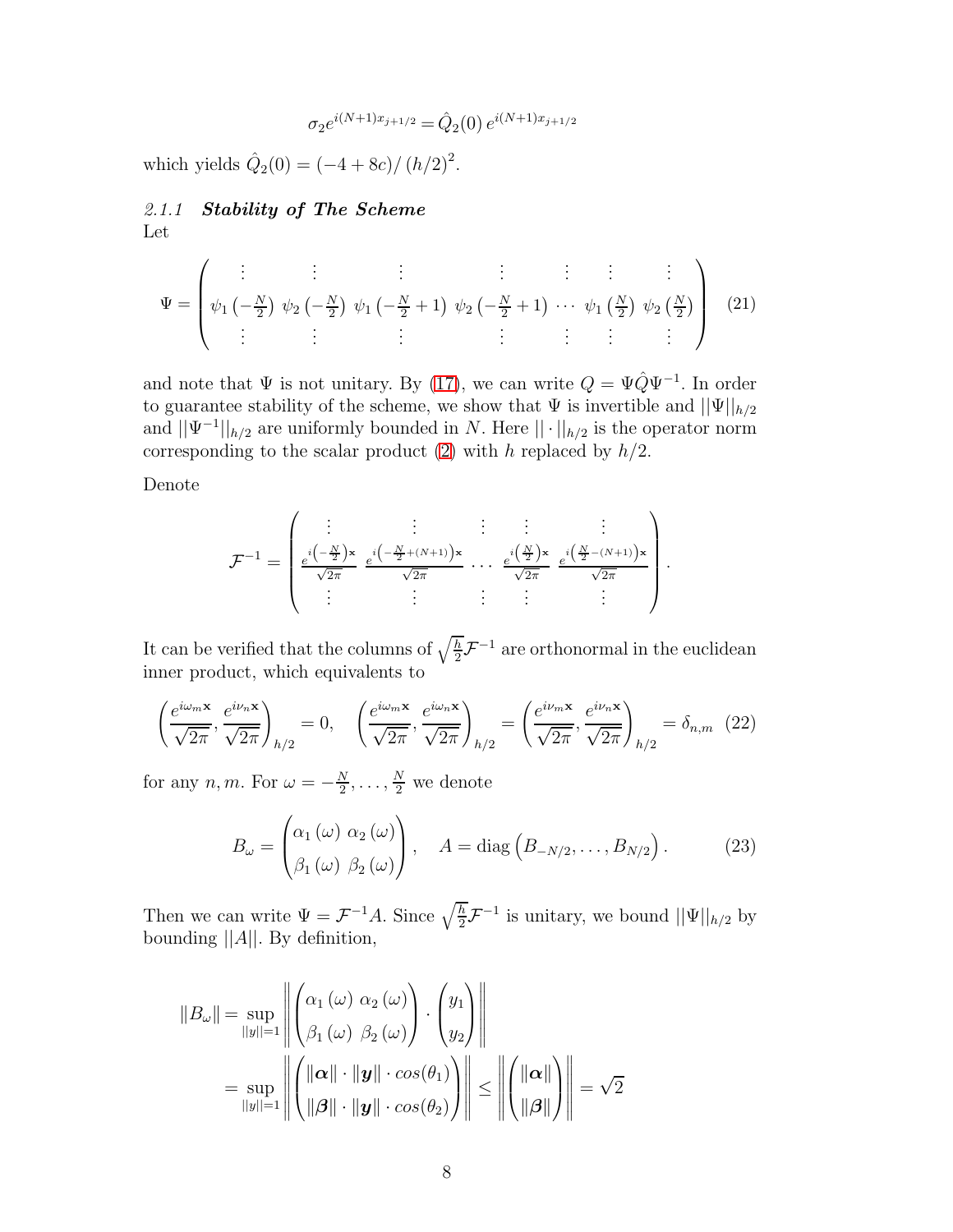where  $\boldsymbol{\alpha} = (\alpha_1, \alpha_2), \ \boldsymbol{\beta} = (\beta_1, \beta_2), \ \boldsymbol{y} = (y_1, y_2), \ \theta_1$  is the angle between  $\boldsymbol{\alpha}$ and  $y$ , and  $\theta_2$  is the angle between  $\beta$  and  $y$ . We also took into account the normalization [\(16\)](#page-5-3). Therefore, given  $\boldsymbol{x} \in \mathbb{C}^{2N+2}$  we obtain

$$
||A\boldsymbol{x}|| \leq \left( \left\| B_{-N/2} \cdot \begin{pmatrix} x_1 \\ x_2 \end{pmatrix} \right\|^2 + \ldots + \left\| B_{N/2} \cdot \begin{pmatrix} x_{2N+1} \\ x_{2N+2} \end{pmatrix} \right\|^2 \right)^{\frac{1}{2}} = \sqrt{2} ||\boldsymbol{x}||
$$

which implies  $||A|| \leq \sqrt{2}$ . Therefore,

$$
||\Psi||_{h/2} = \left\|\mathcal{F}^{-1} A\right\|_{h/2} = \left\|\frac{h}{2}\mathcal{F}^{-1} A\right\| = \sqrt{\frac{h}{2}} \|A\| \le \sqrt{h}.
$$

We continue by evaluating  $\Psi^{-1} = A^{-1} \mathcal{F}$ , where  $A^{-1}$  is a block diagonal matrix and  $\mathcal{F} = \frac{h}{2}$  $\frac{h}{2}$  ( $\mathcal{F}^{-1}$ )<sup>\*</sup>. From [\(23\)](#page-7-0) we have

<span id="page-8-1"></span>
$$
B_{\omega}^{-1} = \frac{1}{\alpha_1(\omega)\beta_2(\omega) - \alpha_2(\omega)\beta_1(\omega)} \begin{pmatrix} \beta_2(\omega) & -\alpha_2(\omega) \\ -\beta_1(\omega) & \alpha_1(\omega) \end{pmatrix}, \quad \omega = -\frac{N}{2}, \dots, \frac{N}{2}.
$$
\n(24)

Moreover, using [\(20\)](#page-6-1) we get

$$
\alpha_1(\omega)\beta_2(\omega) - \alpha_2(\omega)\beta_1(\omega) = \frac{|r_2(\omega)|}{\sqrt{1+|r_1(\omega)|^2}\sqrt{1+|r_2(\omega)|^2}} \left(1 - \frac{r_1(\omega)}{r_2(\omega)}\right)
$$

<span id="page-8-0"></span>which is estimated to be between 0.9 and 1 for  $c < 3/8$  and  $-\pi \leq \omega h \leq \pi$ (see Figure [2\)](#page-8-0). By similar arguments we have



Fig. 2. det  $(B_{\omega})$ , N  $\frac{N}{2}, \ldots, \frac{N}{2}$ 2

$$
||\Psi^{-1}||_{h/2} = ||A^{-1}\mathcal{F}||_{h/2} = \left||A^{-1}\frac{h}{2}\left(\mathcal{F}^{-1}\right)^{*}\right||_{h/2} = \left||\frac{h}{2}\sqrt{\frac{h}{2}}A^{-1}\right|| \le \frac{5h\sqrt{h}}{9\sqrt{2}}.\tag{25}
$$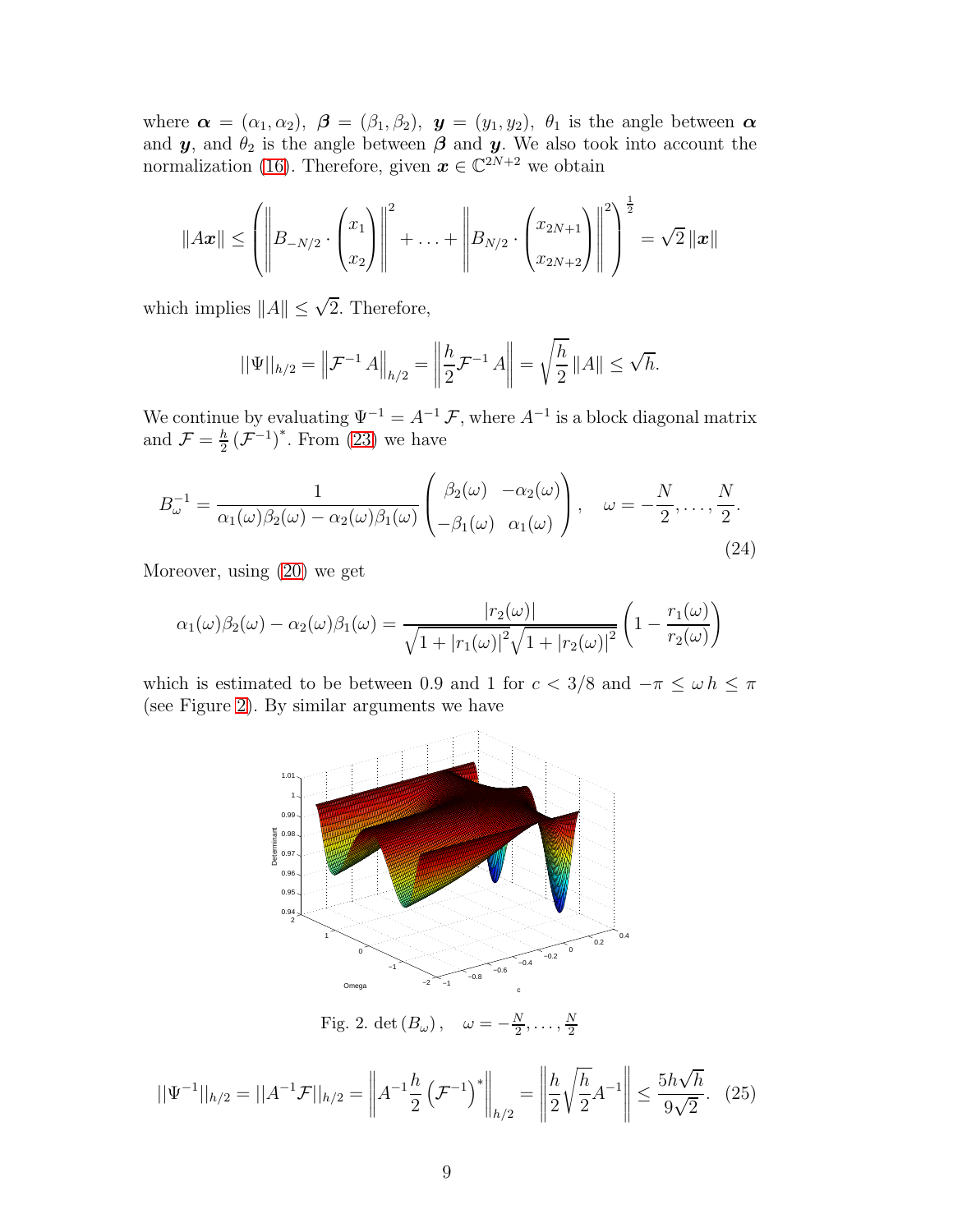In order to prove stability, we expand the numerical solution with respect to  $\psi_k(\omega), \ \omega = -\frac{N}{2}$  $\frac{N}{2}, \ldots, \frac{N}{2}$  $\frac{N}{2}$ ,  $k = 1, 2$ :

<span id="page-9-0"></span>
$$
\mathbf{v}(t) = \sum_{\omega=-\frac{N}{2}}^{\frac{N}{2}} \hat{v}_1(t,\omega)\psi_1(\omega) + \hat{v}_2(t,\omega)\psi_2(\omega)
$$
(26)

i.e.,  $\mathbf{v}(t) = \Psi \hat{\mathbf{v}}(t)$ . Substituting [\(26\)](#page-9-0) into the scheme [\(11\)](#page-4-2) yields

<span id="page-9-1"></span>
$$
\sum_{k=1}^{2} \sum_{\omega=-\frac{N}{2}}^{\frac{N}{2}} \hat{v}_k(t,\omega)_t \psi_k(\omega) = \sum_{k=1}^{2} \sum_{\omega=-\frac{N}{2}}^{\frac{N}{2}} \hat{Q}_k(\omega) \hat{v}_k(t,\omega) \psi_k(\omega).
$$
 (27)

By using [\(21\)](#page-7-1), equation [\(27\)](#page-9-1) can be presented in the following matrix form:

<span id="page-9-2"></span>
$$
\frac{\partial \hat{\mathbf{v}}}{\partial t} = \Lambda \hat{\mathbf{v}} \tag{28}
$$

where

<span id="page-9-3"></span>
$$
\Lambda = \text{diag}\left(\hat{Q}_1\left(-\frac{N}{2}\right), \hat{Q}_2\left(-\frac{N}{2}\right), \dots, \hat{Q}_1\left(\frac{N}{2}\right), \hat{Q}_2\left(\frac{N}{2}\right)\right). \tag{29}
$$

The system [\(28\)](#page-9-2) is a first order linear ODE system with the solution  $\hat{\mathbf{v}}(t) =$  $e^{\Lambda t}\hat{\mathbf{v}}(0)$ . Hence,

$$
\begin{aligned} \|\mathbf{v}\|_{h/2}(t) &= \|\Psi\hat{\mathbf{v}}\|_{h/2}(t) \le \|\Psi\|_{h/2} \cdot \|\hat{\mathbf{v}}\|_{h/2}(t) \le \|\Psi\|_{h/2} e^{t \cdot \max_{\omega} \text{Re}(\hat{Q}_j)} \|\hat{\mathbf{v}}(0)\|_{h/2} \\ &\le \|\Psi\|_{h/2} \|\Psi^{-1}\|_{h/2} e^{t \cdot \max_{\omega} \text{Re}(\hat{Q}_j)} \|\mathbf{v}(0)\|_{h/2} \\ &\le \frac{5h^2}{9\sqrt{2}} e^{t \cdot \max_{\omega} \text{Re}(\hat{Q}_j)} \|\mathbf{v}(0)\|_{h/2} \end{aligned}
$$

<span id="page-9-4"></span>where in the last inequality we used  $\|\Psi\|_{h/2}\|\Psi^{-1}\|_{h/2} \leq \frac{5h^2}{9\sqrt{2}}$  $\frac{5h^2}{9\sqrt{2}}$ . Therefore, the scheme is stable.

## 2.1.2 Error Estimation

This section demonstrates that our proposed scheme has a global error that is smaller than the truncation error. To do so, we exploit the interaction between the operator Q and the truncation error. The analysis is performed using the eigenvectors expansion. We assume that the solution is sufficiently smooth, i.e.  $u \in C^5[0, 2\pi]$ . Therefore, the expansion coefficients, denoted by  $\hat{u}(t, \omega)$ , decay as  $\omega^{-6}$ .

Consider the expansion of  $E$  in the eigenvectors basis

$$
\mathbf{E}(t) = \sum_{\omega=-\frac{N}{2}}^{\frac{N}{2}} \hat{E}_1(t,\omega)\psi_1(\omega) + \hat{E}_2(t,\omega)\psi_2(\omega)
$$
(30)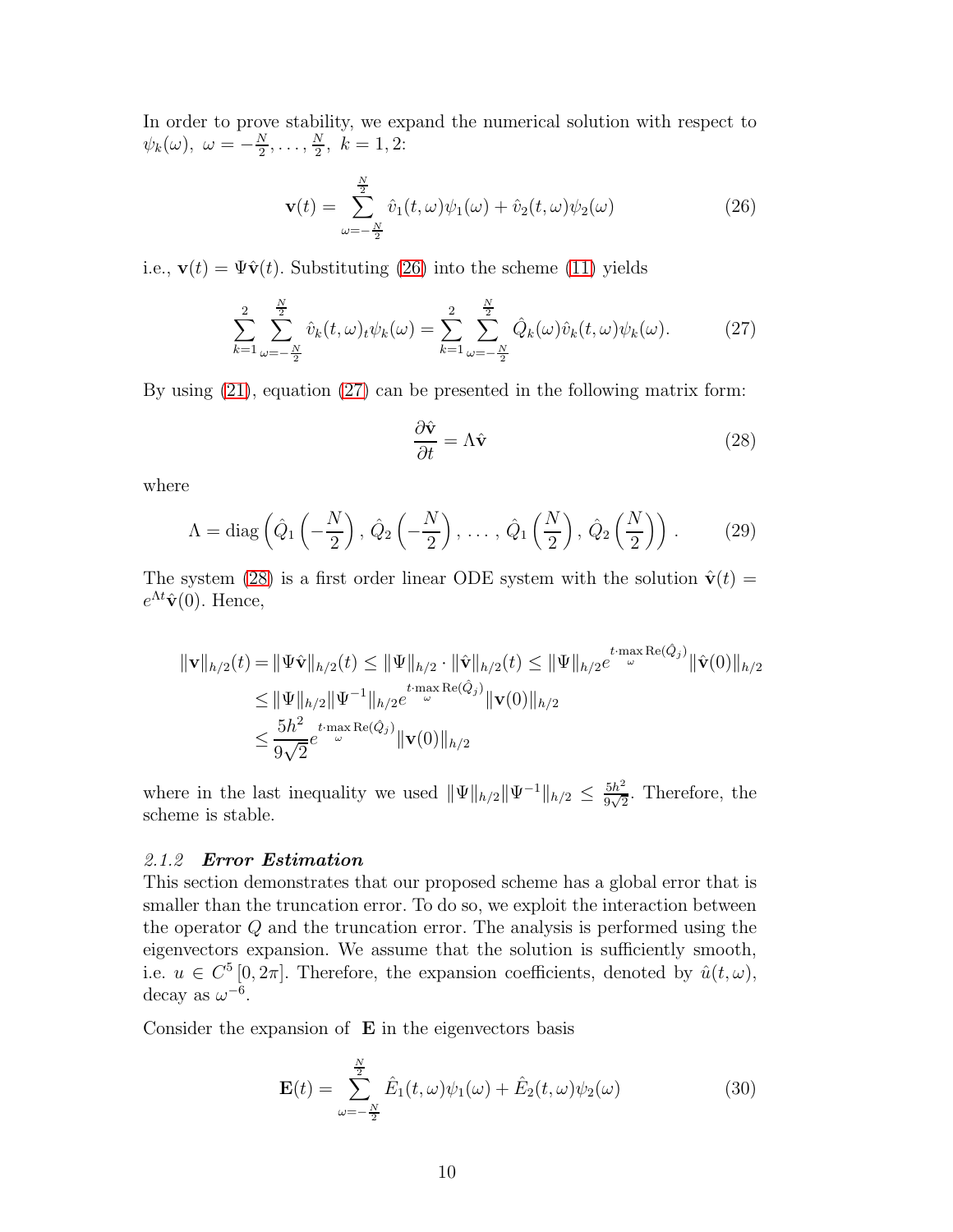which equivalent to write  $\mathbf{E} = \Psi \hat{\mathbf{E}}$ . Hence, from the equation of the error [\(5\)](#page-2-1) we have

$$
\frac{\partial \hat{\mathbf{E}}}{\partial t} = \Lambda \hat{\mathbf{E}} + \hat{\mathbf{T}}_e \ . \tag{31}
$$

The solution for the error in norm is:

<span id="page-10-0"></span>
$$
\|\hat{\mathbf{E}}(t)\|_{h/2} = \left\| e^{\Lambda t} \hat{\mathbf{E}}(0) + e^{\Lambda t} \int_{0}^{t} e^{-\Lambda \tau} \hat{\mathbf{T}}_{e} d\tau \right\|_{h/2}
$$

$$
\leq \left\| e^{\Lambda t} \hat{\mathbf{E}}(0) \right\|_{h/2} + \left\| e^{\Lambda t} \int_{0}^{t} e^{-\Lambda \tau} \hat{\mathbf{T}}_{e} d\tau \right\|_{h/2}.
$$
(32)

Since the initial error is either 0 or at most of the order of machine error, the term  $e^{\Lambda t} \hat{\mathbf{E}}(0)$  can be neglected. In order to continue the estimation of the error in [\(32\)](#page-10-0), we need to evaluate  $\hat{\mathbf{T}}_e$ . Recall that from the scheme [\(10\)](#page-4-1) we have

<span id="page-10-3"></span>
$$
(T_e)_j = \frac{1}{12} \left(\frac{h}{2}\right)^2 \frac{\partial^4 u_j}{\partial x^4} + c \left[ \left(\frac{h}{2}\right) (u_j)_{xxx} + \frac{1}{2} \left(\frac{h}{2}\right)^2 \frac{\partial^4 u_j}{\partial x^4} \right] + O(h^3)
$$
  

$$
(T_e)_{j+1/2} = \frac{1}{12} \left(\frac{h}{2}\right)^2 \frac{\partial^4 u_{j+\frac{1}{2}}}{\partial x^4}
$$
  

$$
+ c \left[ -\left(\frac{h}{2}\right) (u_{j+1/2})_{xxx} + \frac{1}{2} \left(\frac{h}{2}\right)^2 \frac{\partial^4 u_{j+\frac{1}{2}}}{\partial x^4} \right] + O(h^3)
$$
(33)

and denote  $\mathbf{T}_e = \mathbf{T}_h + \mathbf{T}_\ell$ , where

<span id="page-10-1"></span>
$$
\mathbf{T}_{h} = c \left( \frac{h}{2} \right) \text{diag} (1, -1, 1, -1, ..., 1, -1) \mathbf{u}_{xxx} + O(h^{3})
$$

$$
\mathbf{T}_{\ell} = \frac{6c + 1}{12} \left( \frac{h}{2} \right)^{2} \frac{\partial^{4} \mathbf{u}}{\partial x^{4}} + O(h^{4}) . \tag{34}
$$

Now, consider the expansion of  $\bf{u}$  in the eigenvectors basis

<span id="page-10-2"></span>
$$
\mathbf{u}(t) = \sum_{\omega=-\frac{N}{2}}^{\frac{N}{2}} \hat{u}_1(t,\omega)\psi_1(\omega) + \hat{u}_2(t,\omega)\psi_2(\omega)
$$

$$
= \frac{1}{\sqrt{2\pi}} \sum_{\omega=-\frac{N}{2}}^{\frac{N}{2}} \hat{u}(t,\omega)e^{i\omega x} + \hat{u}(t,\nu)e^{i\nu x}
$$
(35)

where the last equality is the Fourier expansion which holds with

$$
\hat{u}(t,\omega) = \alpha_1 \hat{u}_1(t,\omega) + \alpha_2 \hat{u}_2(t,\omega), \quad \hat{u}(t,\nu) = \beta_1 \hat{u}_1(t,\omega) + \beta_2 \hat{u}_2(t,\omega) .
$$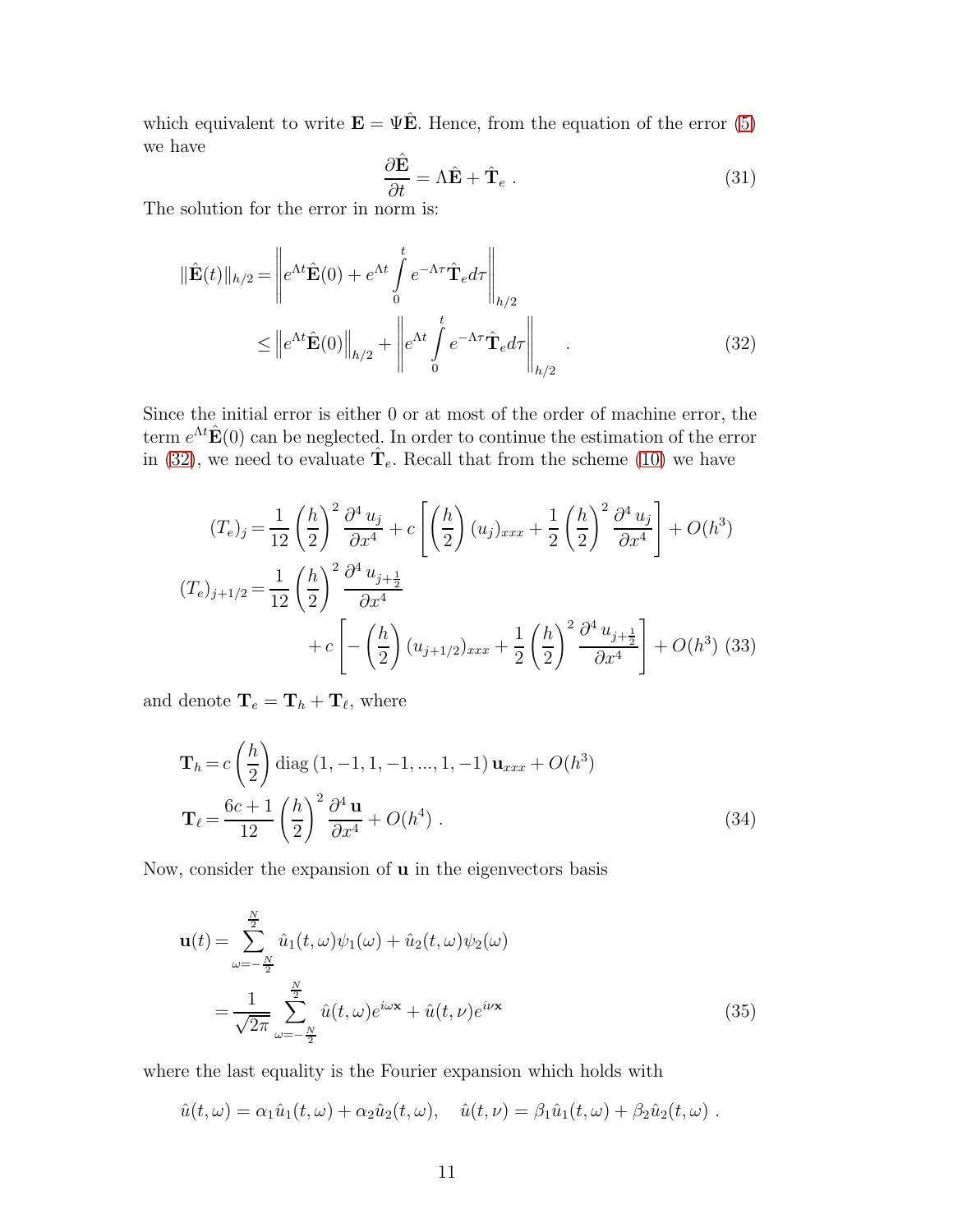Using the smoothness assumption on **u**, replacing  $\mathbf{u}_{xxx}$ ,  $\frac{\partial^4 \mathbf{u}}{\partial x^4}$  in [\(34\)](#page-10-1) with the Fourier representation [\(35\)](#page-10-2) gives

$$
\mathbf{T}_{h} = c \left(\frac{h}{2}\right) \frac{1}{\sqrt{2\pi}} \sum_{\omega=-\frac{N}{2}}^{\frac{N}{2}} (i\omega)^{3} \hat{u}(t,\omega) \text{diag}(1,-1,1,-1,...,1,-1) e^{i\omega x} \n+ (i\nu)^{3} \hat{u}(t,\nu) \text{diag}(1,-1,1,-1,...,1,-1) e^{i\nu x} + O(h^{3})
$$
\n(36)\n
$$
\mathbf{T}_{\ell} = \frac{6c+1}{12} \left(\frac{h}{2}\right)^{2} \frac{1}{\sqrt{2\pi}} \sum_{\omega=-\frac{N}{2}}^{\frac{N}{2}} (i\omega)^{4} \hat{u}(t,\omega) e^{i\omega x} + (i\nu)^{4} \hat{u}(t,\nu) e^{i\nu x} + O(h^{4}) .
$$

Next, we use the relation between  $\hat{\mathbf{T}}_e$  and  $\mathbf{T}_e$ :

$$
\hat{\mathbf{T}}_e = \Psi^{-1}\mathbf{T}_e = \Psi^{-1}\mathbf{T}_\ell + \Psi^{-1}\mathbf{T}_h = A^{-1}\mathcal{F}\mathbf{T}_\ell + A^{-1}\mathcal{F}\mathbf{T}_h
$$

and treat the last two terms separately. Recall that  $\mathcal{F} = \frac{h}{2}$  $\frac{h}{2}(\mathcal{F}^{-1})^*$ .

First, consider the term  $A^{-1} \mathcal{F} \mathbf{T}_h$  and begin by looking at the m-position in  $\mathcal{F}\mathbf{T}_h$  which corresponds the frequency  $\omega_m$ :

$$
(\mathcal{F}\mathbf{T}_{h})_{m} = \frac{h}{2} \frac{1}{\sqrt{2\pi}} e^{-i\omega_{m}\mathbf{x}^{T}}
$$
  

$$
\left(c\left(\frac{h}{2}\right) \frac{1}{\sqrt{2\pi}} \sum_{\omega=-\frac{N}{2}}^{\frac{N}{2}} (i\omega)^{3} \hat{u}(t,\omega) \text{diag}(1,-1,1,-1,...,1,-1) e^{i\omega \mathbf{x}} + (i\nu)^{3} \hat{u}(t,\nu) \text{diag}(1,-1,1,-1,...,1,-1) e^{i\nu \mathbf{x}}\right) + O(h^{3})
$$
  

$$
= c\left(\frac{h}{2}\right)^{2} \frac{1}{2\pi} e^{-i\omega_{m}\mathbf{x}^{T}} \sum_{\omega=-\frac{N}{2}}^{\frac{N}{2}} (i\omega)^{3} \hat{u}(t,\omega) e^{i\nu \mathbf{x}} + (i\nu)^{3} \hat{u}(t,\nu) e^{i\omega \mathbf{x}} + O(h^{3})
$$
  

$$
= \frac{ch}{2} (i\nu(\omega_{m}))^{3} \hat{u}(t,\nu(\omega_{m})) + O(h^{3})
$$

where the first equality is due to [\(13\)](#page-5-0) and the last equality is due to the orthogonality relations [\(22\)](#page-7-2). Similarly, for the corresponding frequency  $\nu(\omega_m)$ , we obtain

$$
(\mathcal{F}\mathbf{T}_h)_{m+1} = \frac{ch}{2} (i\omega_m)^3 \hat{u}(t, \omega_m) + O(h^3) .
$$

In order to evaluate  $A^{-1} \mathcal{F} \mathbf{T}_h$ , we use the Taylor expansions of the terms in the matrix  $B_{\omega}^{-1}$  [\(24\)](#page-8-1). To do so, it is sufficient to look at  $\omega h \ll 1$ :

<span id="page-11-0"></span>
$$
\alpha_1 = 1 - \frac{c^2}{32(1 - 2c)^2} \left(\frac{\omega h}{2}\right)^6 + O\left(h^7\right), \quad \beta_1 = -\frac{ic}{4 - 8c} \left(\frac{\omega h}{2}\right)^3 + O(h^5)
$$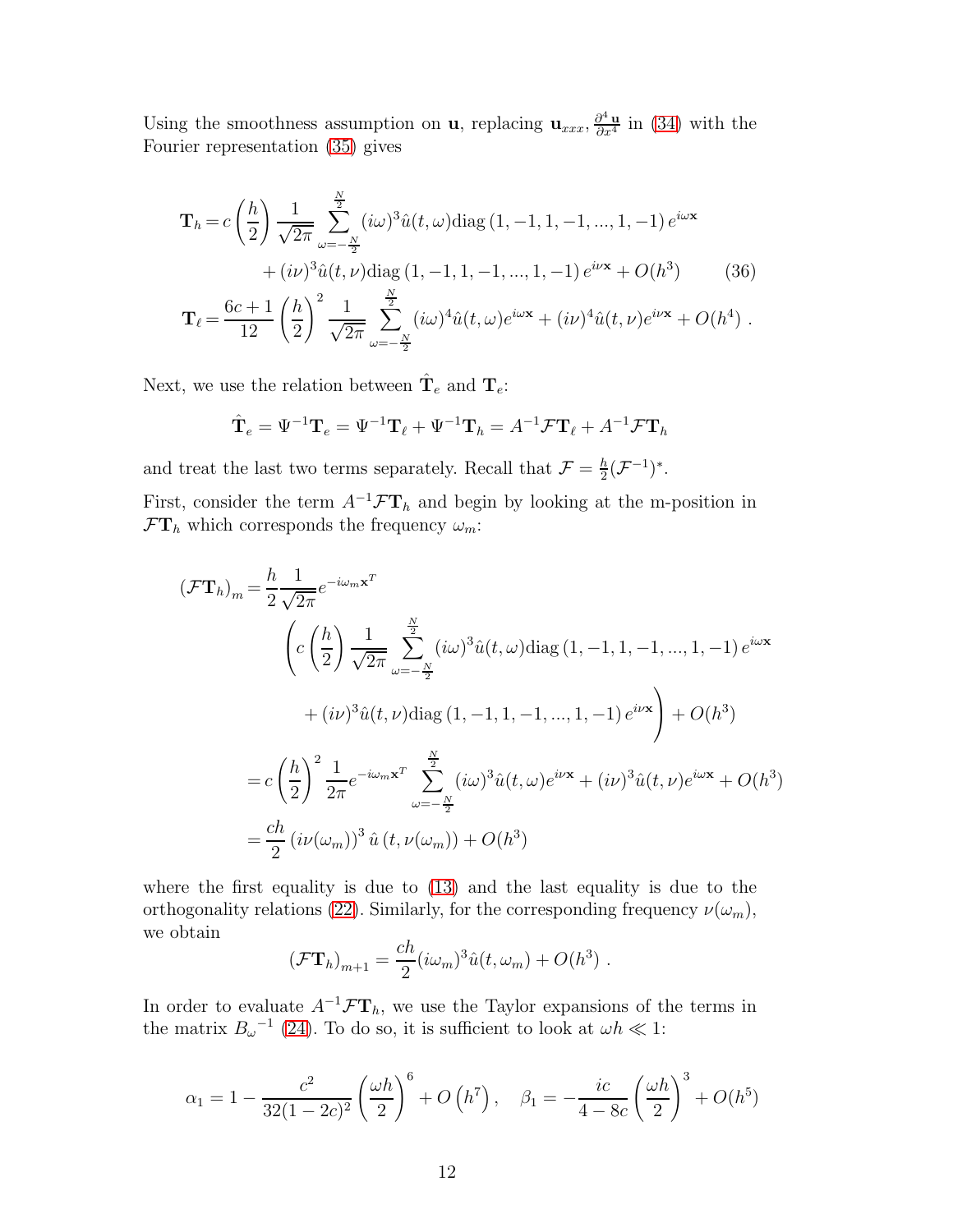$$
\alpha_2 = \frac{ic}{2c - 1} \left( \frac{\omega h}{2} \right) + O(h^3), \quad \beta_2 = 1 + O(h^2). \tag{37}
$$

Since we consider  $\omega h \ll 1$ , i.e. small values of  $\omega$ , then  $\omega = O(1)$ . This implies that  $\nu = O(h^{-1})$ . From the smoothness assumption,  $\hat{u}(\nu) = O(h^6)$ , which yields  $(i\nu)^3 \hat{u}(\nu) = O(h^3)$ . Hence, we have

$$
B_{\omega}^{-1}\left(\frac{(\mathcal{F}\mathbf{T}_h)_m}{(\mathcal{F}\mathbf{T}_h)_{m+1}}\right) = \begin{pmatrix} O(1) & O(h) \\ O(h^3) & O(1) \end{pmatrix} \cdot \frac{ch}{2} \begin{pmatrix} O(h^3) \\ O(1) \end{pmatrix} = \begin{pmatrix} O(h^2) \\ O(h) \end{pmatrix}.
$$

For the term  $A^{-1} \mathcal{F} \mathbf{T}_{\ell}$ , the m-position which represent the  $\omega_m$  frequency in the vector  $\mathcal{F}\mathbf{T}_{\ell}$  is

$$
(\mathcal{F}\mathbf{T}_{\ell})_{m} = \frac{h}{2} \frac{1}{\sqrt{2\pi}} e^{-i\omega_{m}\mathbf{x}^{T}} \left(\frac{6c+1}{12}\left(\frac{h}{2}\right)^{2} \frac{1}{\sqrt{2\pi}}\right)
$$

$$
\sum_{\omega=-\frac{N}{2}}^{\frac{N}{2}} (i\omega)^{4} \hat{u}(t,\omega) e^{i\omega \mathbf{x}} + (i\nu)^{4} \hat{u}(t,\nu) e^{i\nu \mathbf{x}}\right) + O(h^{4})
$$

$$
= \frac{6c+1}{12} \left(\frac{h}{2}\right)^{2} (i\omega_{m})^{4} \hat{u}(t,\omega_{m}) + O(h^{4})
$$

where the second equality is due to [\(22\)](#page-7-2). Similarly, for the corresponding frequency  $\nu(\omega_m)$ , we obtain

$$
(\mathcal{F}\mathbf{T}_{\ell})_{m+1} = \frac{6c+1}{12} \left(\frac{h}{2}\right)^2 (i\nu_m)^4 \hat{u}(t,\nu_m) + O(h^4) .
$$

Thus, similar to the case of  $\mathcal{F}\mathbf{T}_h$ , we have

$$
B_{\omega}^{-1}\left(\frac{(\mathcal{F}\mathbf{T}_{\ell})_m}{(\mathcal{F}\mathbf{T}_{\ell})_{m+1}}\right) = \begin{pmatrix} O(1) & O(h) \\ O(h^3) & O(1) \end{pmatrix} \cdot \frac{6c+1}{12} \left(\frac{h}{2}\right)^2 \begin{pmatrix} O(1) \\ O(h^2) \end{pmatrix} = \begin{pmatrix} O(h^2) \\ O(h^4) \end{pmatrix}.
$$

Eventually, we have

$$
\hat{\mathbf{T}}_h = A^{-1} \mathcal{F} \mathbf{T}_h = \begin{pmatrix} \vdots \\ (\hat{T}_h)_{j} \\ (\hat{T}_h)_{j+\frac{1}{2}} \\ \vdots \end{pmatrix} = \begin{pmatrix} \vdots \\ O(h^2) \\ O(h) \\ \vdots \end{pmatrix},
$$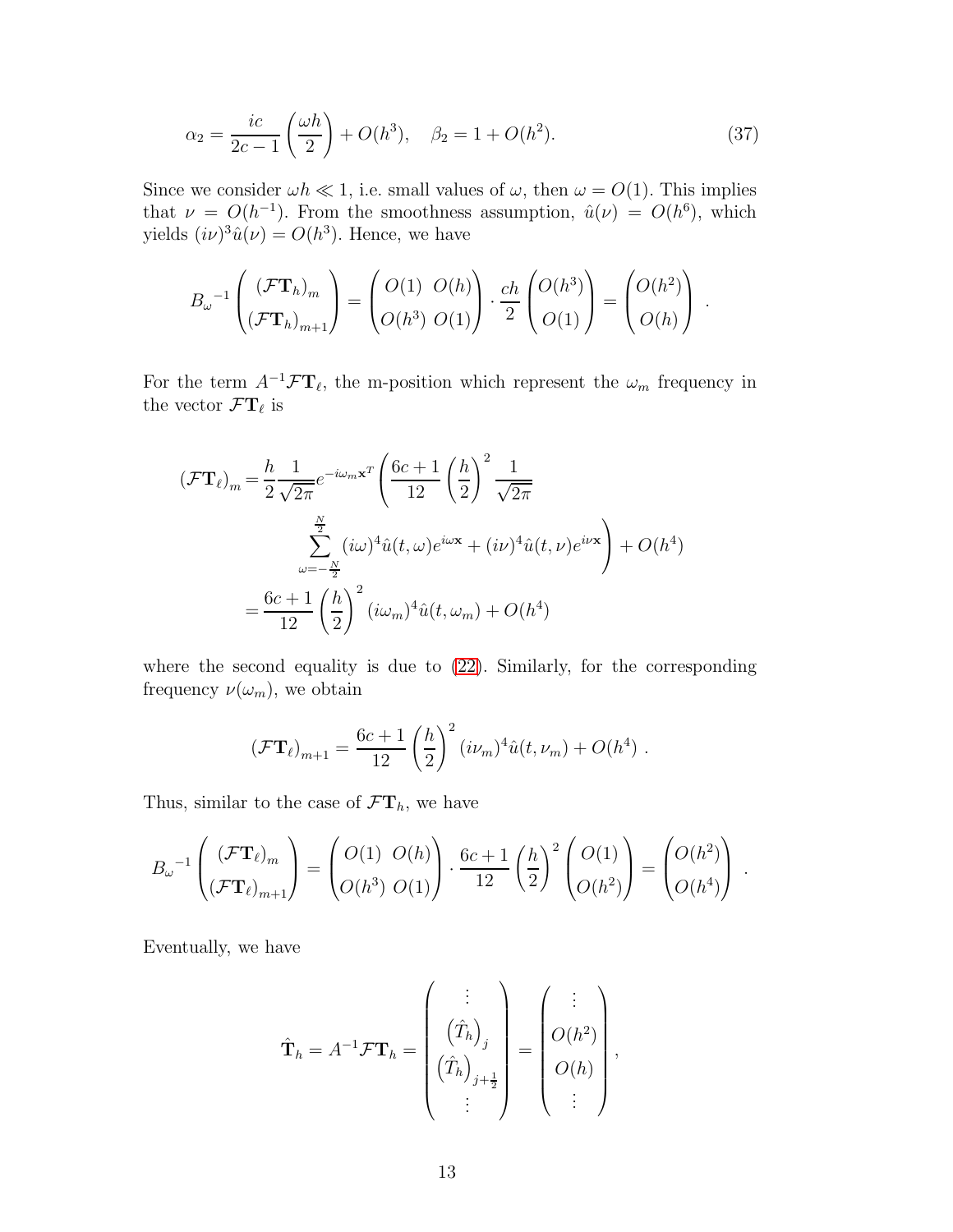and

$$
\hat{\mathbf{T}}_{\ell} = A^{-1} \mathcal{F} \mathbf{T}_{\ell} = \begin{pmatrix} \vdots \\ (\hat{T}_{\ell})_j \\ (\hat{T}_{\ell})_{j+\frac{1}{2}} \\ \vdots \end{pmatrix} = \begin{pmatrix} \vdots \\ O(h^2) \\ O(h^4) \\ \vdots \end{pmatrix}.
$$

It can be seen that  $\hat{\mathbf{T}}_h$  contributes the high frequency terms  $(\hat{T}_e)$  $_{j+1/2}$ . Now, the second term on the right-hand-side of [\(32\)](#page-10-0) can be bounded by

<span id="page-13-0"></span>
$$
\left\| e^{\Lambda t} \int_0^t e^{-\Lambda \tau} \hat{\mathbf{T}}_e d\tau \right\|_{h/2} \le \left\| \Lambda^{-1} \left( e^{\Lambda t} - \mathbf{I}_{2N+2} \right) \max_{0 \le \tau \le t} \left| \hat{\mathbf{T}}_e \left( \tau \right) \right| \right\|_{h/2} \tag{38}
$$

where by max  $0 \leq \tau \leq t$  $\left|\hat{\mathbf{T}}_{e}\left(\tau\right)\right|$  we mean taking maximum for each term separately in  $\hat{\mathbf{T}}_e$ . Recall that  $\Lambda$  has the eigenvalues  $\hat{Q}_1(\omega)$  and  $\hat{Q}_2(\omega)$  on its diagonal [\(29\)](#page-9-3). For  $\omega h \ll 1$  we have:

$$
\hat{Q}_1(\omega) = -\omega^2 + \frac{(1+4c)\omega^4}{12-24c} \left(\frac{h}{2}\right)^2 + O(h^4) = O(1)
$$
  

$$
\hat{Q}_2(\omega) = -\frac{4-8c}{(h/2)^2} + (1-4c)\omega^2 + O(h^2) = O(h^{-2}).
$$

Since  $(\hat{T}_e)$  $j_{j+1/2} = O(h)$  and  $\hat{Q}_2(\omega)$  are negative, for all  $\omega = -\frac{N}{2}$  $\frac{N}{2}, \ldots, \frac{N}{2}$  we have

$$
\frac{e^{\hat{Q}_2(\omega)t} - 1}{\hat{Q}_2(\omega)} \left| \max_{0 \le \tau \le t} (\hat{T}_e)_{j+1/2} (\tau) \right| = O(h^3) .
$$

In addition, for any  $\omega \neq 0$ :

$$
\left| \frac{e^{\hat{Q}_1(\omega)t} - 1}{\hat{Q}_1(\omega)} \right| = \left| \frac{e^{(-\omega^2 + H.O.T.)t} - 1}{-\omega^2 + H.O.T.} \right| \le \frac{1}{\omega^2} \le O(1) .
$$

For  $\omega = 0$ , recall that  $\hat{Q}_1(0) = 0$ . Thus, from L'Hopital's rule

$$
\left| \lim_{s \to 0} \frac{e^{st} - 1}{s} \right| = \left| \lim_{s \to 0} \frac{te^{st}}{1} \right| = t = O(1) .
$$

Since  $(\hat{T}_e)$  $_j = O(h^2)$ , we have

$$
\frac{e^{\hat{Q}_1(\omega)t} - 1}{\hat{Q}_1(\omega)} \left| \max_{0 \le \tau \le t} (\hat{T}_e)_{j} (\tau) \right| = O(h^2)
$$

Finally, from [\(38\)](#page-13-0) we obtain

$$
\|\mathbf{E}\|_{h/2} = \|\Psi\hat{\mathbf{E}}\|_{h/2} \le \|\Psi\|_{h/2} \|\hat{\mathbf{E}}\|_{h/2} \le \sqrt{h}e^{\Lambda t} \|\hat{\mathbf{E}}\|_{h/2}(0) + O(h^2) . \tag{39}
$$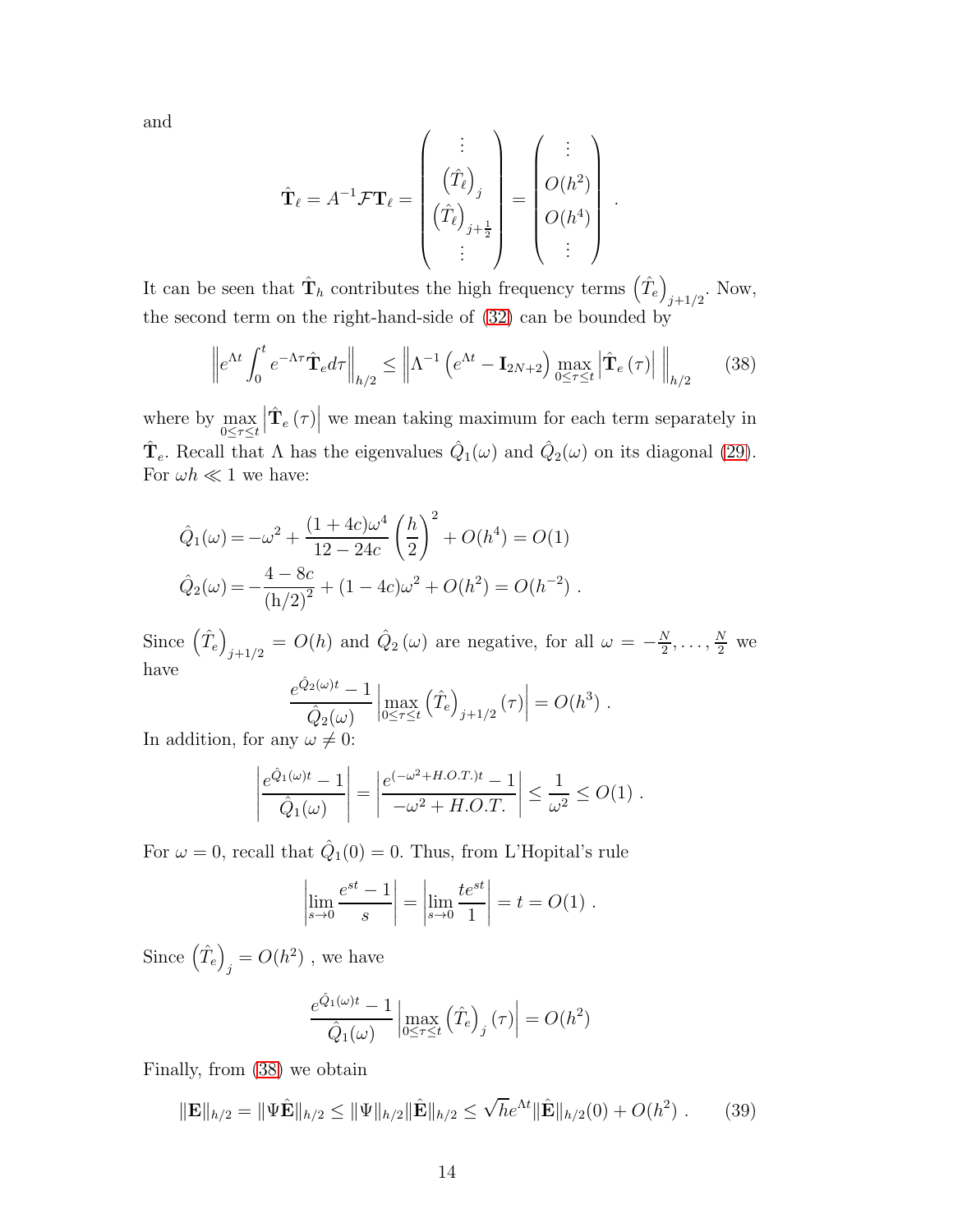Note that from the structure of the truncation error [\(33\)](#page-10-3) we would expect that for  $c = -\frac{1}{6}$  $\frac{1}{6}$  the order of the global error also will be higher than 2. However this is not the case, since in [\[4\]](#page-31-1) it was shown that the explicit form of the error is:

$$
\mathbf{E}(t) = \sum_{\omega=-\frac{N}{2}}^{\frac{N}{2}} e^{-\omega^2 t} \left[ \left( \frac{(1+4c)\omega^2 t}{12-24c} \left( \frac{\omega h}{2} \right)^2 + O(h^4) \right) e^{i\omega x} + \left( \frac{ic}{4-8c} \left( \frac{\omega h}{2} \right)^3 + O(h^5) \right) e^{i\nu x} \right]
$$

and it can be seen that  $c = -\frac{1}{4}$  $\frac{1}{4}$  yields third-order scheme. This is illustrated in the following numerical example.

#### 2.1.3 Numerical Example

This section shows a concrete numerical example that supports our error analysis of the scheme [\(10\)](#page-4-1). We consider the problem [\(8\)](#page-3-2), with initial condition  $f(x)$  and homogeneous term  $F(x,t)$  such that the solution is  $u(x,t) = e^{\cos(x-t)}$ . The scheme [\(10\)](#page-4-1) was run for  $N = 32, 64, 128, 256, 512$  grid points with fourth order explicit Runga-Kutta time propagator. In Figure [3](#page-14-0) below, we compare the scheme for different values of  $c$  and it can be clearly seen that for the value  $c = 1/4$ , the scheme indeed becomes of third order at time  $t = 2\pi$ .

<span id="page-14-0"></span>

Fig. 3. Convergence plot of third Order Scheme for periodic heat equation [\(10\)](#page-4-1),  $\log_{10} \|\mathbf{E}\| \ vs. \ \log_{10} \left(\frac{h}{2}\right)$  $\frac{h}{2}$  for c=0, -1/4, 1/6, -1/6.

## 2.2 Fifth Order Scheme: Numerical Example

Similarly to the third order scheme [\(10\)](#page-4-1), a fifth order scheme can be constructed by using more terms in Taylor expansion, as was presented in [\[4\]](#page-31-1). Consider the following scheme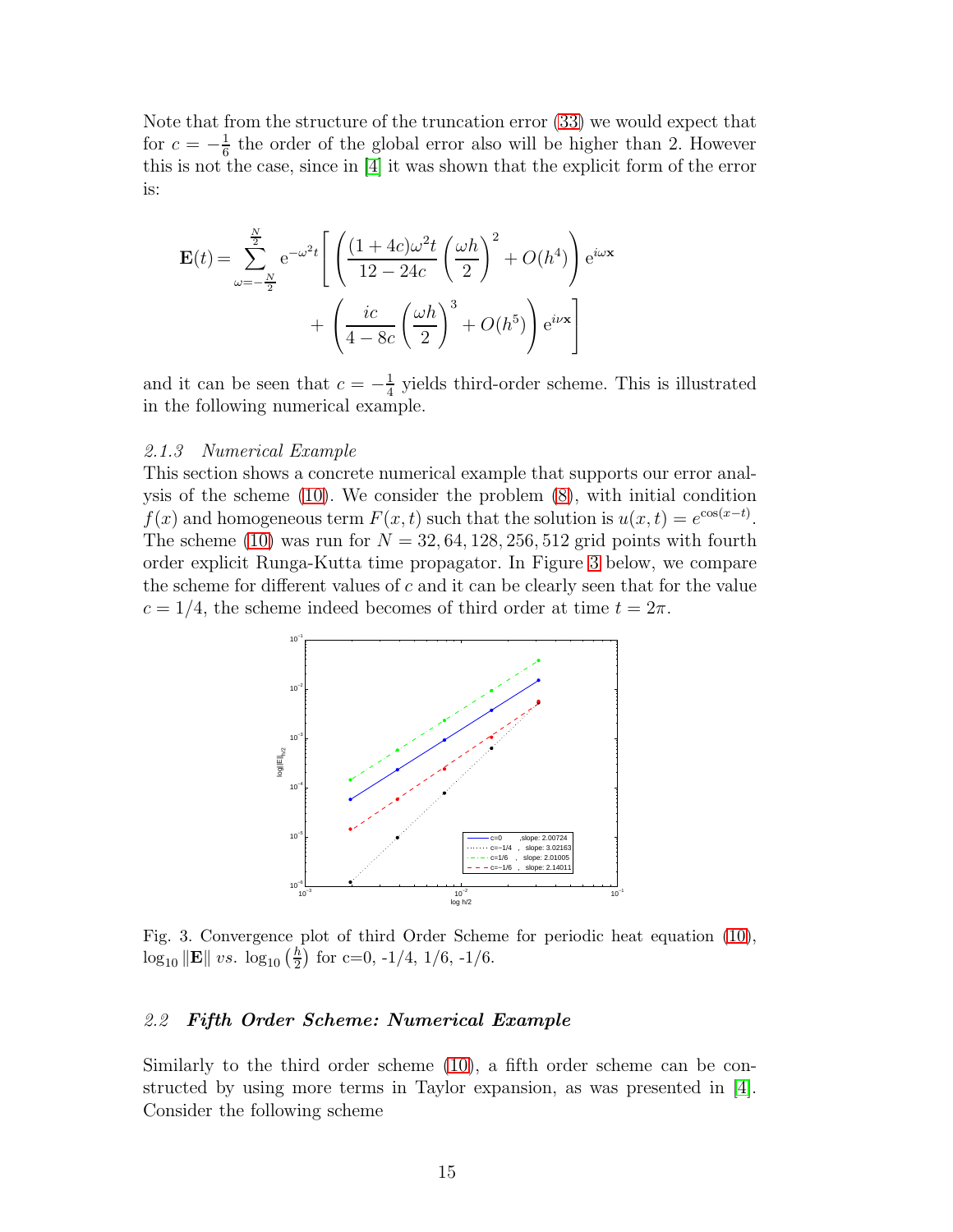<span id="page-15-3"></span>
$$
\frac{d^2}{dx^2}u_j \approx \frac{1}{12(h/2)^2} \left[ (-u_{j-1} + 16u_{j-1/2} - 30u_j + 16u_{j+1/2} - u_{j+1}) \right. \left. + c(-u_{j-1} + 5u_{j-1/2} - 10u_j + 10u_{j+1/2} - 5u_{j+1} + u_{j+3/2}) \right]
$$
\n
$$
\frac{d^2}{dx^2}u_{j+1/2} \approx \frac{1}{12(h/2)^2} \left[ (-u_{j-1/2} + 16u_j - 30u_{j+1/2} + 16u_{j+1} - u_{j+3/2}) \right. \left. + c(u_{j-1} - 5u_{j-1/2} + 10u_j - 10u_{j+1/2} + 5u_{j+1} - u_{j+3/2}) \right].
$$
\n(40)

This is a fourth-order scheme that becomes fifth order for  $c = 4/13$ . We run this scheme for the same problem from the previous example, for  $N =$ 32, 64, 128, 256, 512 grid points and fourth-order explicit Runge-Kutta time propagator. In Figure [4](#page-15-1) below, we compare the scheme for different values of c and it can be clearly seen that for the value  $c = 4/13$  the scheme indeed becomes of fifth order at time  $t = 2\pi$ .

<span id="page-15-1"></span>

Fig. 4. Convergence plot of fifth Order Scheme for periodic heat equation [\(10\)](#page-4-1),  $\log_{10} \|\mathbf{E}\| \ vs. \ \log_{10} \left(\frac{h}{2}\right)$  $\frac{h}{2}$  for c=0, 4/13, 1/6, -1/6.

# <span id="page-15-0"></span>3 Two-point Block Finite Difference Schemes for IBVP Heat Equation

In this section, we present two-point BFD schemes and their analysis for the heat equation with non-periodic boundaries. The schemes are developed and analyzed for Dirichlet and Neumann boundary problems.

<span id="page-15-2"></span>Consider the following IBVP of the non-homogeneous heat equation:

$$
\frac{\partial u}{\partial t} = \frac{\partial^2}{\partial x^2}u + F(x, t), \quad x \in (0, \pi), \ t \ge 0
$$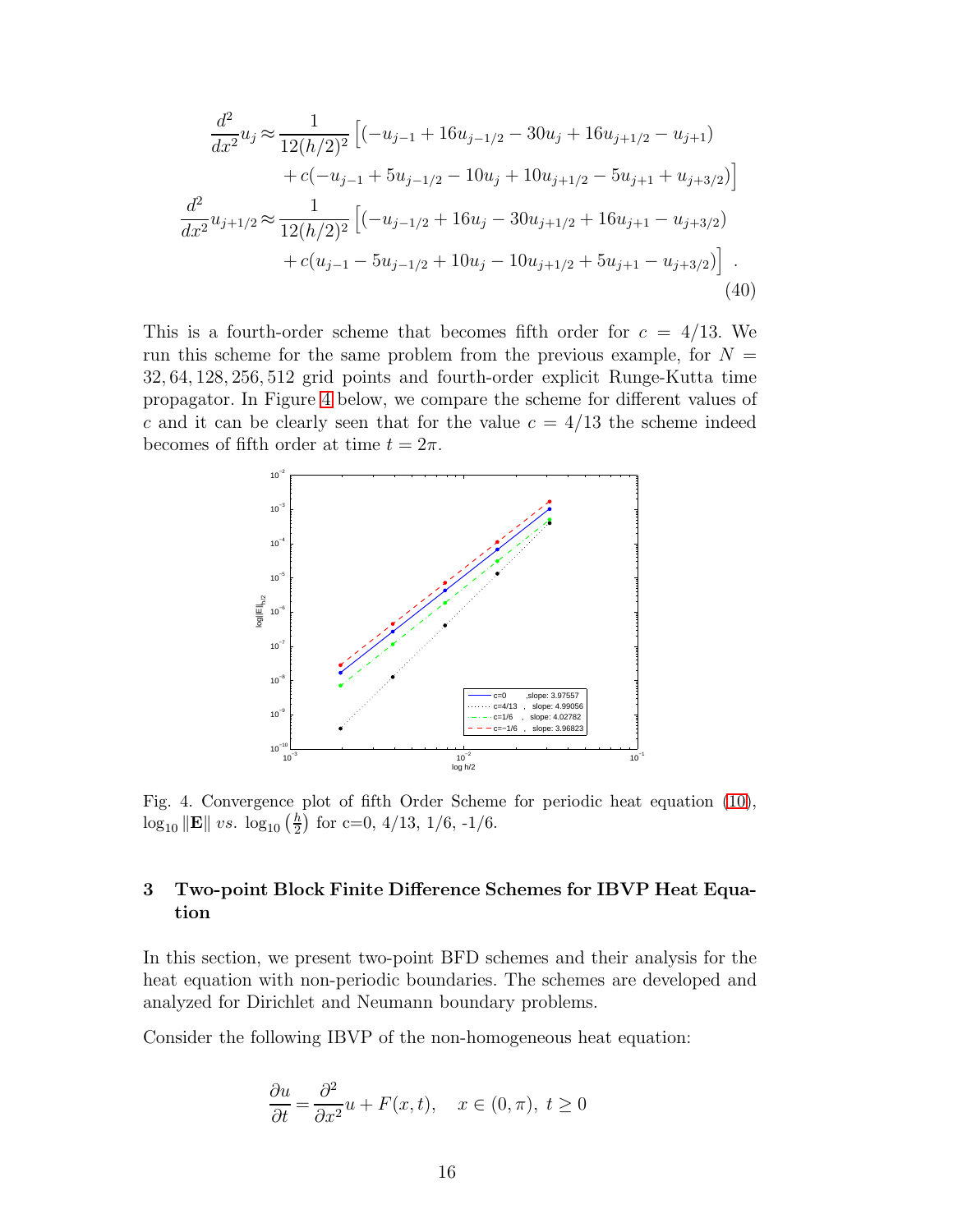$$
u(x,0) = f(x) \tag{41}
$$

with Dirichlet boundary conditions:

<span id="page-16-3"></span>
$$
u(0,t) = g_0(t), \ u(\pi, t) = g_\pi(t) \tag{42}
$$

or Neumann boundary conditions:

<span id="page-16-4"></span>
$$
u_x(0,t) = g_0(t), \ u_x(\pi, t) = g_\pi(t) \ . \tag{43}
$$

## 3.1 Reformulation of The Third Scheme for the Periodic Problem

Although numerical experiments show that the scheme [\(10\)](#page-4-1) could be generalized for IBVPs using the grid [\(9\)](#page-3-1), the analysis becomes much more cumbersome and less intuitive. Therefore, we apply this scheme on a different grid, which will be also applied for the IBVP problem. The new grid does not include the boundaries and allows us to use ghost points for the IBVP problem:

<span id="page-16-1"></span>
$$
x_{j+1/4} = jh + \frac{h}{4}, \ x_{j+\frac{3}{4}} = jh + \frac{3h}{4}, \quad j = 0, \dots, N-1, \quad h = \frac{\pi}{N}.
$$
 (44)

<span id="page-16-0"></span>Note that also  $x_N = \pi$ . This grid is derived from the grid of the periodic problem on  $[0, 2\pi]$  where  $j = 0, \ldots, 2N - 1$  and  $x_{2N} = 2\pi$ . For simplicity, we again assume that  $N$  is even. See Figure [5.](#page-16-0)

0 
$$
x_1
$$
  $x_2$   $x_{N-1}$   $\pi$ 

Fig. 5. The grid [\(44\)](#page-16-1) for  $[0, \pi]$ .

The interval  $[0, \pi]$  is divided into N blocks of size h, i.e., the interval  $[0, 2\pi]$ is divided into 2N blocks. Each block contributes two nodes  $x_{j+1/4}, x_{j+3/4}$  to the following scheme:

<span id="page-16-2"></span>
$$
\frac{d^2}{dx^2} u_{j+1/4} \approx \frac{1}{(h/2)^2} \Big[ \left( u_{j-1/4} - 2u_{j+1/4} + u_{j+3/4} \right) \n+ c \left( -u_{j-1/4} + 3u_{j+1/4} - 3u_{j+3/4} + u_{j+5/4} \right) \Big]
$$
\n
$$
\frac{d^2}{dx^2} u_{j+3/4} \approx \frac{1}{(h/2)^2} \Big[ \left( u_{j+1/4} - 2u_{j+3/4} + u_{j+5/4} \right) \n+ c \left( u_{j-1/4} - 3u_{j+1/4} + 3u_{j+3/4} - u_{j+5/4} \right) \Big]. \tag{45}
$$

For the periodic problem on  $[0, 2\pi]$ , the analysis of this scheme is done in the same manner as the analysis in the previous section.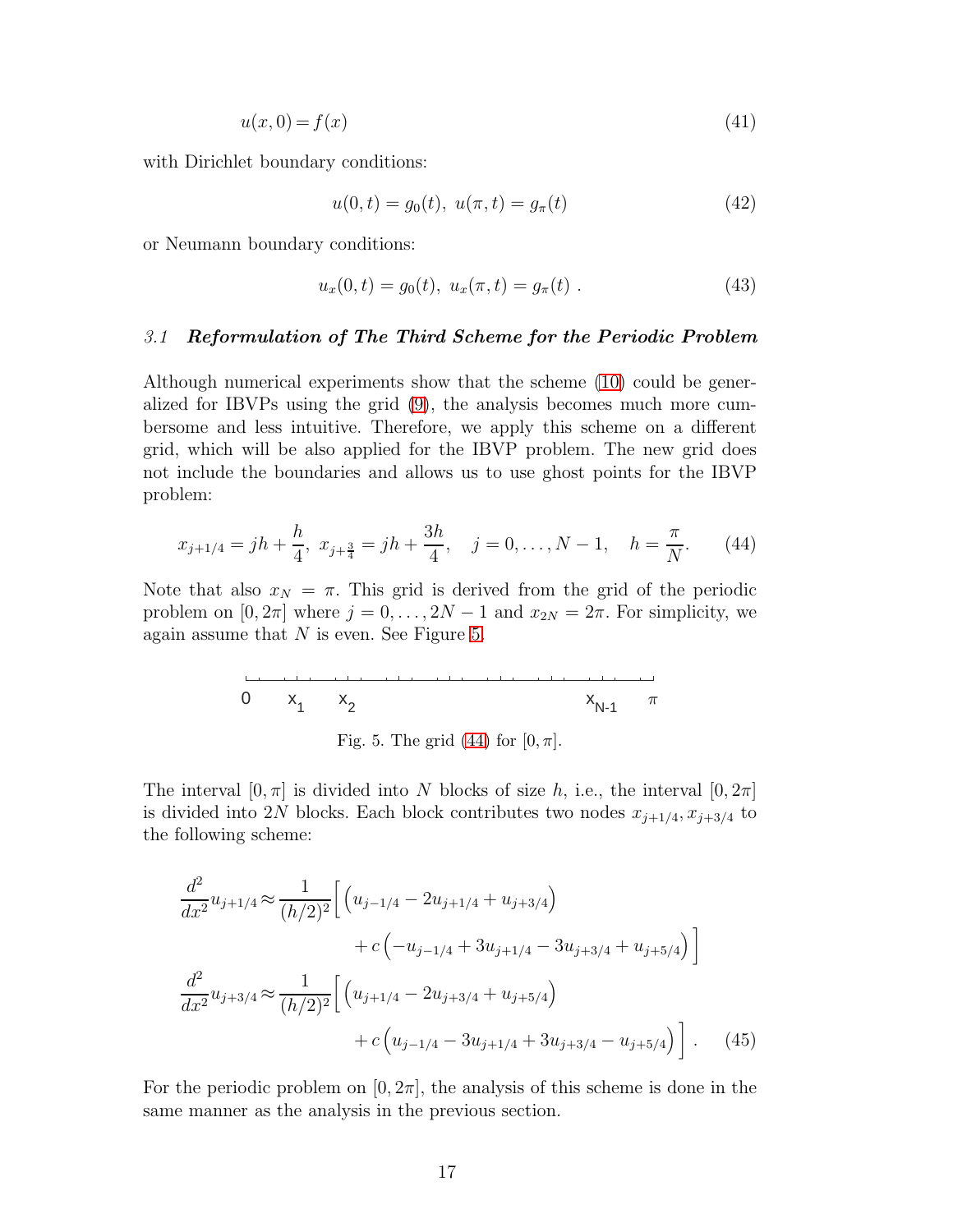We begin by splitting the Fourier spectrum into low and high frequency modes. For  $\omega = -N + 1, \cdots, N$ , let

<span id="page-17-1"></span>
$$
\nu = \nu(\omega) = \begin{cases} \omega - 2N & \omega > 0 \\ \omega + 2N & \omega \le 0 \end{cases}
$$
 (46)

where the following relations hold:

<span id="page-17-2"></span>
$$
\forall \omega > 0: e^{i\nu x_{j+1/4}} = -i e^{i\omega x_{j+1/4}}, \quad e^{i\nu x_{j+3/4}} = i e^{i\omega x_{j+3/4}}
$$
  

$$
\forall \omega \leq 0: e^{i\nu x_{j+1/4}} = i e^{i\omega x_{j+1/4}}, \quad e^{i\nu x_{j+3/4}} = -i e^{i\omega x_{j+3/4}}.
$$
 (47)

Note that the orthogonality [\(22\)](#page-7-2) also holds for the grid [\(44\)](#page-16-1). As in the previous section, we look for eigenvectors of the form of [\(15\)](#page-5-1). A similar equations to [\(18\)](#page-6-2) can be derived, and the obtained symbols  $Q_1(\omega)$ ,  $Q_2(\omega)$  are defined by the same formula in [\(19\)](#page-6-3). However,  $r_1$  and  $r_2$  are different when  $\omega \neq 0$ :

$$
\tilde{r}_{1,2}(\omega) = \frac{(-4 + 8c)\cos(\omega(h/2)) \pm \Delta}{2c(2\sin(\omega(h/2)) + \sin(2\omega(h/2)))}.
$$

and satisfy  $\tilde{r}_{1,2}(\omega) = ir_{1,2}(\omega)$  for  $\omega > 0$  and  $\tilde{r}_{1,2}(\omega) = -ir_{1,2}(\omega)$  for  $\omega < 0$ . Respectively, the coefficients [\(20\)](#page-6-1) vary only by a constant. Hence, we consider the eigenvectors

$$
\tilde{\psi}_k(\omega) = \frac{\tilde{\alpha}_k}{\sqrt{2\pi}} e^{i\omega \mathbf{x}} + \frac{\tilde{\beta}_k}{\sqrt{2\pi}} e^{i\nu \mathbf{x}}, \, k = 1, 2 \tag{48}
$$

instead of the form [\(15\)](#page-5-1). Note that for  $\omega = N$  the eigenvectors are

$$
\frac{1}{\sqrt{2\pi}}\left(e^{iNx} + e^{-iNx}\right), \frac{1}{\sqrt{2\pi}}\left(e^{iNx} - e^{-iNx}\right)
$$

which can be expressed as  $\frac{1}{\sqrt{2}}$  $\frac{1}{2\pi} \cos(N\mathbf{x}), \frac{1}{\sqrt{2}}$  $\frac{1}{2\pi}$  sin(Nx) respectively. For  $\omega = 0$  the eigenvectors are

$$
\tilde{\psi}_1(0) = \frac{1}{\sqrt{2\pi}} e^{i0x} = \frac{1}{\sqrt{2\pi}} \mathbf{1}, \tilde{\psi}_2(0) = \frac{1}{\sqrt{2\pi}} e^{2i\mathbf{N}\mathbf{x}}
$$

similarly as before.

## 3.2 The Eigenvectors of The IBVP

The first crucial step for analyzing the IBVP problem is finding the eigenvectors and eigenvalues. To do so, we reflect the interval  $[0, \pi]$  to  $[0, 2\pi]$ , and then use the eigenvectors of the periodic problem on  $[0, 2\pi]$ , as done in the classical analytic problem. In general, denote the eigenvectors as

<span id="page-17-0"></span>
$$
\phi_k(\omega) = \tilde{\psi}_k(\omega) + \tilde{\gamma}\tilde{\psi}_k(-\omega), \ k = 1, 2. \tag{49}
$$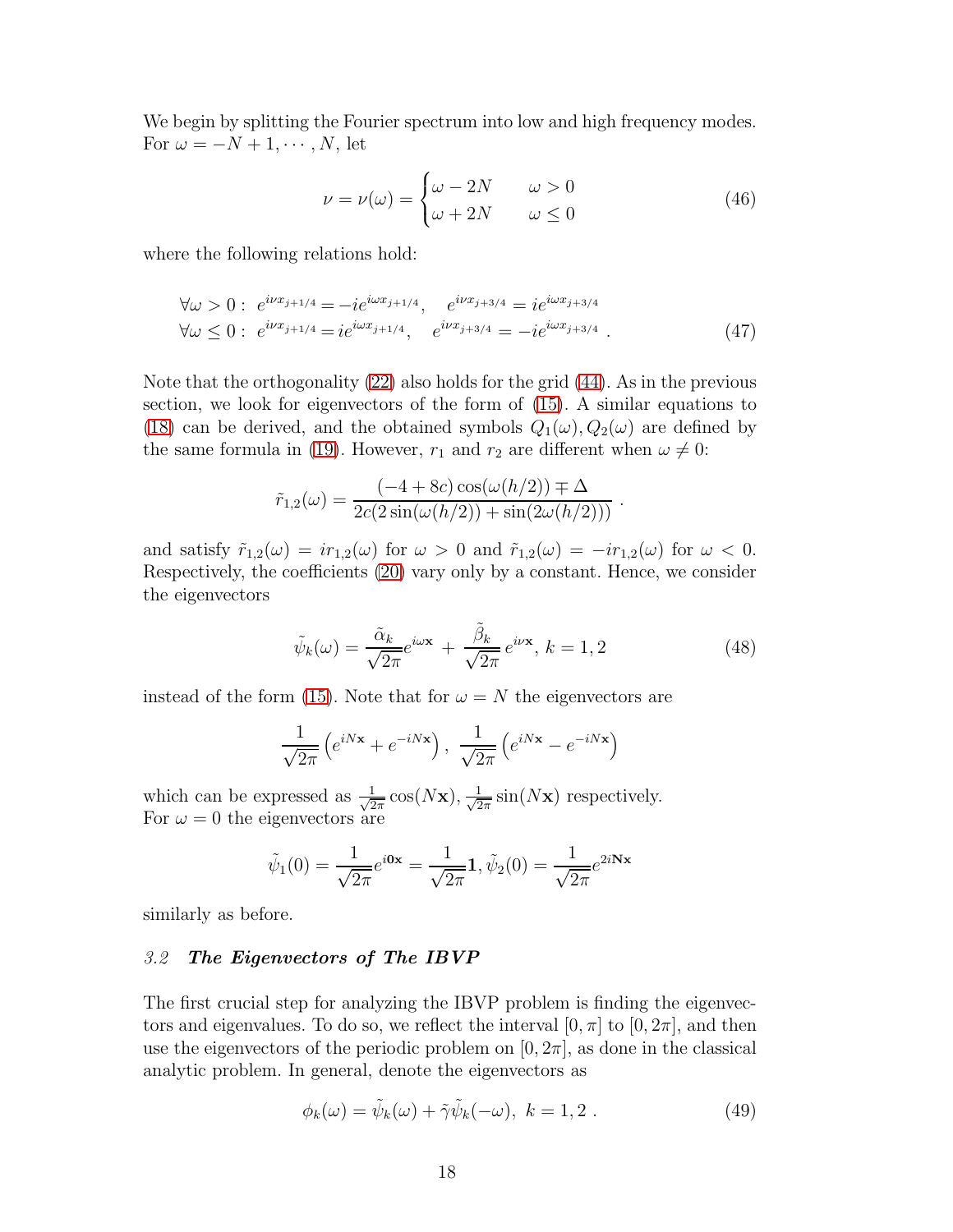Motivated by the classical eigenvectors of the analytic problem, for Dirichlet conditions we consider the eigenvectors  $\phi_k(\omega)$  with  $\tilde{\gamma} = -1$  and for Neumann conditions we consider with  $\tilde{\gamma}=1$ . Due to the symmetry of the form [\(49\)](#page-17-0), it is sufficient to consider half of the frequencies in [\(46\)](#page-17-1), i.e.,  $\omega = 0, \ldots, N$ . Indeed, it can be verified that the following hold for every  $\omega = 1, ..., N - 1$ and  $k = 1, 2$ :

$$
Q\tilde{\psi}_k(\omega) = \hat{Q}_k(\omega)\tilde{\psi}_k(\omega)
$$
  

$$
Q\tilde{\psi}_k(-\omega) = \hat{Q}_k(\omega)\tilde{\psi}_k(-\omega)
$$

where  $Q$  is the semi-discrete operator of the scheme  $(45)$  (same as for the scheme [\(8\)](#page-3-2)) and the eigenvalues  $\hat{Q}_k(\omega)$  are the same as in formula [\(19\)](#page-6-3), from which it can be seen that  $\hat{Q}_k(-\omega) = \hat{Q}_k(\omega)$ . Subtracting or summing these equations yields

$$
Q\phi_k(\omega) = \hat{Q}_k(\omega)\phi_k(\omega)
$$

with  $\tilde{\gamma} = \pm 1$  respectively. In particular, this means that  $\phi_1(\omega), \phi_2(\omega)$  are also eigenvectors of periodic problem. In addition, note that  $\phi_k(\omega)$  with  $\tilde{\gamma} = -1$ satisfies the Dirichlet conditions [\(42\)](#page-16-3), since for all  $\omega = 1, \ldots, N - 1$ :

$$
\phi_k(\omega)|_{x=0,\pi} = \left[\tilde{\psi}_k(\omega) - \tilde{\psi}_k(-\omega)\right]|_{x=0,\pi} = 0.
$$

Hence, they are eigenvectors for the Dirichlet problem. Similarly,  $\phi_k(\omega)$  with  $\tilde{\gamma} = 1$  satisfies the Neumann conditions [\(43\)](#page-16-4) and thus they are the eigenvectors for the Neumann problem.

For  $\omega = 0, N$  with  $\tilde{\gamma} = -1$  notice that  $\phi_2(0) = \frac{1}{\sqrt{2}}$  $2\pi$  $\left(e^{2iNx} - e^{-2iNx}\right)$  and  $\phi_2(N) = \frac{1}{\sqrt{2\pi}} \left( e^{iNx} - e^{-iNx} \right)$  satisfy Dirichlet conditions [\(42\)](#page-16-3) and hence they are eqigenvectors for the Dirichlet problem. Similarly, for  $\omega = 0$ , N with  $\tilde{\gamma} = 1$ ,  $\phi_1(0) = \frac{1}{\sqrt{2}}$  $\frac{1}{2\pi}$ **1** and  $\phi_1(N) = \frac{1}{\sqrt{2}}$  $2\pi$  $(e^{iNx}+e^{-iNx})$  satisfy Neumann conditions [\(43\)](#page-16-4) and thus they are eigenvectors for the Neumann problem. Moreover, in the case of Dirichlet, the eigenvalues can be expressed in terms of normalized sines, and in the case of Neumann, they can be expressed in terms of normalized cosines.

In summary, for the Dirichlet problem the normalized eigenvectors are  $\sqrt{\frac{2}{\pi}}\sin(2N\mathbf{x}),$  $\sqrt{2}$  $\frac{2}{\pi}$ sin(Nx) and  $\sqrt{\frac{2}{\pi}}\tilde{\alpha}_k \sin(\omega x) + \sqrt{\frac{2}{\pi}}\tilde{\beta}_k \sin(\nu x)$  where  $\omega = 1, ..., N - 1$ . For the Neumann problem, the normalized eigenvectors are  $\frac{1}{\sqrt{2}}$  $\frac{1}{\pi}\mathbf{1},\sqrt{\frac{2}{\pi}}$  $\frac{2}{\pi} \cos(N_{\mathbf{X}})$  and  $\sqrt{2}$  $\frac{2}{\pi}\tilde{\alpha}_k \cos(\omega x) + \sqrt{\frac{2}{\pi}}\tilde{\beta}_k \cos(\nu x)$  for  $\omega = 1, \ldots, N-1$ .

## 3.2.1 Example of The Eigenvalues for  $N=6$

In order to substantiate the results presented above, we present the numeric symbols which obtained in the periodic two-point block approximation with  $N = 6$ . In Table [1](#page-19-0) it can be seen that these eigenvalues are splitted between Dirichlet and Neumann problems respectively: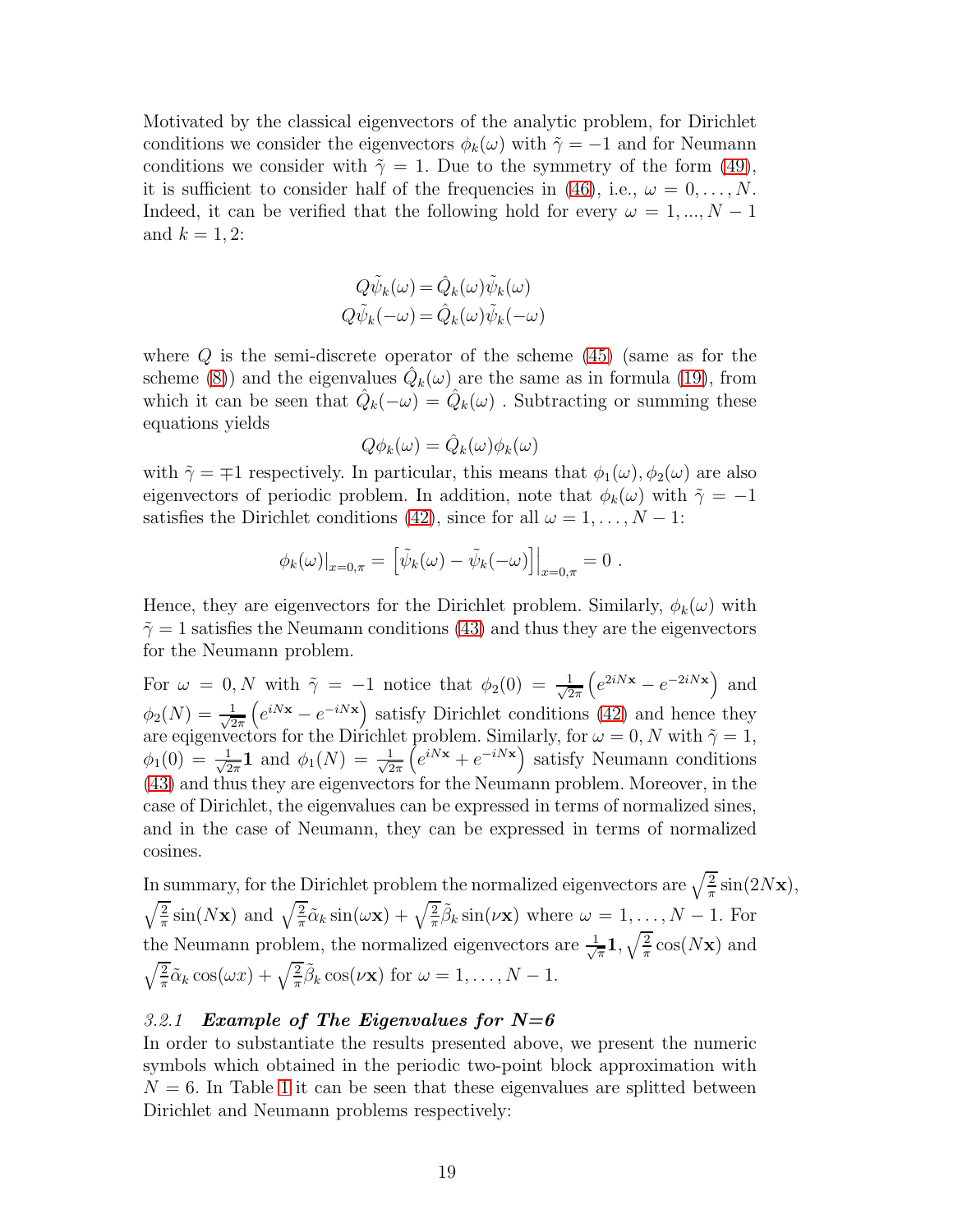<span id="page-19-0"></span>Table 1 IBVP Symbols: Dirichlet and Neumann

| $\omega$ | Dirichlet Symbols      |  | Neumann Symbols         |  |
|----------|------------------------|--|-------------------------|--|
| $\Omega$ | $-87.5415$             |  | $\left( \right)$        |  |
| 1        | $-85.5642, -0.99994$   |  | $-85.5642, -0.99994$    |  |
|          | 2 -79.8974, -3.99654   |  | $-79.8974, -3.99654$    |  |
|          | $3 - 71.288, -8.9584$  |  | $-71.288, -8.9584$      |  |
|          | $4 -60.8583, -15.7405$ |  | $-60.8583, -15.7405$    |  |
|          | $5$ -50.1805, -23.7481 |  | $-50.1805$ , $-23.7481$ |  |
| 6        | $-29.1805$             |  | $-43.7708$              |  |

## 3.3 Two-Point Block, Third Order Scheme for Dirichlet IBVP

In order to apply the scheme [\(45\)](#page-16-2) for the grid points near the boundaries  $x = 0$ and  $x = \pi$ , we use ghost the points  $x_{-1/4} = -\frac{h}{4}$  $\frac{h}{4}$ ,  $x_{N+1/4} = \pi + \frac{h}{4}$  $\frac{h}{4}$  respectively. At these points, the scheme is computed using extrapolation of two points and the boundaries:

<span id="page-19-2"></span>
$$
u_{-1/4} = -u_{1/4} + 2g_0 + \left(\frac{h}{4}\right)^2 u_{xx}(0, t) + O(h^4)
$$
  

$$
u_{N+1/4} = -u_{N-1/4} + 2g_\pi + \left(\frac{h}{4}\right)^2 u_{xx}(\pi, t) + O(h^4)
$$
 (50)

where  $u_{xx}(0, t)$  and  $u_{xx}(\pi, t)$  are expressed using the PDE:

<span id="page-19-3"></span>
$$
u_{xx}(0,t) = u_t(0,t) - F(0,t) = g'_0(t) - F(0,t)
$$
  
\n
$$
u_{xx}(\pi, t) = u_t(\pi, t) - F(\pi, t) = g'_\pi(t) - F(0,t)
$$
 (51)

Consider the approximation of two-point block for  $j = 1, ..., N - 2$ :

<span id="page-19-1"></span>
$$
\frac{d^2}{dx^2}u_{j+1/4} \approx \frac{1}{(h/2)^2}[(u_{j-1/4} - 2u_{j+1/4} + u_{j+3/4})
$$
  
+  $c(-u_{j-1/4} + 3u_{j+1/4} - 3u_{j+3/4} + u_{j+5/4})]$   

$$
\frac{d^2}{dx^2}u_{j+3/4} \approx \frac{1}{(h/2)^2}[(u_{j+1/4} - 2u_{j+3/4} + u_{j+5/4})
$$
  
+  $c(u_{j-1/4} - 3u_{j+1/4} + 3u_{j+3/4} - u_{j+5/4})]$  (52)

whereas near the boundaries we have: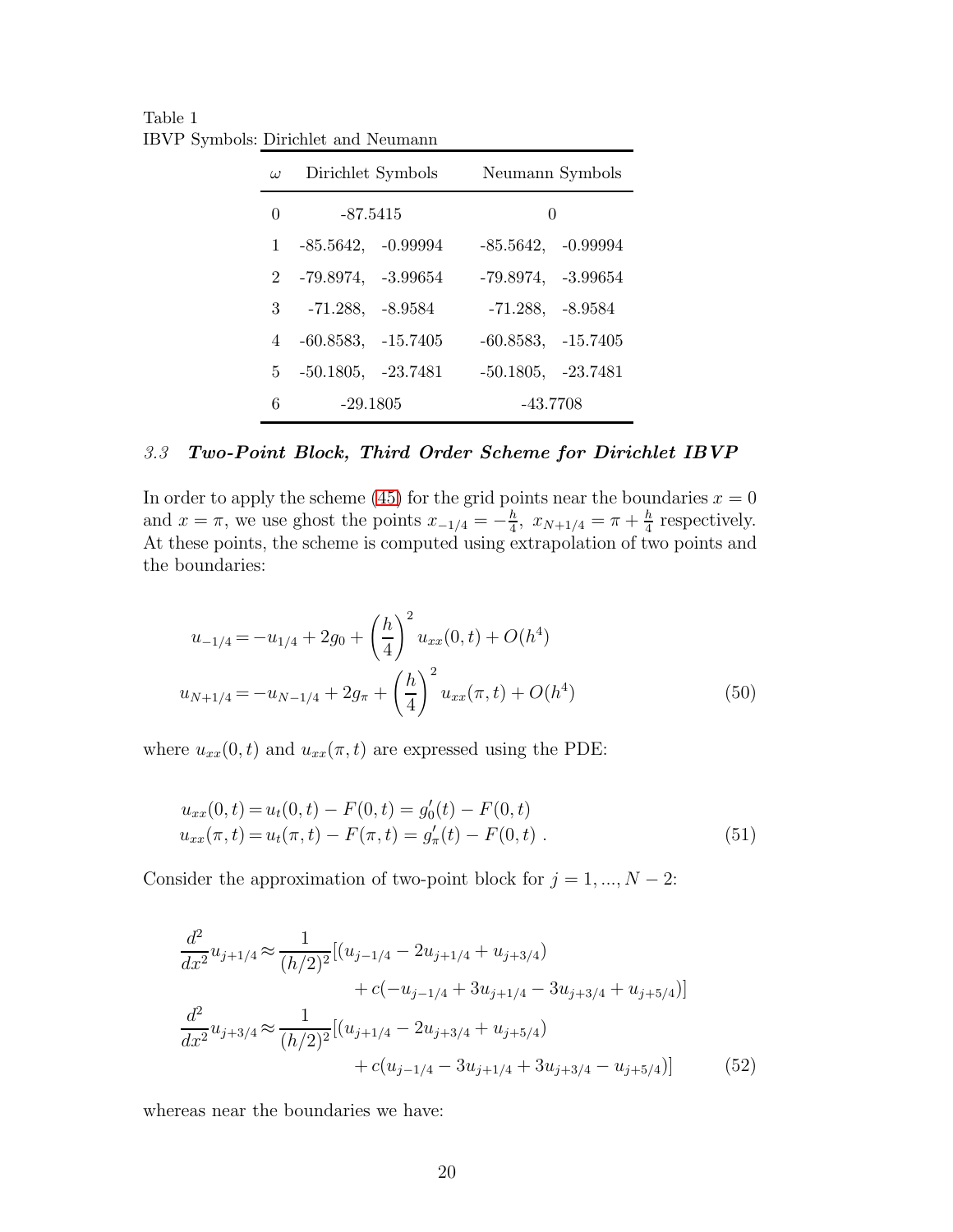<span id="page-20-0"></span>
$$
\frac{d^2}{dx^2}u_{1/4} \approx \frac{1}{(h/2)^2} \Big[ 2(1-c)g_0 + (1-c)\left(\frac{h}{4}\right)^2 u_{xx}(0,t) \n+ (-3u_{1/4} + u_{3/4}) + c(4u_{1/4} - 3u_{3/4} + u_{5/4}) \Big]
$$
\n
$$
\frac{d^2}{dx^2}u_{3/4} \approx \frac{1}{(h/2)^2} \Big[ 2cg_0 + c\left(\frac{h}{4}\right)^2 u_{xx}(0,t) \n+ (u_{1/4} - 2u_{3/4} + u_{5/4}) + c(-4u_{1/4} + 3u_{3/4} - u_{5/4}) \Big]
$$
\n
$$
\frac{d^2}{dx^2}u_{N-3/4} \approx \frac{1}{(h/2)^2} \Big[ 2cg_\pi + c\left(\frac{h}{4}\right)^2 u_{xx}(\pi,t) \n+ (u_{N-5/4} - 2u_{N-3/4} + u_{N-1/4}) \n+ c(-u_{N-5/4} + 3u_{N-3/4} - 4u_{N-1/4}) \Big]
$$
\n
$$
\frac{d^2}{dx^2}u_{N-1/4} \approx \frac{1}{(h/2)^2} \Big[ 2(1-c)g_\pi + (1-c)\left(\frac{h}{4}\right)^2 u_{xx}(\pi,t) \n+ (u_{N-3/4} - 3u_{N-1/4}) \n+ (u_{N-3/4} - 3u_{N-3/4} + 4u_{N-1/4}) \Big] . \tag{53}
$$

Respectively, the local truncation errors for  $j=1,...,N-2$  are:

<span id="page-20-1"></span>
$$
(T_e)_{j+\frac{1}{4}} = \frac{1}{12} \left(\frac{h}{2}\right)^2 \frac{\partial^4 u_{j+\frac{1}{4}}}{\partial x^4} + c \left[ \left(\frac{h}{2}\right) \frac{\partial^3 u_{j+\frac{1}{4}}}{\partial x^3} + \frac{1}{2} \left(\frac{h}{2}\right)^2 \frac{\partial^4 u_{j+\frac{1}{4}}}{\partial x^4} + \frac{1}{4} \left(\frac{h}{2}\right)^3 \frac{\partial^5 u_{j+\frac{1}{4}}}{\partial x^5} \right] + O(h^4) = O(h)
$$
  
\n
$$
(T_e)_{j+\frac{3}{4}} = \frac{1}{12} \left(\frac{h}{2}\right)^2 \frac{\partial^4 u_{j+\frac{3}{4}}}{\partial x^4} + c \left[ -\left(\frac{h}{2}\right) \frac{\partial^3 u_{j+\frac{3}{4}}}{\partial x^3} + \frac{1}{2} \left(\frac{h}{2}\right)^2 \frac{\partial^4 u_{j+\frac{3}{4}}}{\partial x^4} - \frac{1}{4} \left(\frac{h}{2}\right)^3 \frac{\partial^5 u_{j+\frac{3}{4}}}{\partial x^5} \right] + O(h^4) = O(h)
$$
  
\n(54)

whereas near the boundaries we have:

<span id="page-20-2"></span>
$$
(T_e)_{\frac{1}{4}} = \frac{15}{192} \left(\frac{h}{2}\right)^2 \frac{\partial^4 u_{\frac{1}{4}}}{\partial x^4} + \frac{1}{384} \left(\frac{h}{2}\right)^3 \frac{\partial^5 u_{\frac{1}{4}}}{\partial x^5} + c \left[\frac{h}{2} \frac{\partial^3 u_{\frac{1}{4}}}{\partial x^3} + \frac{97}{192} \left(\frac{h}{2}\right)^2 \frac{\partial^4 u_{\frac{1}{4}}}{\partial x^4} + \frac{95}{384} \left(\frac{h}{2}\right)^3 \frac{\partial^5 u_{\frac{1}{4}}}{\partial x^5}\right] + O(h^4) = O(h)
$$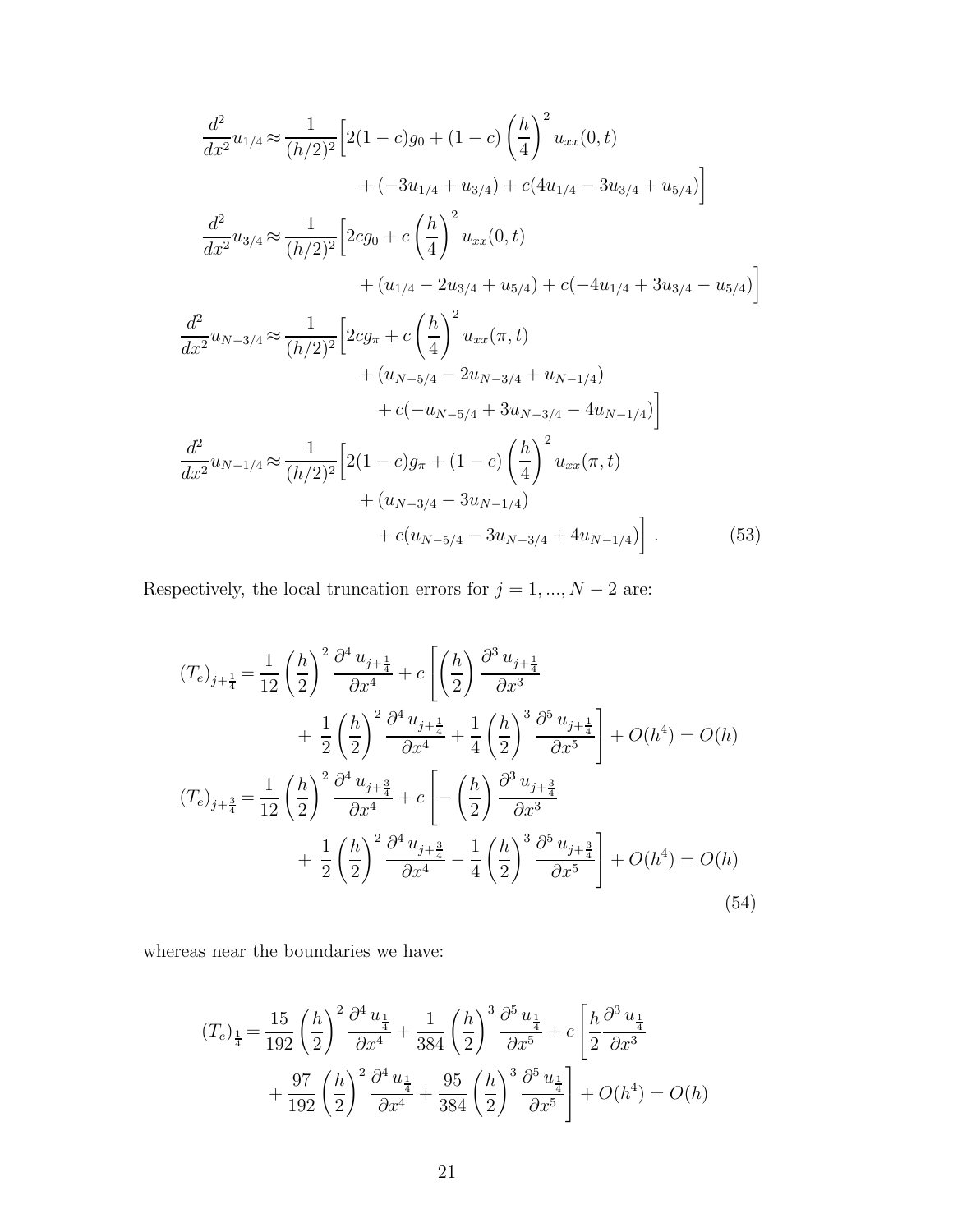$$
(T_e)_{\frac{3}{4}} = \frac{15}{192} \left(\frac{h}{2}\right)^2 \frac{\partial^4 u_{\frac{3}{4}}}{\partial x^4} + \frac{1}{384} \left(\frac{h}{2}\right)^3 \frac{\partial^5 u_{\frac{3}{4}}}{\partial x^5} + c \left[-\frac{h}{2} \frac{\partial^3 u_{\frac{3}{4}}}{\partial x^3} + \frac{97}{192} \left(\frac{h}{2}\right)^2 \frac{\partial^4 u_{\frac{3}{4}}}{\partial x^4} - \frac{95}{384} \left(\frac{h}{2}\right)^3 \frac{\partial^5 u_{\frac{3}{4}}}{\partial x^5}\right] + O(h^4) = O(h)
$$
\n
$$
(T_e)_{N-\frac{3}{4}} = \frac{15}{192} \left(\frac{h}{2}\right)^2 \frac{\partial^4 u_{N-\frac{3}{4}}}{\partial x^4} + \frac{1}{384} \left(\frac{h}{2}\right)^3 \frac{\partial^5 u_{N-\frac{3}{4}}}{\partial x^5} + c \left[-\frac{h}{2} \frac{\partial^3 u_{N-\frac{3}{4}}}{\partial x^3} + \frac{97}{192} \left(\frac{h}{2}\right)^2 \frac{\partial^4 u_{\frac{3}{4}}}{\partial x^4} - \frac{95}{384} \left(\frac{h}{2}\right)^3 \frac{\partial^5 u_{N-\frac{3}{4}}}{\partial x^5}\right] + O(h^4) = O(h)
$$
\n
$$
(T_e)_{N-\frac{1}{4}} = \frac{15}{192} \left(\frac{h}{2}\right)^2 \frac{\partial^4 u_{N-\frac{1}{4}}}{\partial x^4} + \frac{1}{384} \left(\frac{h}{2}\right)^3 \frac{\partial^5 u_{N-\frac{1}{4}}}{\partial x^5} + c \left[\frac{h}{2} \frac{\partial^3 u_{N-\frac{1}{4}}}{\partial x^3} + \frac{97}{192} \left(\frac{h}{2}\right)^2 \frac{\partial^4 u_{N-\frac{1}{4}}}{\partial x^4} + \frac{95}{384} \left(\frac{h}{2}\right)^3 \frac{\partial^5 u_{N-\frac{1}{4}}}{\partial x^5}\right] + O(h^4) = O(h)
$$
\n
$$
(55)
$$

Notice that the difference between the truncation errors for  $j = 1, ..., N - 2$ and the truncation errors near the boundaries is of order of  $O(h^2)$ .

The scheme  $(52),(53)$  $(52),(53)$  can be written in matrix form with non-homogeneous term:

$$
\frac{\partial \mathbf{v}}{\partial t} = Q_D \mathbf{v} + B_D + \mathbf{F}(t) \quad t \ge 0
$$
  

$$
\mathbf{v}(0) = \mathbf{f}
$$
 (56)

where **v** approximates the solution of  $(41)$ ,  $Q_D$  is the discretization matrix of scheme [\(52\)](#page-19-1), [\(53\)](#page-20-0) and

<span id="page-21-0"></span>
$$
B_D = \frac{1}{(h/2)^2} \begin{pmatrix} 2(1-c)g_0 + (1-c)\left(\frac{h}{4}\right)^2 u_{xx}(0,t) + O(h^4) \\ 2cg_0 + c\left(\frac{h}{4}\right)^2 u_{xx}(0,t) + O(h^4) \\ 0 \\ \vdots \\ 2cg_\pi + c\left(\frac{h}{4}\right)^2 u_{xx}(\pi, t) + O(h^4) \\ 2(1-c)g_\pi + (1-c)\left(\frac{h}{4}\right)^2 u_{xx}(\pi, t) + O(h^4) \end{pmatrix}
$$
(57)

Note that the proving stability can be done as in the periodic problem. Since  $\phi_k(\omega)$  are linear combinations of  $\psi_k(\omega)$  for  $k = 1, 2$ , the main difference is manifested in constants of the used bounds. Thus, the stability of this scheme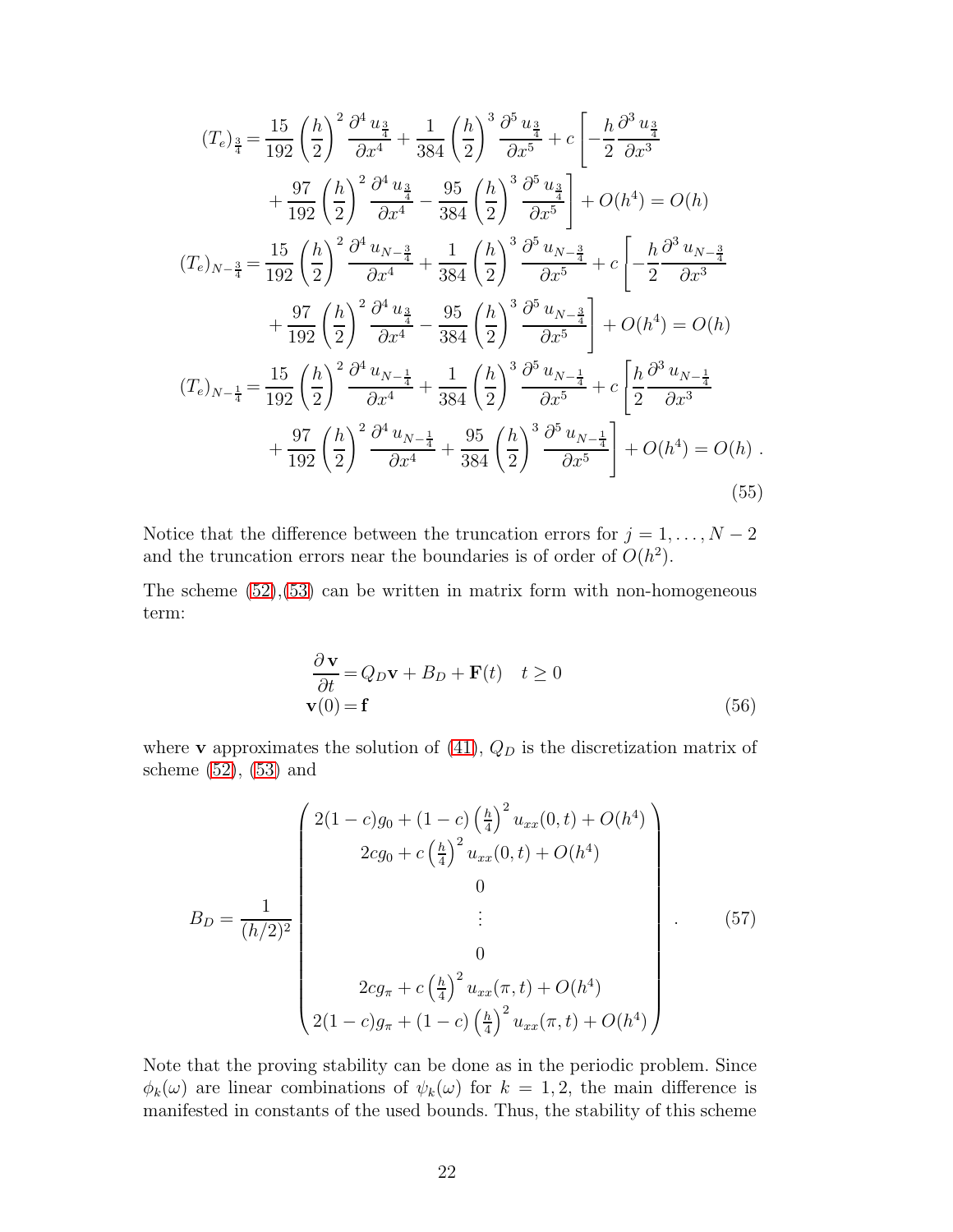is preserved and we omit the details of the proof.

## 3.3.1 Estimation of The Error

In this section, we show our approach to generalize the two-point block scheme for IBVPs yields similar results as presented for the periodic case in Section [2.1.2.](#page-9-4) Most of the analysis is done similarly to the analysis in Section [2.1.2,](#page-9-4) where the main difference is due to the changes in the truncation error. We assume that  $u \in C^5[0, \pi]$ .

Consider the error  $\mathbf{E} = \Phi_s \hat{\mathbf{E}}$ , where  $\Phi_s$  is the eigenvectors matrix of Dirichlet problem. We can write  $\Phi_s = \mathcal{F}_s^{-1} \tilde{A}$  where

$$
\mathcal{F}_s^{-1} = \sqrt{\frac{2}{\pi}} \left( \sin(2N\mathbf{x}) \sin(N\mathbf{x}) \sin(\mathbf{x}) \sin((1-2N)\mathbf{x}) \cdots \sin((N-1)\mathbf{x}) \sin((-1-N)\mathbf{x}) \right)
$$
(58)

and, for  $\omega = 1, \ldots, N - 1$ :

<span id="page-22-0"></span>
$$
\tilde{B}_0 = \begin{pmatrix} i\beta_1(0) & \beta_2(0) \\ \alpha_1(N) & -i\alpha_2(N) \end{pmatrix}, \ \tilde{B}_\omega = \begin{pmatrix} \alpha_1(\omega) & -i\alpha_2(\omega) \\ i\beta_1(\omega) & \beta_2(\omega) \end{pmatrix}, \ \tilde{A} = \text{diag}\left(\tilde{B}_0, \dots, \tilde{B}_{N-1}\right).
$$
\n(59)

As in Section [2.1.2,](#page-9-4) the obtained solution for the error in norm satisfies:

$$
\|\hat{\mathbf{E}}\|_{h/2} \leq \left\|e^{\Lambda t}\hat{\mathbf{E}}_0\right\|_{h/2} + \left\|\Lambda^{-1}\left(e^{\Lambda t} - \mathbf{I}_{2N+2}\right)\max_{0 \leq \tau \leq t} \left|\hat{\mathbf{T}}_e\left(\tau\right)\right|\Big|_{h/2} \tag{60}
$$

where  $\Lambda$  is the eigenvalues matrix as before and  $\mathbf{T}_e = \Phi_s \hat{\mathbf{T}}_e$ . Since the initial error  $\mathbf{E}_0$  is either 0 or, at most of the order of machine error, the term  $e^{\Lambda t} \hat{\mathbf{E}}_0$ can be neglected as before.

Denote  $\mathbf{T}_e = \mathbf{T}_I + \mathbf{T}_B$ , where  $\mathbf{T}_I$  is the truncation error defined by [\(54\)](#page-20-1) for  $j = 0, \ldots, N - 1$  and  $\mathbf{T}_B$  is the difference between the truncation error near the boundaries [\(54\)](#page-20-1) and the truncation error [\(55\)](#page-20-2) , i.e.

$$
(T_B)_{\frac{1}{4}} = -\frac{1}{192} \left(\frac{h}{2}\right)^2 \frac{\partial^4 u_{\frac{1}{4}}}{\partial x^4} + \frac{1}{384} \left(\frac{h}{2}\right)^3 \frac{\partial^5 u_{\frac{1}{4}}}{\partial x^5} + c \left[\frac{1}{192} \left(\frac{h}{2}\right)^2 \frac{\partial^4 u_{\frac{1}{4}}}{\partial x^4} - \frac{1}{384} \left(\frac{h}{2}\right)^3 \frac{\partial^5 u_{\frac{1}{4}}}{\partial x^5}\right] + O(h^4) = O(h^2) (T_B)_{\frac{3}{4}} = -\frac{1}{192} \left(\frac{h}{2}\right)^2 \frac{\partial^4 u_{\frac{3}{4}}}{\partial x^4} + \frac{1}{384} \left(\frac{h}{2}\right)^3 \frac{\partial^5 u_{\frac{3}{4}}}{\partial x^5} + c \left[\frac{1}{192} \left(\frac{h}{2}\right)^2 \frac{\partial^4 u_{\frac{3}{4}}}{\partial x^4} + \frac{1}{384} \left(\frac{h}{2}\right)^3 \frac{\partial^5 u_{\frac{3}{4}}}{\partial x^5}\right] + O(h^4) = O(h^2)
$$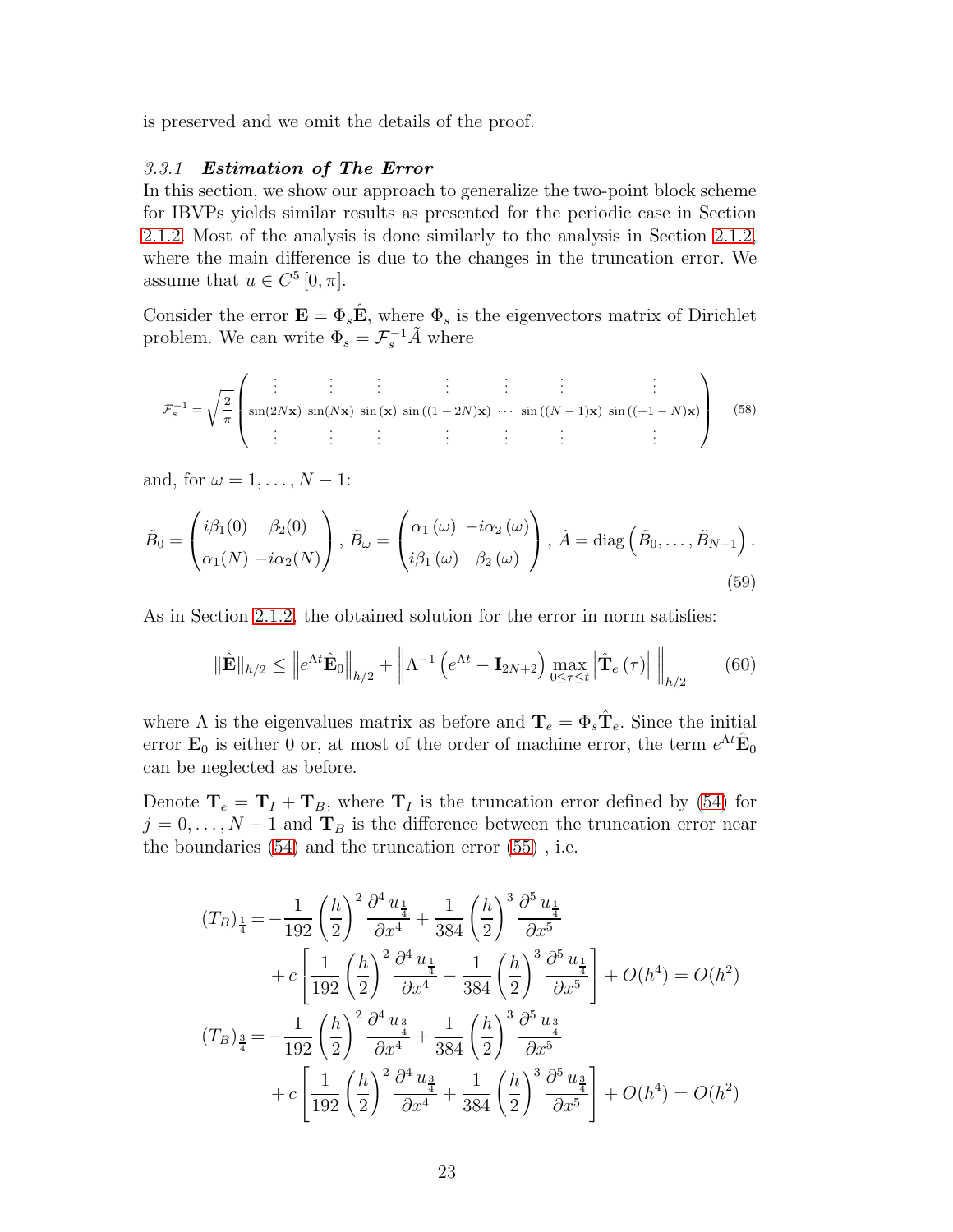$$
(T_B)_{N-\frac{3}{4}} = -\frac{1}{192} \left(\frac{h}{2}\right)^2 \frac{\partial^4 u_{N-\frac{3}{4}}}{\partial x^4} + \frac{1}{384} \left(\frac{h}{2}\right)^3 \frac{\partial^5 u_{N-\frac{3}{4}}}{\partial x^5} + c \left[\frac{1}{192} \left(\frac{h}{2}\right)^2 \frac{\partial^4 u_{\frac{3}{4}}}{\partial x^4} + \frac{1}{384} \left(\frac{h}{2}\right)^3 \frac{\partial^5 u_{N-\frac{3}{4}}}{\partial x^5}\right] + O(h^4) = O(h^2) (T_B)_{N-\frac{1}{4}} = -\frac{1}{192} \left(\frac{h}{2}\right)^2 \frac{\partial^4 u_{N-\frac{1}{4}}}{\partial x^4} + \frac{1}{384} \left(\frac{h}{2}\right)^3 \frac{\partial^5 u_{N-\frac{1}{4}}}{\partial x^5} + c \left[\frac{1}{192} \left(\frac{h}{2}\right)^2 \frac{\partial^4 u_{N-\frac{1}{4}}}{\partial x^4} - \frac{1}{384} \left(\frac{h}{2}\right)^3 \frac{\partial^5 u_{N-\frac{1}{4}}}{\partial x^5}\right] + O(h^4) = O(h^2)
$$

and  $(T_B)_{j+1/4} = (T_B)_{j+3/4}$  for  $j = 1, ..., N-2$ . Also, denote  $T_I = T_{I_h} + T_{I_\ell}$ where

<span id="page-23-1"></span>
$$
\mathbf{T}_{I_h} = \frac{c}{12} \left(\frac{h}{2}\right) \text{diag}\left(1, -1, 1, -1, ..., 1, -1\right) \mathbf{u}_{xxx} + O(h^3)
$$
\n
$$
\mathbf{T}_{I_\ell} = \frac{6c+1}{12} \left(\frac{h}{2}\right)^2 \frac{\partial^4 \mathbf{u}}{\partial x^4} + O(h^4)
$$
\n
$$
\mathbf{T}_B = \frac{c-1}{192} \left(\frac{h}{2}\right)^2 \frac{\partial^4 \mathbf{u}}{\partial x^4} + O(h^4) \tag{61}
$$

The expansion of **u** in the eigenvectors basis on  $[0, \pi]$  is equivalent to the Fourier expansion of its anti-symmetric continuation to  $[0, 2\pi]$ , that is a sine series. For  $\mathbf{u}_{xxx}$ , this means we would have a symmetric continuation to  $[0, 2\pi]$ with Fourier expansion that is a cosine series. Thus, we expand  $\mathbf{u}_{xxx}$  in the cosine basis on [0,  $\pi$ ], and similarly  $\frac{\partial^4 u}{\partial x^4}$  $\frac{\partial^2 \mathbf{u}}{\partial x^4}$  is expanded in the sine eigenvectors basis:

<span id="page-23-0"></span>
$$
\mathbf{u}_{xxx}(t) = \sqrt{\frac{2}{\pi}} \sum_{\omega} \hat{u}_3(t,\omega) \cos(\omega \mathbf{x}) + \hat{u}_3(t,\nu) \cos(\nu \mathbf{x})
$$

$$
\frac{\partial^4 \mathbf{u}}{\partial x^4}(t) = \sqrt{\frac{2}{\pi}} \sum_{\omega} \hat{u}_4(t,\omega) \sin(\omega \mathbf{x}) + \hat{u}_4(t,\nu) \sin(\nu \mathbf{x}) . \tag{62}
$$

Note that, if the boundaries are homogeneous for every  $u^{(k)}$ ,  $k = 1, \ldots, 4$ , then we could differentiate the expansion of  $\bf{u}$  in the eigenvectors basis and obtain that  $\hat{u}_3(t,\omega) = -\omega^3 \hat{u}(t,\omega)$ ,  $\hat{u}_3(t,\nu) = -\nu^3 \hat{u}(t,\nu)$ ,  $\hat{u}_4(t,\omega) = \omega^4 \hat{u}(t,\omega)$ and  $\hat{u}_4(t,\nu) = \nu^4 \hat{u}(t,\nu)$  as before.

Substituting [\(62\)](#page-23-0) into [\(61\)](#page-23-1) gives

$$
\mathbf{T}_{I_h} = \frac{ch}{2} \sqrt{\frac{2}{\pi}} \sum_{\omega} \hat{u}_3(t, \omega) \text{diag}(1, -1, 1, -1, ..., 1, -1) \cos(\omega \mathbf{x}) + \hat{u}_3(t, \nu) \text{diag}(1, -1, 1, -1, ..., 1, -1) \cos(\nu \mathbf{x}) + O(h^3)
$$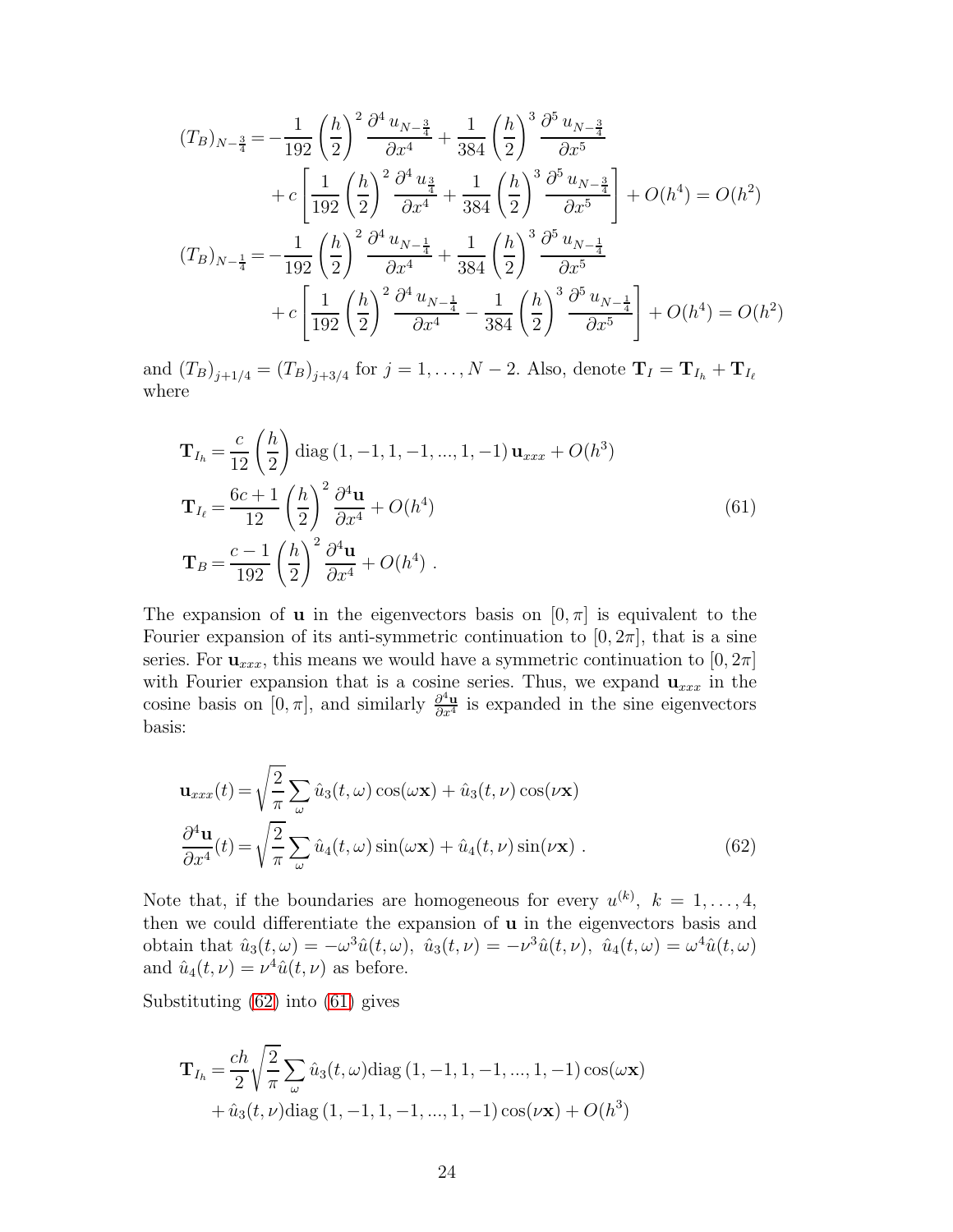$$
\mathbf{T}_{I_{\ell}} = \frac{6c+1}{12} \left(\frac{h}{2}\right)^2 \sqrt{\frac{2}{\pi}} \sum_{\omega} \hat{u}_4(t,\omega) \sin(\omega \mathbf{x}) + \hat{u}_4(t,\nu) \sin(\nu \mathbf{x}) + O(h^4)
$$

$$
\mathbf{T}_B = \frac{c-1}{192} \left(\frac{h}{2}\right)^2 \sqrt{\frac{2}{\pi}} \sum_{\omega} \hat{u}_4(t,\omega) \sin(\omega \mathbf{x}) + \hat{u}_4(t,\nu) \sin(\nu \mathbf{x}) + O(h^4) \tag{63}
$$

Next, using the relation between  $\hat{\mathbf{T}}_e$  and  $\mathbf{T}_e$ , we write

$$
\hat{\mathbf{T}}_e = \Phi_s^{-1} \mathbf{T}_e = \Phi_s^{-1} \mathbf{T}_{I_h} + \Phi_s^{-1} \mathbf{T}_{I_\ell} + \Phi_s^{-1} \mathbf{T}_B
$$

and analyze each term separately. Note that using [\(22\)](#page-7-2), it can be shown that for any  $n, m$ :

$$
\left(\sqrt{\frac{2}{\pi}}\sin(\omega_m \mathbf{x}), \sqrt{\frac{2}{\pi}}\cos(\omega_m \mathbf{x})\right)_{h/2} = \left(\sqrt{\frac{2}{\pi}}\sin(\omega_m \mathbf{x}), \sqrt{\frac{2}{\pi}}\sin(\nu_n \mathbf{x})\right)_{h/2} = 0
$$

$$
\left(\sqrt{\frac{2}{\pi}}\sin(\omega_m \mathbf{x}), \sqrt{\frac{2}{\pi}}\sin(\omega_n \mathbf{x})\right)_{h/2} = \left(\sqrt{\frac{2}{\pi}}\sin(\nu_m \mathbf{x}), \sqrt{\frac{2}{\pi}}\sin(\nu_n \mathbf{x})\right)_{h/2} = \delta_{n,m}
$$

$$
\left(\sqrt{\frac{2}{\pi}}\cos(\omega_m \mathbf{x}), \sqrt{\frac{2}{\pi}}\cos(\omega_n \mathbf{x})\right)_{h/2} = \left(\sqrt{\frac{2}{\pi}}\cos(\nu_m \mathbf{x}), \sqrt{\frac{2}{\pi}}\cos(\nu_n \mathbf{x})\right)_{h/2} = \delta_{n,m}
$$
(64)

and from [\(47\)](#page-17-2) the following relations obtained for any  $j = 0, \ldots, N - 1$ :

diag (1, -1, 1, -1, ..., 1, -1) cos(
$$
\omega
$$
**x**) = -sin( $\nu$ **x**)  
diag (1, -1, 1, -1, ..., 1, -1) cos( $\nu$ **x**) = sin( $\omega$ **x**) . (65)

Now, for the term  $\Phi_s^{-1} \mathbf{T}_{I_h}$  and frequency  $\omega_m$ , we have:

$$
\begin{split}\n&\left(\sqrt{\frac{2}{\pi}}\sin(\omega_m \mathbf{x}), \mathbf{T}_{I_h}\right)_{h/2} \\
&= \frac{h}{2} \sqrt{\frac{2}{\pi}} \sin(\omega_m \mathbf{x}^T) \left(\frac{ch}{2} \sqrt{\frac{2}{\pi}} \sum_{\omega} \hat{u}_3(t, \omega) \text{diag}\left(1, -1, 1, -1, ..., 1, -1\right) \cos(\omega \mathbf{x})\right. \\
&\left. + \hat{u}_3(t, \nu) \text{diag}\left(1, -1, 1, -1, ..., 1, -1\right) \cos(\nu \mathbf{x})\right) + O(h^3) \\
&= c \left(\frac{h}{2}\right)^2 \frac{2}{\pi} \sin(\omega_m \mathbf{x}^T) \left(\sum_{\omega} -\hat{u}_3(t, \omega) \sin(\nu \mathbf{x}) + \hat{u}_3(t, \nu) \sin(\omega \mathbf{x})\right) + O(h^3) \\
&= \frac{ch}{2} \hat{u}_3\left(t, \nu(\omega_m)\right) + O(h^4)\n\end{split}
$$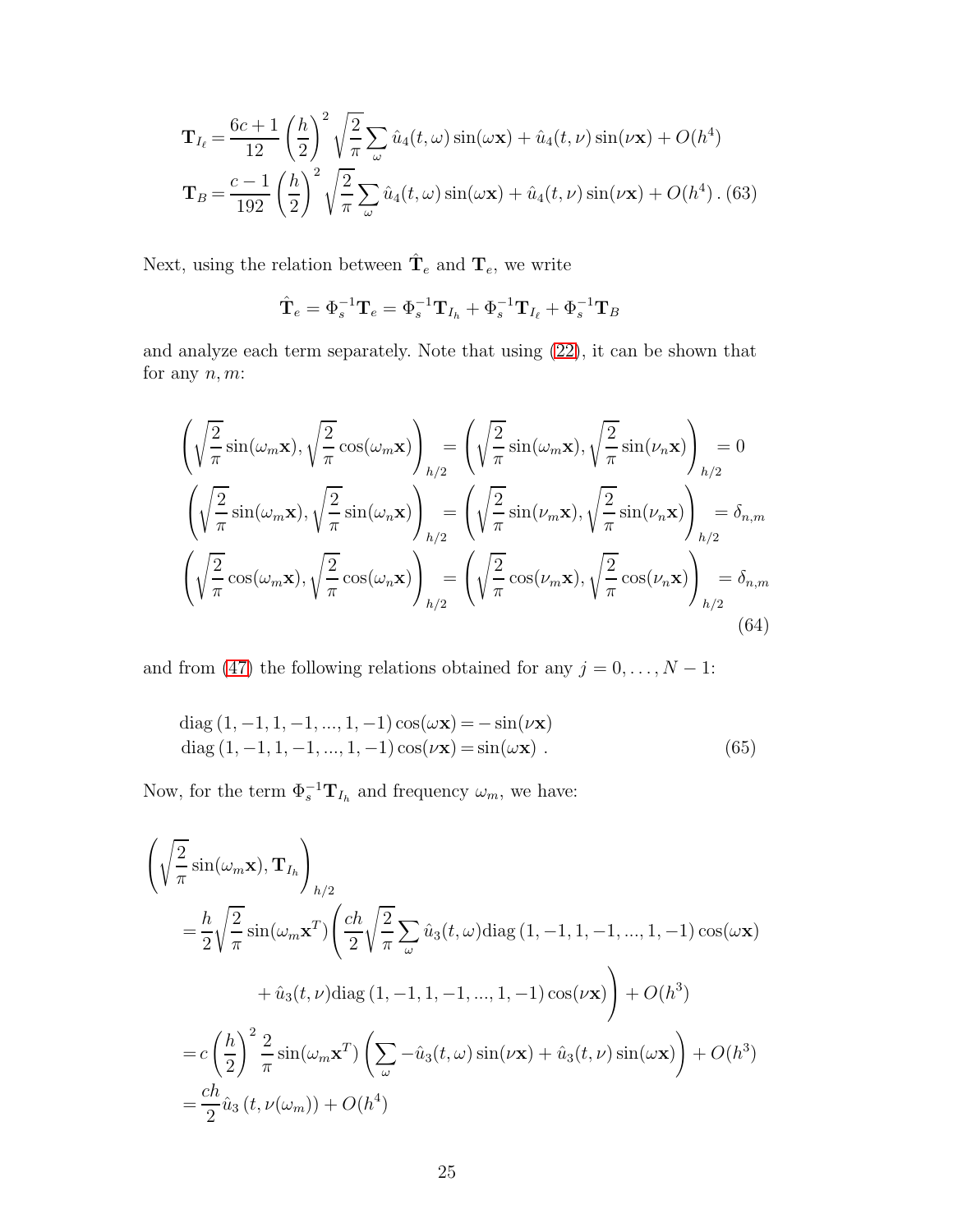Similarly, for the corresponding frequency  $\nu(\omega_m)$ , we obtain

$$
\left(\sqrt{\frac{2}{\pi}}\sin(\nu(\omega_m)\mathbf{x}),\mathbf{T}_{I_h}\right)_{h/2} = \frac{ch}{2}\hat{u}_3(t,\omega_m) + O(h^4) .
$$

In order to evaluate  $\Phi_s^{-1} \mathbf{T}_{I_h}$ , we use the Taylor expansions of the terms in the matrix  $\tilde{B}_{\omega}^{-1}$  [\(59\)](#page-22-0), which are the same expansions as in [\(37\)](#page-11-0) up to constants. To do so, it is sufficient to look at  $\omega h \ll 1$ , such that as in the periodic problem we have  $\omega = O(1)$  and  $\nu = O(h^{-1})$ . Moreover, the assumption  $u \in C^5[0, \pi]$ implies that  $u_{xxx} \in C^2[0, \pi]$  and  $\frac{\partial^4 u}{\partial x^4} \in C^1[0, \pi]$ . However, since the problem is not periodic, we have  $\hat{u}_3(t, \nu) = O(h)$  and  $\hat{u}_4(t, \nu) = O(h)$ . Therefore,

$$
\tilde{B}_{\omega}^{-1}\left(\frac{(\mathcal{F}_s \mathbf{T}_{I_h})_m}{(\mathcal{F}_s \mathbf{T}_{I_h})_{m+1}}\right) = \begin{pmatrix} O(1) & O(h) \\ O(h^3) & O(1) \end{pmatrix} \cdot \frac{ch}{2} \begin{pmatrix} O(h) \\ O(1) \end{pmatrix} = \begin{pmatrix} O(h^2) \\ O(h) \end{pmatrix}.
$$

For the term  $\Phi_s^{-1} \mathbf{T}_{I_\ell}$  and frequency  $\omega_m$ , we also have:

$$
\left(\sqrt{\frac{2}{\pi}}\sin(\omega_m \mathbf{x}), \mathbf{T}_{I_\ell}\right)_{h/2} \n= \frac{h}{2}\sqrt{\frac{2}{\pi}}\sin(\omega_m \mathbf{x}^T)\left(\frac{6c+1}{12}\left(\frac{h}{2}\right)^2\sqrt{\frac{2}{\pi}}\sum_{\omega}\hat{u}_4(t, \omega)\sin(\omega \mathbf{x})\right) \n+ \hat{u}_4(t, \nu)\sin(\nu \mathbf{x})\right) + O(h^4) \n= \frac{6c+1}{12}\left(\frac{h}{2}\right)^2\hat{u}_3(t, \omega_m) + O(h^4)
$$

Similarly, for the corresponding frequency  $\nu(\omega_m)$ , we obtain

$$
\left(\sqrt{\frac{2}{\pi}}\sin(\nu(\omega_m)\mathbf{x}),\mathbf{T}_{I_h}\right)_{h/2} = \frac{6c+1}{12}\left(\frac{h}{2}\right)^2\hat{u}_4(t,\nu(\omega_m)) + O(h^4) .
$$

Thus,

$$
\tilde{B}_{\omega}^{-1}\left(\frac{(\mathcal{F}_{s}\mathbf{T}_{I_{\ell}})_{m}}{(\mathcal{F}_{s}\mathbf{T}_{I_{\ell}})_{m+1}}\right) = \begin{pmatrix} O(1) & O(h) \\ O(h^{3}) & O(1) \end{pmatrix} \cdot \frac{6c+1}{12} \begin{pmatrix} h \\ 2 \end{pmatrix}^{2} \begin{pmatrix} O(1) \\ O(h) \end{pmatrix} = \begin{pmatrix} O(h^{2}) \\ O(h^{3}) \end{pmatrix}.
$$

Finally, since the asymptotic behaviour of the term  $\Phi_s^{-1}$ **T**<sub>B</sub> is similar to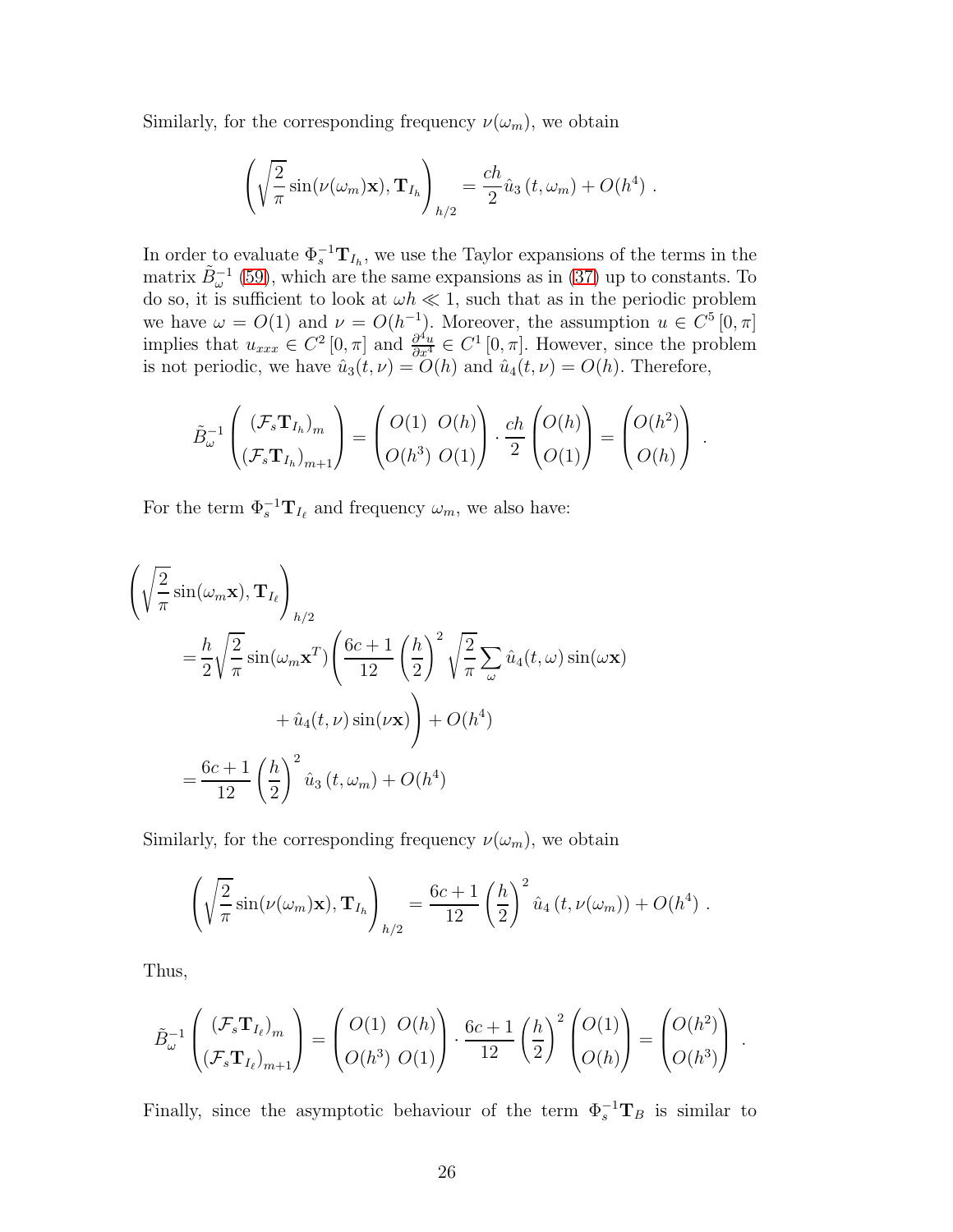$\Phi_s^{-1} \mathbf{T}_{I_{\ell}},$  we have

$$
\Phi_s^{-1}\mathbf{T}_{I_h} = \begin{pmatrix} \vdots \\ O(h^2) \\ O(h) \\ \vdots \end{pmatrix}, \quad \Phi_s^{-1}\mathbf{T}_{I_\ell} = \Phi_s^{-1}\mathbf{T}_B = \begin{pmatrix} \vdots \\ O(h^2) \\ O(h^3) \\ \vdots \end{pmatrix}
$$

.

From this point, the proof is identical to the corresponding part of the proof in the periodic problem. Therefore, we obtain

$$
||\mathbf{E}||_{h/2} \le ||\Phi_s||_{h/2} \cdot ||\hat{\mathbf{E}}||_{h/2} \le ||\Phi_s||_{h/2} \cdot e^{\Lambda t} ||\hat{\mathbf{E}}||_{h/2}(0) + O(h^2)
$$

where  $||\Phi_s||_{h/2}$  is bounded since  $||\Psi||_{h/2}$  is bounded.

## 3.4 Numerical Example

In this section, we demonstrate our theory and analysis for IBVPs by a numerical example. Consider the problem [\(41\)](#page-15-2) with Dirichlet boundary condi-tions [\(42\)](#page-16-3). Also consider the same initial function  $f(x)$  and non-homogeneous term  $F(x,t)$  such that the solution is  $u(x,t) = e^{\cos(x-t)}$ , as in the previous example. Note that the boundaries functions are non-homogeneous, since  $g_0(t) = e^{\cos(t)}, g_{\pi}(t) = e^{\cos(\pi - t)}.$  The scheme [\(52\)](#page-19-1), [\(53\)](#page-20-0) was run for  $N =$ 32, 64, 128, 256, 512 grid points with fourth order explicit Runga-Kutta time propagator. In Figure [6](#page-27-0) below, we compare the scheme for different values of c and it can be clearly seen that for the value  $c = -\frac{1}{4}$  $\frac{1}{4}$ , the scheme indeed becomes of third order at time  $t = \pi$ , as was demonstrated in the periodic case.

# 3.5 Two-Point Block, Third Order Scheme for Neumann IBVP: Numerical Example

Consider the problem [\(41\)](#page-15-2) with Neumann conditions [\(43\)](#page-16-4). Since a similar analysis can be derived as was done for the IBVP with Dirichlet conditions, we present only the differences in the boundaries for the scheme [\(52\)](#page-19-1),[\(53\)](#page-20-0). For Neumann conditions, the ghost points are computed using extrapolation of two points and the boundaries:

$$
u_{-1/4} = u_{1/4} - \frac{h}{2}u_x(0, t) - \frac{1}{3} \left(\frac{h}{4}\right)^3 u_{xxx}(0, t) + O(h^5)
$$
  

$$
u_{N+1/4} = u_{N-1/4} + \frac{h}{2}u_x(\pi, t) + \frac{1}{3} \left(\frac{h}{4}\right)^3 u_{xxx}(\pi, t) + O(h^5)
$$
(66)

where  $u_{xxx}(0, t)$  and  $u_{xxx}(\pi, t)$  are expressed using the PDE: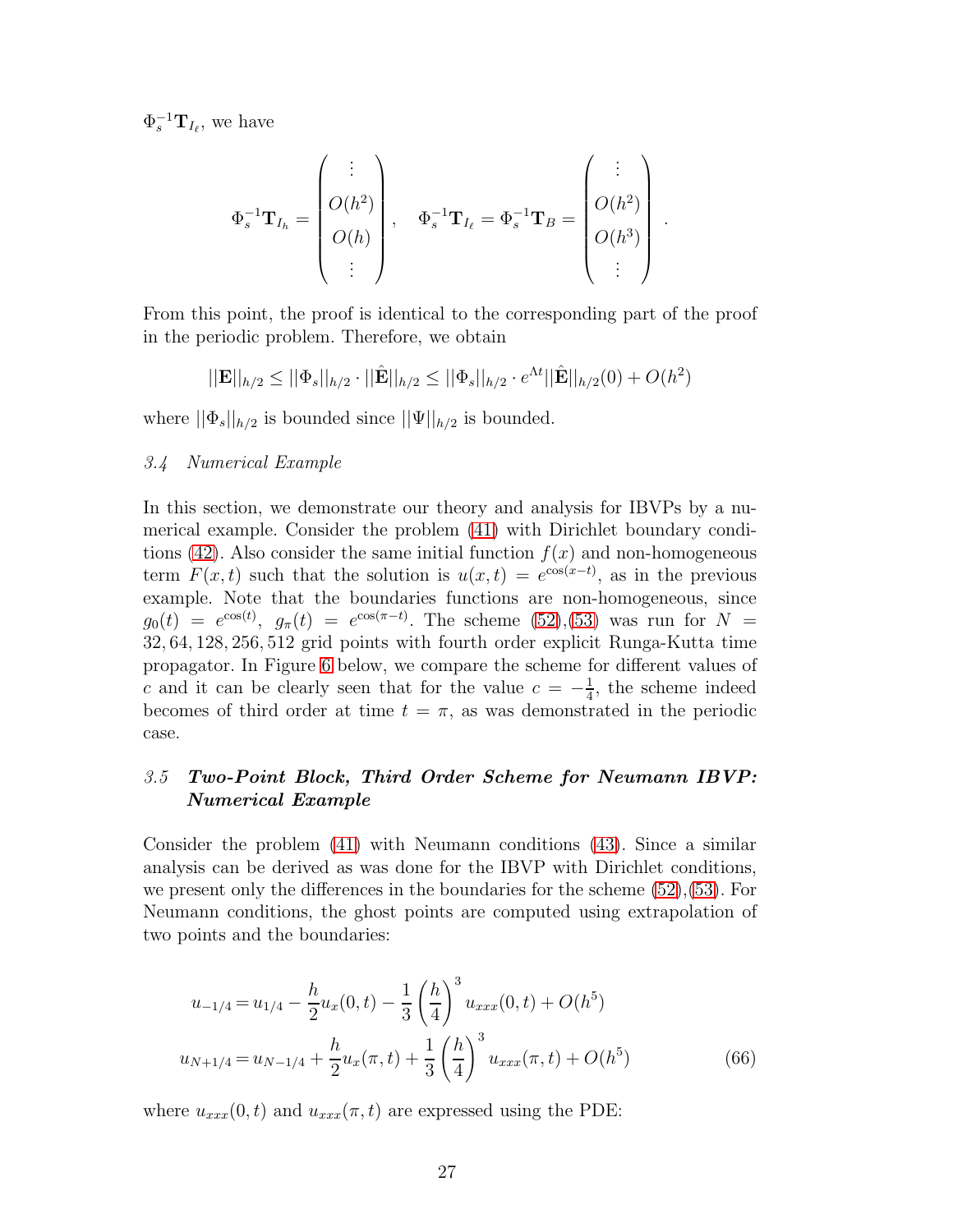<span id="page-27-0"></span>

Fig. 6. Convergence plot of third order scheme for non-homogeneous Dirichlet [\(50\)](#page-19-2),  $\log_{10} \|\mathbf{E}\| \ vs. \ \log_{10} \left(\frac{h}{2}\right)$  $\frac{h}{2}$  for c=0, -1/4, 1/6, -1/6.

<span id="page-27-1"></span>
$$
u_{xxx}(0,t) = g'_0(t) - F_x(0,t)
$$
  
\n
$$
u_{xxx}(\pi, t) = g'_\pi(t) - F_x(\pi, t)
$$
\n(67)

Note that, the vector  $B<sub>D</sub>$  defined by [\(57\)](#page-21-0) is changed respectively and this is the main difference from the case of Dirichlet in the error analysis.

We demonstrate the case of Neumann conditions using a numerical example. Consider the problem [\(41\)](#page-15-2) with Neumann boundary conditions [\(43\)](#page-16-4). Also consider the same initial function  $f(x)$  and non-homogeneous term  $F(x, t)$  such that the solution is  $u(x,t) = e^{\cos(x-t)}$ , as in the previous example. Note that the boundaries functions are  $g_0(t) = \sin(t)e^{\cos(t)}, g_\pi(t) = -\sin(\pi - t)e^{\cos(\pi - t)}.$ The scheme  $(52),(53)$  $(52),(53)$  was run for  $N = 32, 64, 128, 256, 512$  grid points with fourth order explicit Runga-Kutta time propagator. In Figure [7](#page-28-0) below, we compare the scheme for different values of  $c$  and it can be clearly seen that for the value  $c = -\frac{1}{4}$  $\frac{1}{4}$ , the scheme indeed becomes of third order at time  $t = \pi$ , as was demonstrated in the previous boundary cases.

# 3.6 Two-Point Block, Fifth Order Scheme for Dirichlet IBVP: Numerical Example

Using our approach, the fifth order scheme [\(40\)](#page-15-3) that was shown the periodic case can be also adapted to IBVPs. We demonstrate it for the case of Dirichlet conditions [\(42\)](#page-16-3).

Here, there are four ghost points which are computed using extrapolation of two points and the boundaries as in [\(50\)](#page-19-2), with additional terms: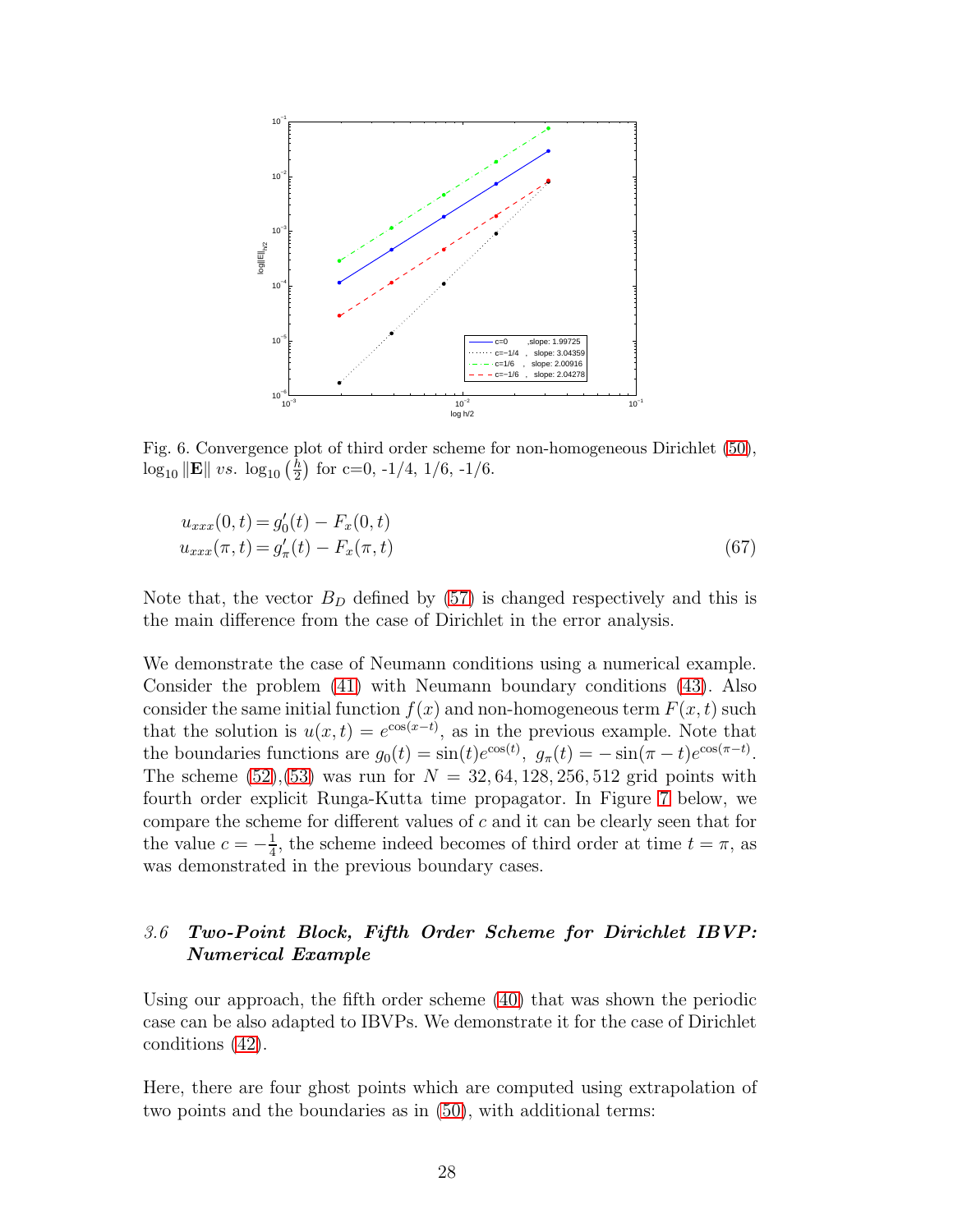<span id="page-28-0"></span>

Fig. 7. Convergence plot of third order scheme for non-homogeneous Neumann  $(41),(43), \log_{10} \|\mathbf{E}\| \ vs. \ \log_{10} \left(\frac{h}{2}\right)$  $(41),(43), \log_{10} \|\mathbf{E}\| \ vs. \ \log_{10} \left(\frac{h}{2}\right)$  $(41),(43), \log_{10} \|\mathbf{E}\| \ vs. \ \log_{10} \left(\frac{h}{2}\right)$  $(41),(43), \log_{10} \|\mathbf{E}\| \ vs. \ \log_{10} \left(\frac{h}{2}\right)$  $\frac{h}{2}$  for c=0, -1/4, 1/6, -1/6.

$$
u_{-1/4} = -u_{1/4} + 2g_0 + \left(\frac{h}{4}\right)^2 u_{xx}(0,t) + \frac{1}{12} \left(\frac{h}{4}\right)^4 \frac{\partial^4 u}{\partial x^4}(0,t) + O(h^6)
$$
  

$$
u_{-3/4} = -u_{3/4} + 2g_0 - 9\left(\frac{h}{4}\right)^2 u_{xx}(0,t) - \frac{81}{12} \left(\frac{h}{4}\right)^4 \frac{\partial^4 u}{\partial x^4}(0,t) + O(h^6)
$$
  

$$
u_{N+1/4} = -u_{N-1/4} + 2g_\pi + \left(\frac{h}{4}\right)^2 u_{xx}(\pi,t) + \frac{1}{12} \left(\frac{h}{4}\right)^4 \frac{\partial^4 u}{\partial x^4}(\pi,t) + O(h^6)
$$
  

$$
u_{N+3/4} = -u_{N-3/4} + 2g_\pi - 9\left(\frac{h}{4}\right)^2 u_{xx}(\pi,t) - \frac{81}{12} \left(\frac{h}{4}\right)^4 \frac{\partial^4 u}{\partial x^4}(\pi,t) + O(h^6)
$$

where  $u_{xx}(0, t)$ ,  $u_{xx}(\pi, t)$  are expressed using the PDE as before [\(51\)](#page-19-3) and

$$
\frac{\partial^4 u}{\partial x^4}(0,t) = g''_0(t) - F_t(0,t) - F_{xx}(0,t)
$$
  

$$
\frac{\partial^4 u}{\partial x^4}(\pi,t) = g''_\pi(t) - F_t(\pi,t) - F_{xx}(\pi,t).
$$

Similarly, in the case of Neumann conditions, the ghost points are:

$$
u_{-1/4} = u_{1/4} - \left(\frac{h}{2}\right)u_x(0,t) - \frac{1}{3}\left(\frac{h}{4}\right)^3 u_{xxx}(0,t) - \frac{1}{60}\left(\frac{h}{4}\right)^5 \frac{\partial^5 u}{\partial x^5}(0,t) + O(h^7) u_{-3/4} = u_{3/4} - 3\left(\frac{h}{2}\right)u_x(0,t) - 9\left(\frac{h}{4}\right)^3 u_{xxx}(0,t)
$$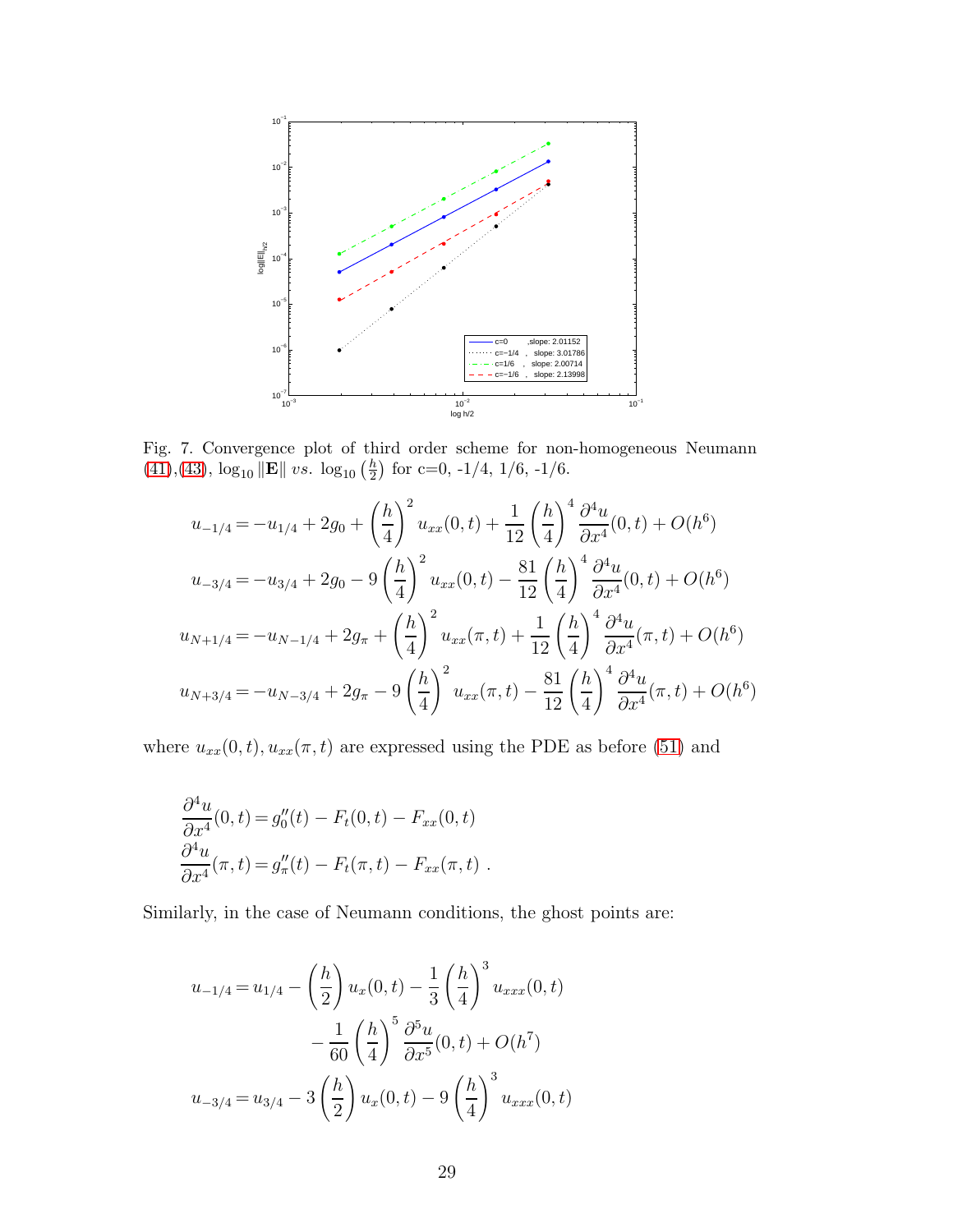$$
-\frac{243}{60} \left(\frac{h}{4}\right)^5 \frac{\partial^5 u}{\partial x^5} (0, t) + O(h^7)
$$
  

$$
u_{N+1/4} = u_{N-1/4} + \left(\frac{h}{2}\right) u_x(\pi, t) + \frac{1}{3} \left(\frac{h}{4}\right)^3 u_{xxx}(\pi, t) + \frac{1}{60} \left(\frac{h}{4}\right)^5 \frac{\partial^5 u}{\partial x^5} (\pi, t) + O(h^7)
$$
  

$$
u_{N+3/4} = u_{N-3/4} + 3 \left(\frac{h}{2}\right) u_x(\pi, t) + 9 \left(\frac{h}{4}\right)^3 u_{xxx}(\pi, t) + \frac{243}{60} \left(\frac{h}{5}\right)^5 \frac{\partial^5 u}{\partial x^5} (\pi, t) + O(h^7)
$$

where  $u_{xxx}(0, t)$ ,  $u_{xxx}(\pi, t)$  are expressed using the PDE as in [\(67\)](#page-27-1) and

$$
\frac{\partial^5 u}{\partial x^5}(0,t) = g''_0(t) - F_{tx}(0,t) - F_{xxx}(0,t)
$$
  

$$
\frac{\partial^5 u}{\partial x^5}(\pi,t) = g''_\pi(t) - F_{tx}(\pi,t) - F_{xxx}(\pi,t).
$$

Consider the fourth order approximation of two-point block, as in [\(40\)](#page-15-3), for  $j=1,...,N-2\mathpunct:$ 

$$
\frac{d^2}{dx^2}u_{j+1/4} \approx \frac{1}{12(h/2)^2} [(-u_{j-3/4} + 16u_{j-1/4} - 30u_{j+1/4} + 16u_{j+3/4} - u_{j+5/4})
$$
  
+  $c(-u_{j-3/4} + 5u_{j-1/4} - 10u_{j+1/4} + 10u_{j+3/4} - 5u_{j+5/4} + u_{j+7/4})]$   

$$
\frac{d^2}{dx^2}u_{j+3/4} \approx \frac{1}{12(h/2)^2} [(-u_{j-1/4} + 16u_{j+1/4} - 30u_{j+3/4} + 16u_{j+5/4} - u_{j+7/4})
$$
  
+  $c(u_{j-3/4} - 5u_{j-1/4} + 10u_{j+1/4} - 10u_{j+3/4} + 5u_{j+5/4} - u_{j+7/4})]$ 

whereas near the boundaries we have:

$$
\frac{d^2}{dx^2}u_{1/4} \approx \frac{1}{12(h/2)^2} \left[ (30+8c)g_0 + (7-4c)\left(\frac{h}{4}\right)^2 u_{xx}(0,t) - \frac{(65+76c)}{12}\left(\frac{h}{4}\right)^4 \frac{\partial^4 u}{\partial x^4}(0,t) + (-46u_{1/4} + 17u_{3/4} - u_{5/4}) + c(-15u_{1/4} + 11u_{3/4} - 5u_{5/4} + u_{7/4}) \right]
$$

$$
\frac{d^2}{dx^2}u_{3/4} \approx \frac{1}{12(h/2)^2} \left[ (-2-8c)g_0 + (-1+4c)\left(\frac{h}{4}\right)^2 u_{xx}(0,t) + \right]
$$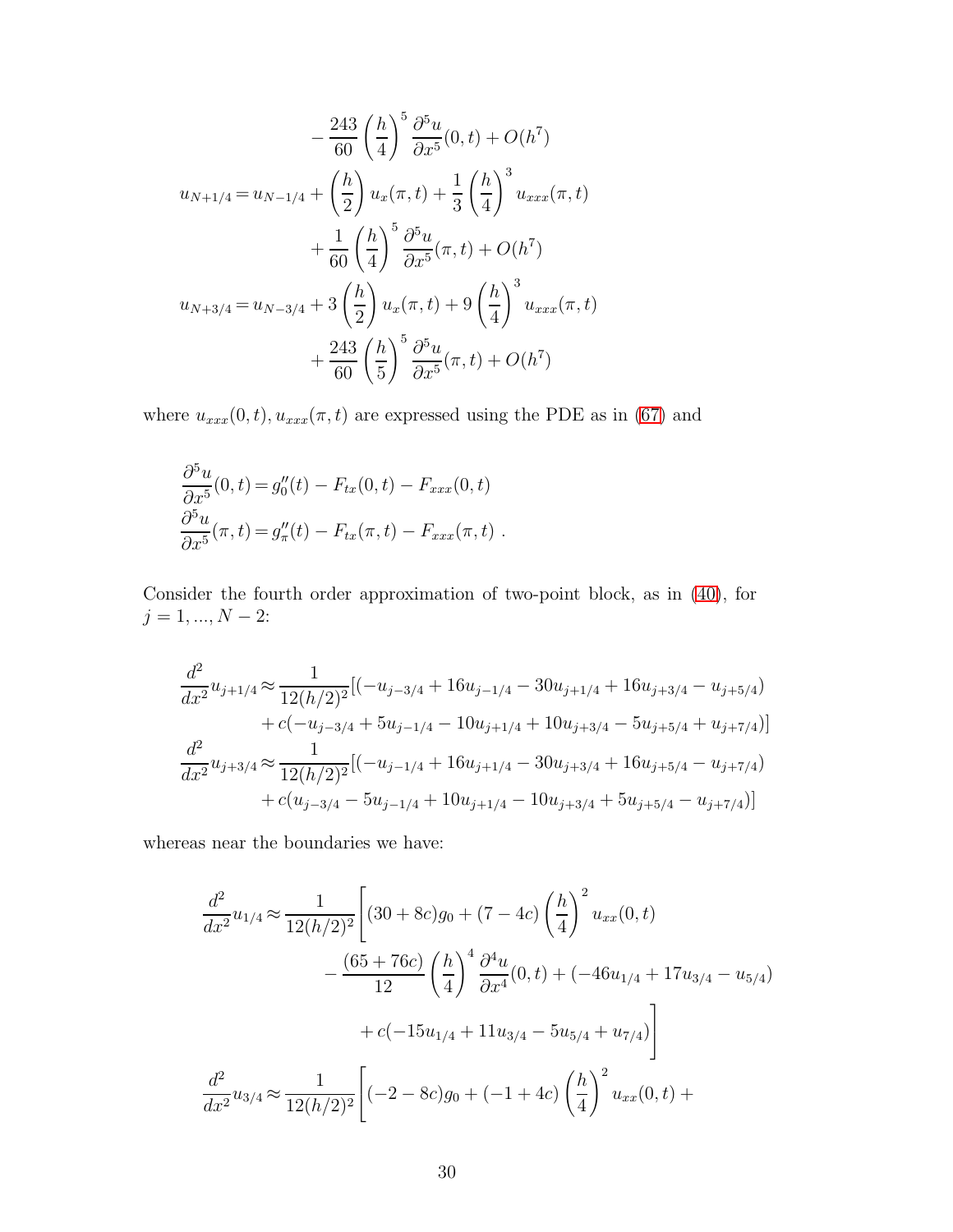$$
\frac{(-1+76c)}{12}\left(\frac{h}{4}\right)^4 \frac{\partial^4 u}{\partial x^4}(0,t) \n+ (17u_{1/4} - 30u_{3/4} + 16u_{5/4} - u_{7/4}) \n+ c(15u_{1/4} - 11u_{3/4} + 5u_{5/4} - u_{7/4})
$$
\n
$$
\frac{d^2}{dx^2}u_{N-3/4} \approx \frac{1}{12(h/2)^2}\left[(-2-8c)g_{\pi} + (-1+4c)\left(\frac{h}{4}\right)^2 u_{xx}(\pi, t) + \frac{(-1+76c)}{12}\left(\frac{h}{4}\right)^4 \frac{\partial^4 u}{\partial x^4}(\pi, t) + (17u_{N-1/4} - 30u_{N-3/4} + 16u_{N-5/4} - u_{N-7/4}) + c(15u_{N-1/4} - 11u_{N-3/4} + 5u_{N-5/4} - u_{7/4})\right]
$$
\n
$$
\frac{d^2}{dx^2}u_{N-1/4} \approx \frac{1}{12(h/2)^2}\left[ (30+8c)g_{\pi} + (7-4c)\left(\frac{h}{4}\right)^2 u_{xx}(\pi, t) - \frac{(65+76c)}{12}\left(\frac{h}{4}\right)^4 \frac{\partial^4 u}{\partial x^4}(\pi, t) + (-46u_{N-1/4} + 17u_{N-3/4} - u_{N-5/4}) + c(-15u_{N-1/4} + 11u_{N-3/4} - 5u_{N-5/4} + u_{N-7/4})\right]
$$

This scheme becomes of fifth order for  $c = \frac{4}{13}$ .

## 3.7 Numerical Example

We run the scheme for the problem [\(41\)](#page-15-2) with Dirichlet boundary conditions  $(42)$  with the same conditions, for  $N = 32,64,128,256,512$  grid points and fourth explicit Runge-Kutta time propagator. In Figure [8](#page-31-3) below, we compare the scheme for different values of  $c$  and it can be clearly seen that for the value  $c = \frac{4}{13}$  the scheme indeed becomes of fifth order at time  $t = \pi$ .

## 4 Conclusions

This paper presented a novel methodology for designing BFD schemes whose global error is of a higher order than the truncation error. We considered the heat equation with periodic, Dirichlet, or Neumann boundary conditions. In each case, BFD schemes of third and fifth-order were derived by correctly defining the boundary stencils, such that the truncation errors lie in a different subspace than the solution, and construct the semi-discrete operators that guarantee error inhibition in time.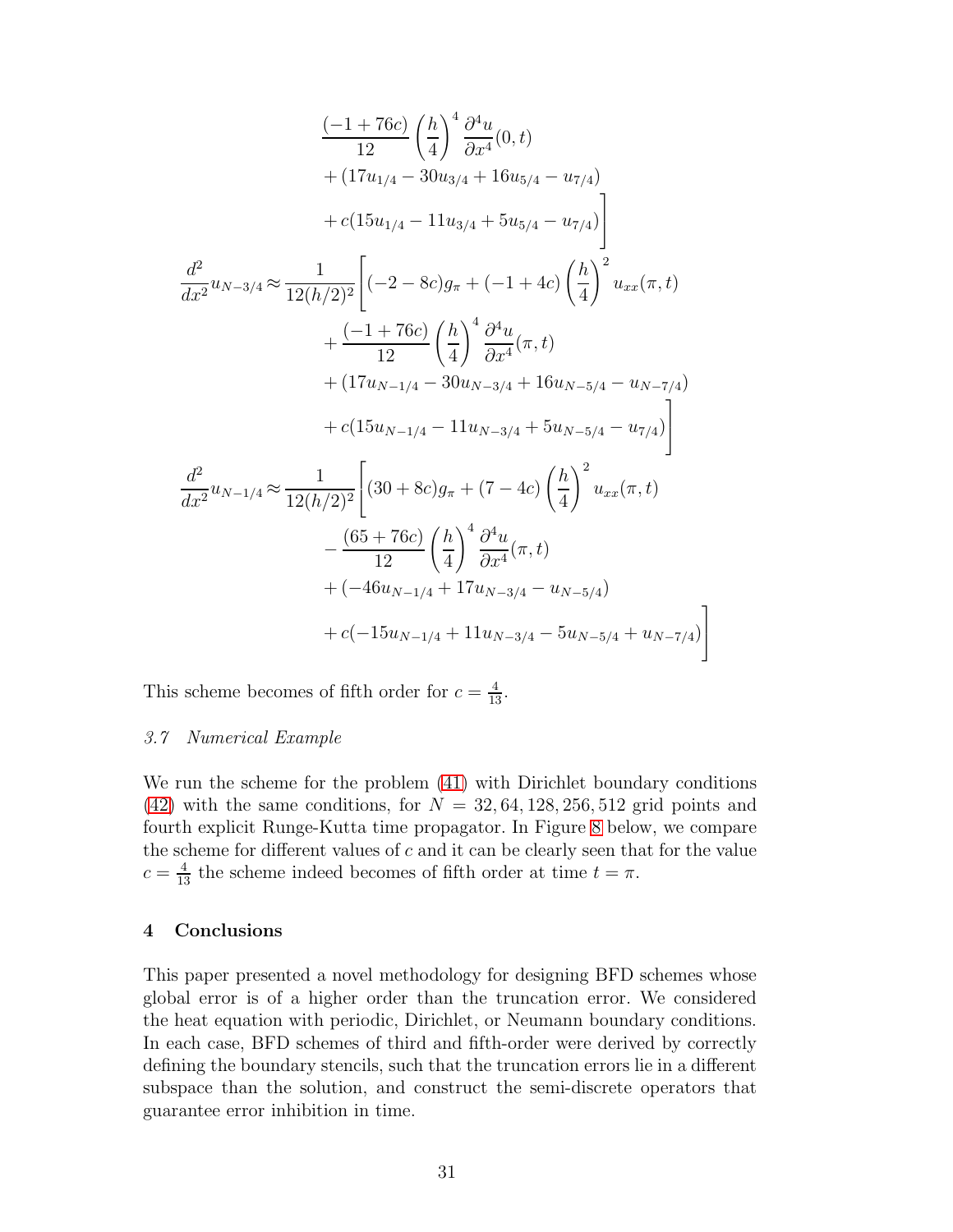<span id="page-31-3"></span>

Fig. 8. Convergence plot of fifth Order scheme for non-homogeneous Dirichlet [\(42\)](#page-16-3),  $\log_{10} \|\mathbf{E}\| \ vs. \ \log_{10} \left(\frac{h}{2}\right)$  $\frac{h}{2}$  for c=0, 4/13, 1/6, -1/6.

For the third-order schemes, we presented a thorough error and stability analysis. We presented numerical examples that demonstrate the theoretical results.

We believe that our approach can be extended to other PDEs, such as advection equations, and that even higher-order schemes can be obtained by using post-processing. We also expect that these ideas can be applied to other numerical methods, such as Finite Elements and Discontinuous Galerkin. These may be the topics for future research.

## <span id="page-31-2"></span>References

- [1] S. Abarbanel, A. Ditkowski, B. Gustafsson, On error bounds of finite difference approximations to partial differential equations—temporal behavior and rate of convergence, Journal of Scientific Computing 15 (1) (2000) 79–116.
- <span id="page-31-0"></span>[2] M. B. Allen III, E. L. Isaacson, Numerical analysis for applied science, vol. 35, John wiley & sons, 2011.
- [3] C. E. Baumann, J. T. Oden, A discontinuous hp finite element method for convection—diffusion problems, Computer Methods in Applied Mechanics and Engineering 175 (3-4) (1999) 311–341.
- <span id="page-31-1"></span>[4] A. Ditkowski, High order finite difference schemes for the heat equation whose convergence rates are higher than their truncation errors, in: Spectral and High Order Methods for Partial Differential Equations ICOSAHOM 2014, Springer, 2015, pp. 167–178.
- [5] A. Ditkowski, S. Gottlieb, Error inhibiting block one-step schemes for ordinary differential equations, Journal of Scientific Computing 73 (2-3) (2017) 691–711.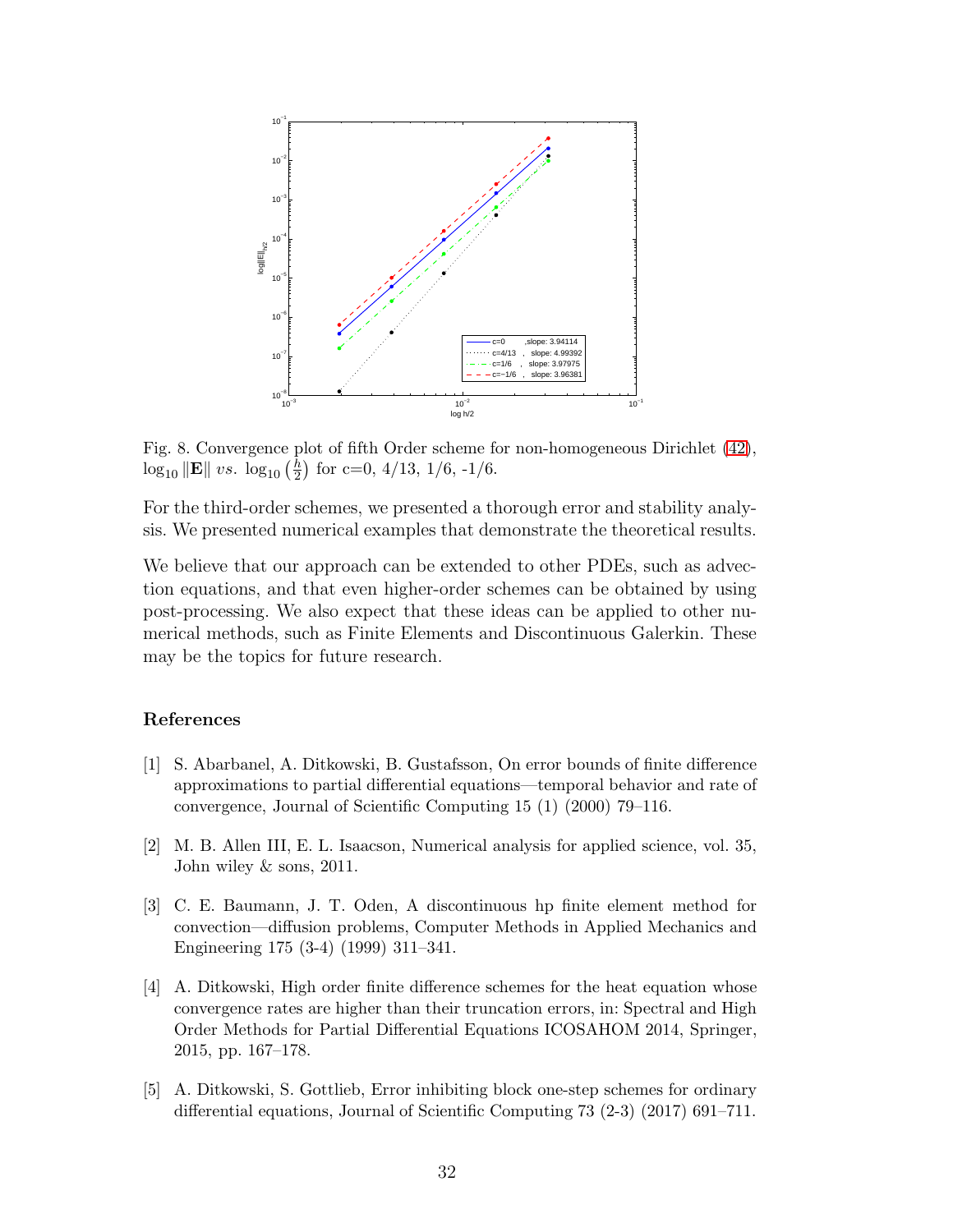- [6] P. Fink, Error inhibiting schemes for initial boundary value heat equation, master's thesis, School of Mathematical Sciences, Tel Aviv University, Tel Aviv 69978, Israel (2017).
- <span id="page-32-11"></span>[7] B. Gustafsson, The convergence rate for difference approximations to mixed initial boundary value problems, Mathematics of Computation 29 (130) (1975) 396–406.
- <span id="page-32-12"></span>[8] B. Gustafsson, The convergence rate for difference approximations to general mixed initial-boundary value problems, SIAM Journal on Numerical Analysis 18 (2) (1981) 179–190.
- <span id="page-32-7"></span><span id="page-32-2"></span>[9] B. Gustafsson, H.-O. Kreiss, J. Oliger, Time-dependent problems and difference methods, John Wiley & Sons, 1995.
- <span id="page-32-8"></span>[10] J. Hesthaven, S. Gottlieb, D. Gottlieb, Spectral Methods for Time-dependent problems, CAMBRIDGE, 2007.
- <span id="page-32-5"></span>[11] J. S. Hesthaven, Spectral penalty methods, Applied Numerical Mathematics 33 (1-4) (2000) 23–41.
- <span id="page-32-6"></span>[12] E. Isaacson, H. B. Keller, Analysis of numerical methods, Courier Corporation, 2012.
- [13] H.-O. Kreiss, T. A. Manteuffel, B. Swartz, B. Wendroff, A. White, Supraconvergent schemes on irregular grids, Mathematics of Computation 47 (176) (1986) 537–554.
- <span id="page-32-0"></span>[14] P. D. Lax, R. D. Richtmyer, Survey of the stability of linear finite difference equations, Communications on pure and applied mathematics 9 (2) (1956) 267– 293.
- <span id="page-32-3"></span><span id="page-32-1"></span>[15] K. W. Morton, D. F. Mayers, Numerical solution of partial differential equations: an introduction, Cambridge university press, 2005.
- [16] A. Quarteroni, R. Sacco, F. Saleri, Numerical mathematics, vol. 37, Springer Science & Business Media, 2010.
- <span id="page-32-4"></span>[17] C.-W. Shu, Discontinuous galerkin methods: general approach and stability, Numerical solutions of partial differential equations 201.
- <span id="page-32-13"></span>[18] J. C. Strikwerda, Finite difference schemes and partial differential equations, SIAM, 2004.
- [19] M. Svärd, J. Nordström, On the order of accuracy for difference approximations of initial-boundary value problems, Journal of Computational Physics 218 (1) (2006) 333–352.
- <span id="page-32-10"></span>[20] S. Tan, C.-W. Shu, Inverse lax-wendroff procedure for numerical boundary conditions of conservation laws, Journal of Computational Physics 229 (21) (2010) 8144–8166.
- <span id="page-32-9"></span>[21] M. Utku, G. F. Carey, Boundary penalty techniques, Computer Methods in Applied Mechanics and Engineering 30 (1) (1982) 103–118.